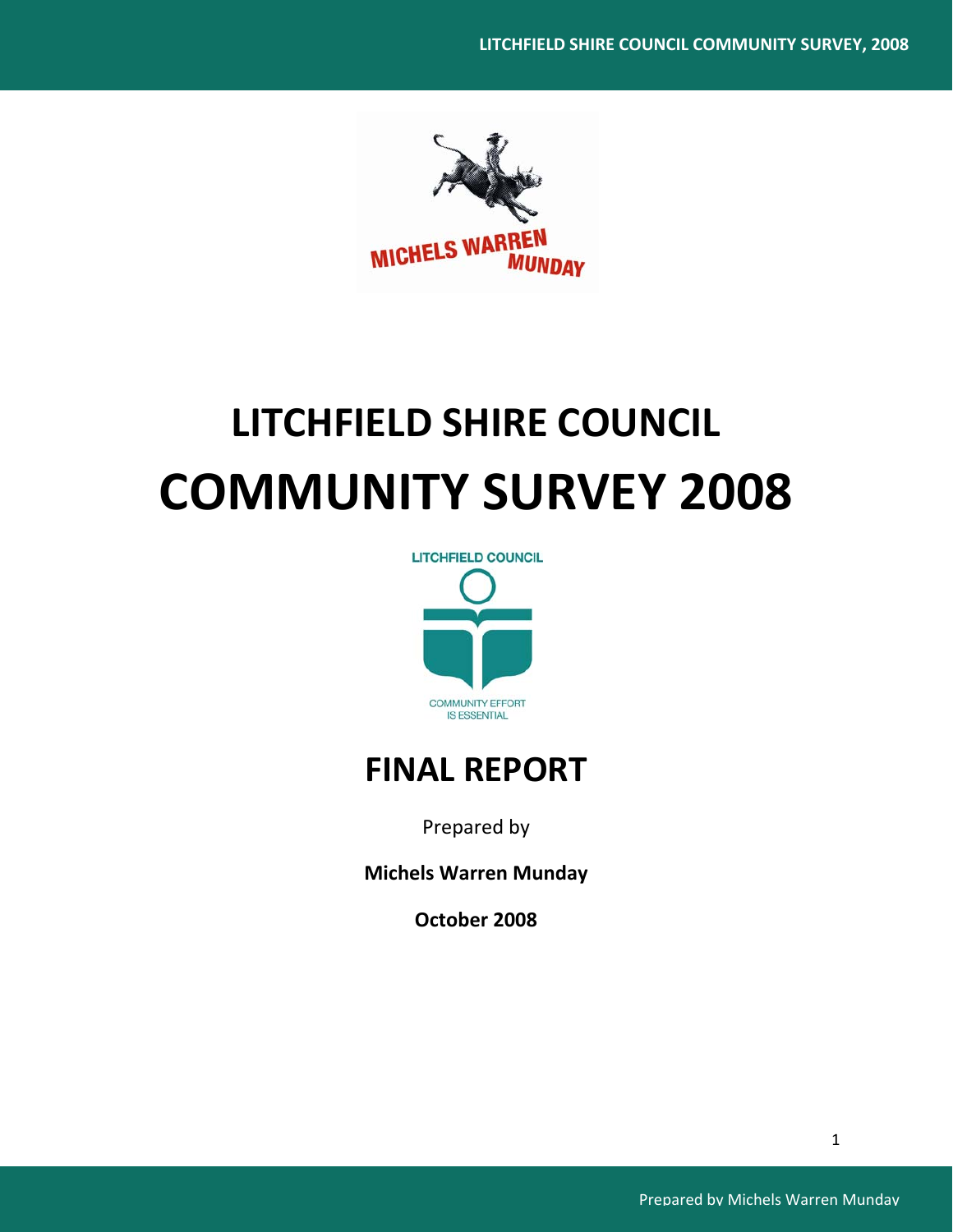# **TABLE OF CONTENTS**

# **1. INTRODUCTION**

| 1.1 |  |
|-----|--|
|     |  |
| 1.3 |  |

# 2. ROLE AND PERFORMANCE OF LITCHFIELD SHIRE COUNCIL

# **3. FUTURE PRIORITIES AND ISSUES**

# **4. COMMUNICATION**

# **5. DEMOGRAPHICS**

# **APPENDIX 1: ADDITIONAL COMMENTS**

**APPENDIX 2: ADDITIONAL SURVEY DATA**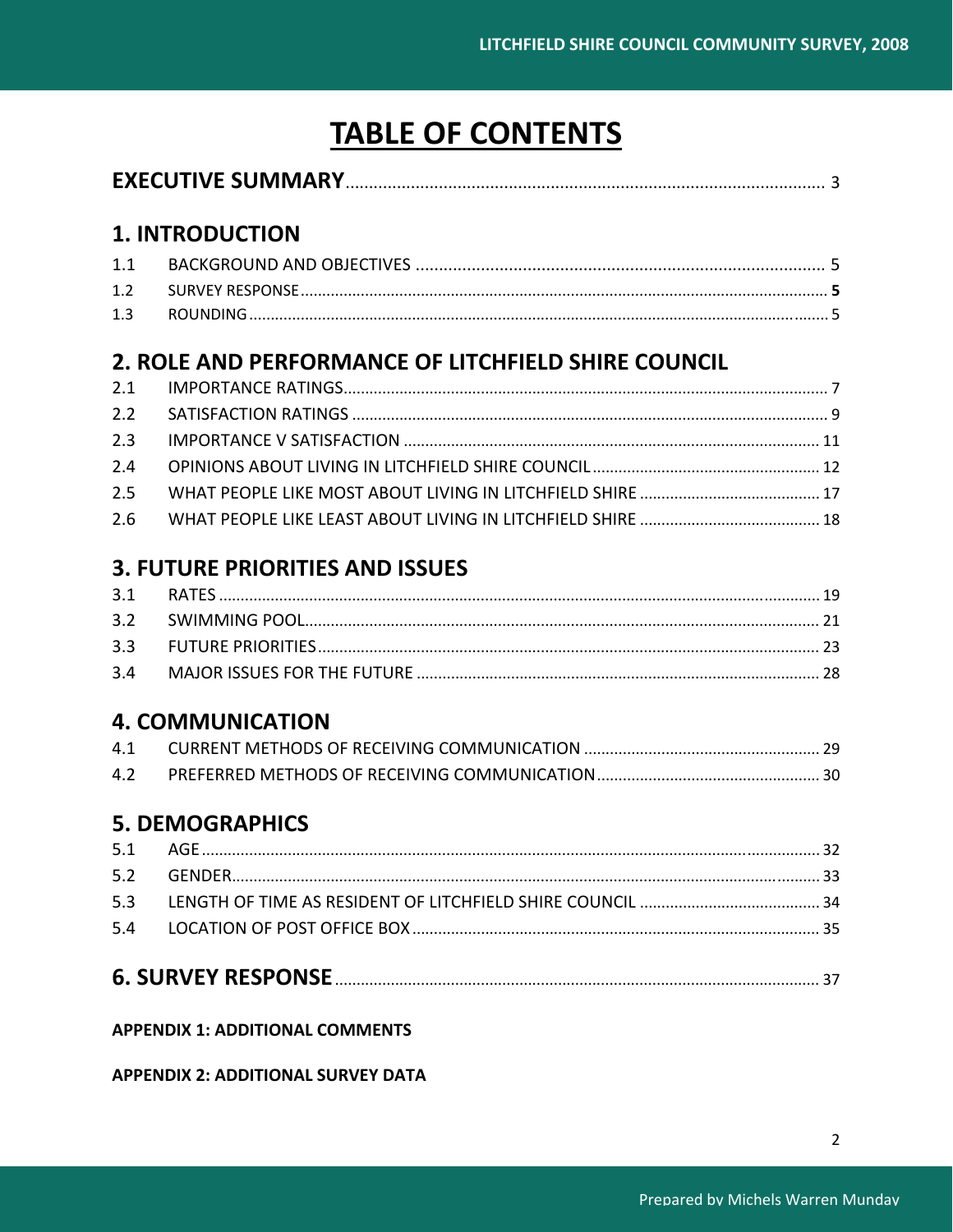# **EXECUTIVE SUMMARY**

The strong rate of response to the Litchfield Community Survey, combined with the number of additional comments provided by respondents, indicates the high level of interest Litchfield Shire residents have in the plans, priorities and strategic direction of Litchfield Shire Council.

The survey results also demonstrate the need for better communication between the Litchfield Shire Council and the community. It is important that the Council report back to the community on the results of the survey.

# **Overall Satisfaction with Litchfield Shire Council**

The results of the survey indicate that ratepayer satisfaction with the Litchfield Shire Council is average. While ratepayers enjoy living in the Litchfield Shire, they believe that they are not receiving the level of services they pay for.

The main issues people reported being dissatisfied with were lack of recycling facilities, waste management and domestic and feral animal management and control (particularly dogs). These issues received a lot of attention, particularly in the general comments section at the end of the survey.

People were generally satisfied with the recreation services, maintenance of public areas, parks and reserves, art and cultural facilities and litter control and street cleaning. Interestingly, there was a high rate of satisfaction for construction and maintenance of roads in the satisfaction section of the survey, however in other sections, there were a number of negative comments and responses regarding the lack of sealed roads and dangerous roads in the area.

# **Priorities for Litchfield Shire Council**

According to the survey respondents, the areas and issues that should be a very high priority for the Litchfield Shire Council are keeping rates to a minimum, provision of recycling services, weed control and pest reduction, services and facilities for elderly and disabled, and domestic and feral animal management and control.

The areas that respondents believe should be a lower priority are an Olympic swimming pool for Litchfield Shire, provision of council‐funded community events and sealing roads with additional funds from ratepayers. The low priority allocated to "sealing roads with additional funds from ratepayers" may not mean that respondents don't want roads sealed, but that they don't want to pay additional funds to have them sealed.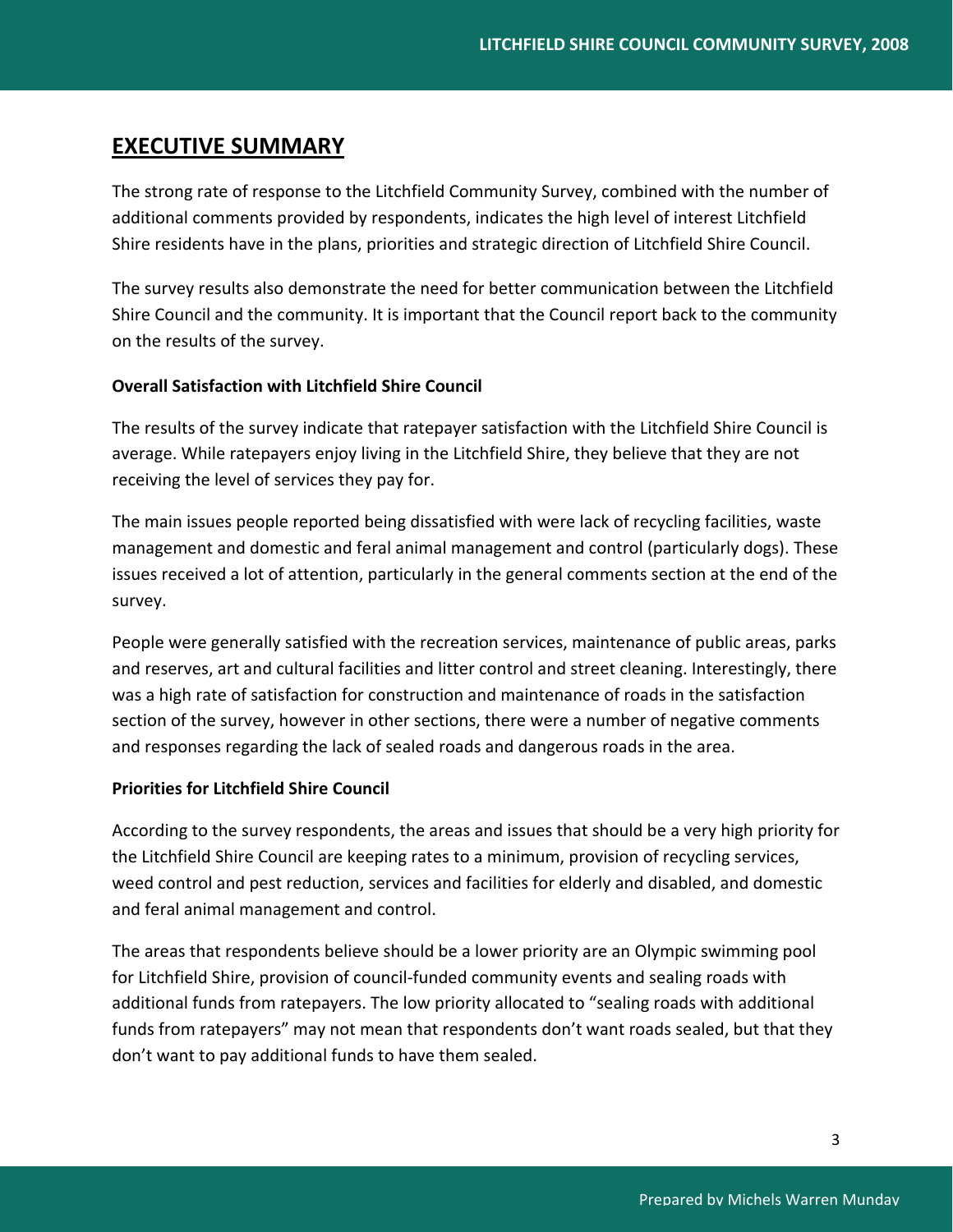# **Value for Money**

The survey respondents were generally very dissatisfied with the level of services for the rates they pay. There were many comments regarding the lack of services, however respondents were not willing to increase their rates for additional services. The main issue appears to be about the regular increase of rates without any corresponding increase to services. Respondents seem to prefer the low frills approach, however they believe they are receiving minimal services but not paying minimal rates.

# **Opinions about Litchfield Shire, and Major Issues**

The majority of survey respondents said they like the rural lifestyle and peace and quiet in Litchfield Shire, and they placed high importance on maintaining this. The major area of dissatisfaction was the lack of dog controls in the area. The major issues of concern were dogs and animal control, keeping rates to a minimum and rubbish and waste management.

# **Communication**

Survey respondents currently receive information about Litchfield Shire Council by word of mouth, but would prefer to receive information by newsletter, the website and a newspaper column. This was followed by a preference to talk to Councillors at markets and shopping centres.

Overall, the respondents said they don't receive much information from Litchfield Shire Council. Increased communication with Litchfield Shire ratepayers about what services their rates are paying for, and general communication about issues, planning and projects, may improve satisfaction levels with Litchfield Shire Council.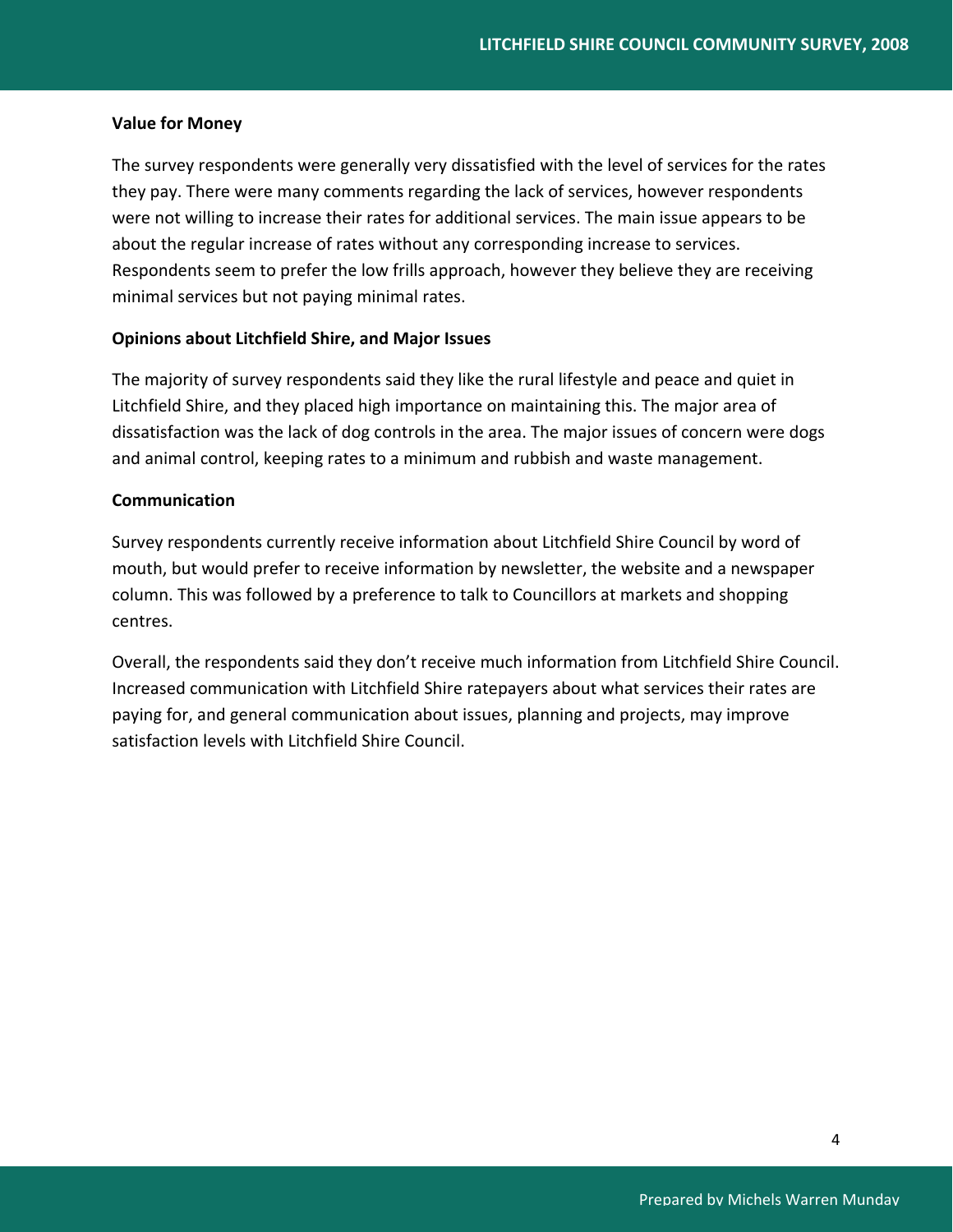# **1. INTRODUCTION**

This report has been compiled by Michels Warren Munday, to report on the findings of the Litchfield Community Survey.

# **1.1 BACKGROUND AND OBJECTIVES**

The Litchfield Community Survey was mailed out on May 30<sup>th</sup> to Litchfield Shire ratepayers living in the Top End of the Northern Territory.

The purpose of the Litchfield Community Survey was to find out:

- what residents of the Litchfield Shire think is important in the area
- satisfaction with Council's services
- opinions on particular issues, such as an Olympic swimming pool in Litchfield Shire

The results of the survey are to guide the future activities, priorities and planning for the Litchfield Shire Council.

# **1.2 SURVEY RESPONSE**

There was a high response rate for the Litchfield Community Survey, with a total of 1605 completed surveys received, or 22% of Litchfield Shire ratepayers. 84% of these responses were from people who are residents and ratepayers, 1% from ratepayers who are not residents of the area, and less than 1% were residents but not ratepayers. 14% didn't answer this question.

# **1.3 ROUNDING**

In some cases, percentage totals do not total exactly 100 percent due to rounding.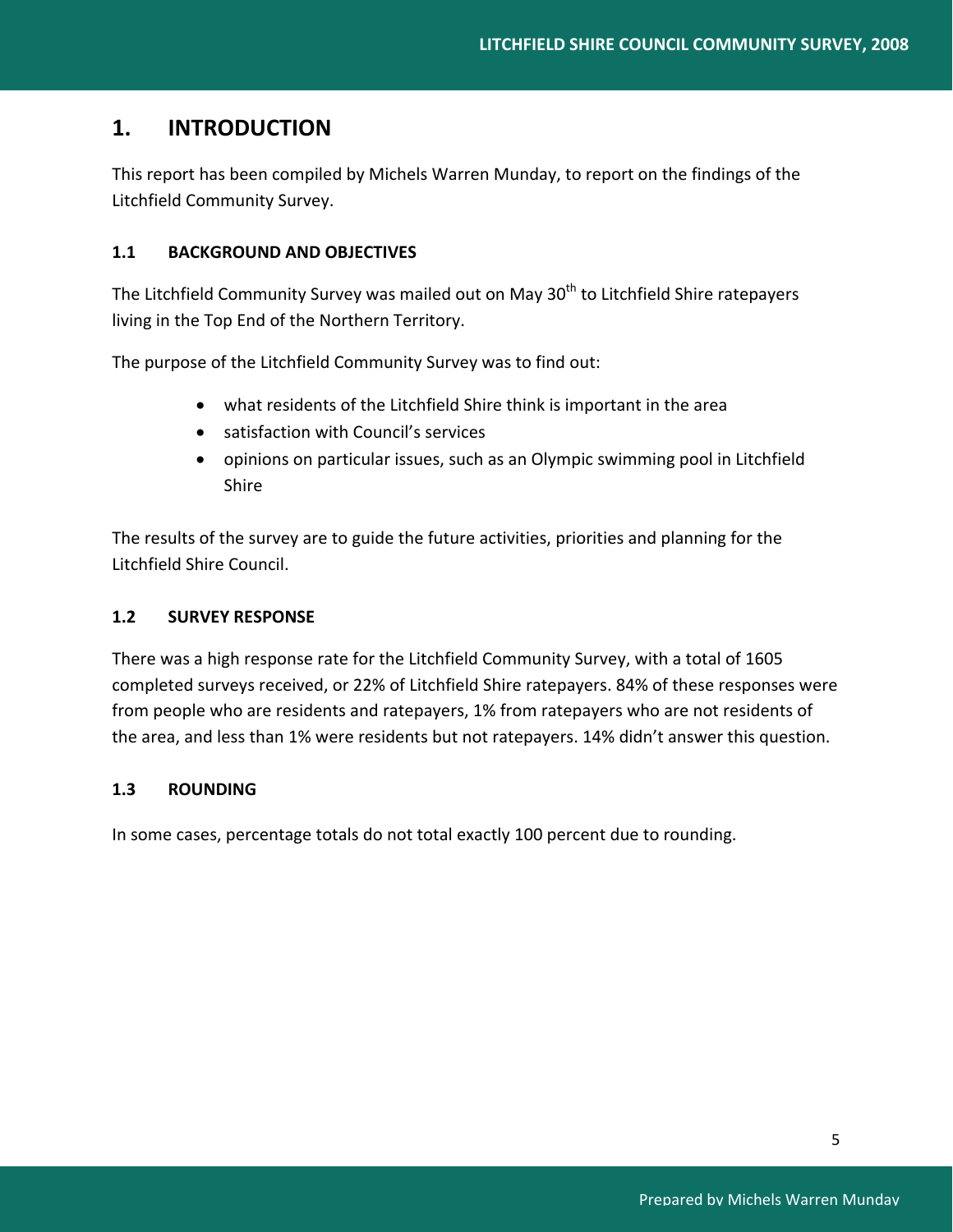# **2. ROLE AND PERFORMANCE OF LITCHFIELD SHIRE COUNCIL**

Respondents were asked to rate the level of importance of services and facilities in the Litchfield Shire area. They were also asked to rate their level of satisfaction with the delivery of these services and facilities. The services and facilities listed were:

- Construction and maintenance of roads (not including highways and main roads)
- Construction and maintenance of footpaths and kerbing
- Waste management (rubbish collection and disposal)
- Provision of recycling facilities
- Maintenance of public areas, parks and reserves
- Recreation services and reserves (eg Fred's Pass)
- Weed control and pest reduction
- Domestic and feral animal management and control
- Youth services
- Art and cultural facilities
- Litter control and street cleaning
- Availability of information on Council services, facilities and future activities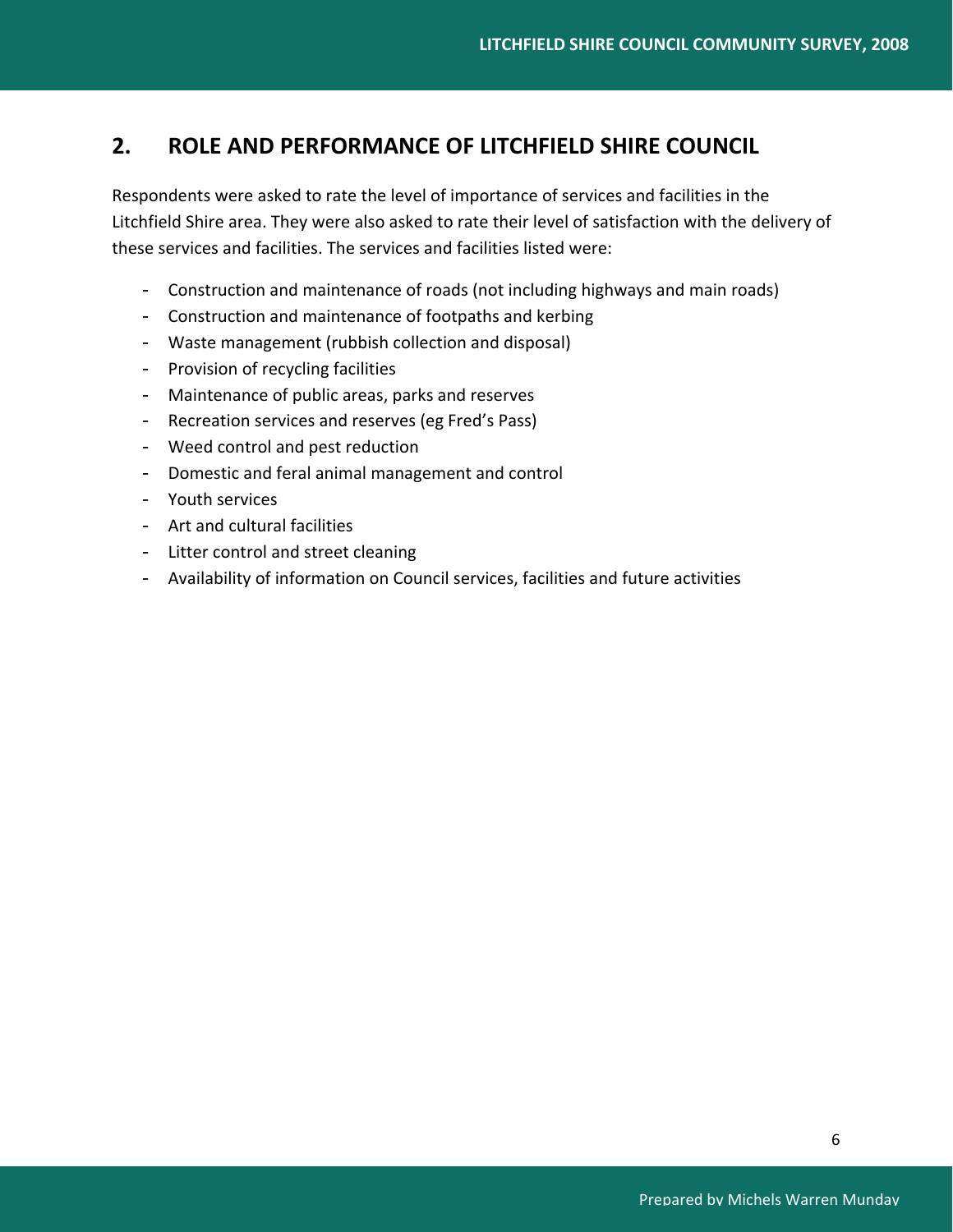#### $2.1$ **IMPORTANCE RATINGS**

Respondents were asked to rate the importance to them of each of the services and facilities, on a scale of 1 to 4, where 1 was "not at all important" and 4 was "very important".



The top five issues rated as being very important to residents were:

- Construction and maintenance of roads (49%)
- Provision of recycling facilities (49%)
- Weed control and pest reduction (49%)
- Waste management (rubbish collection and disposal) (46%)
- Domestic and feral animal management and control (44%)  $\equiv$   $\equiv$

There were ten areas where at least 27% of respondents considered a particular issue to be very important.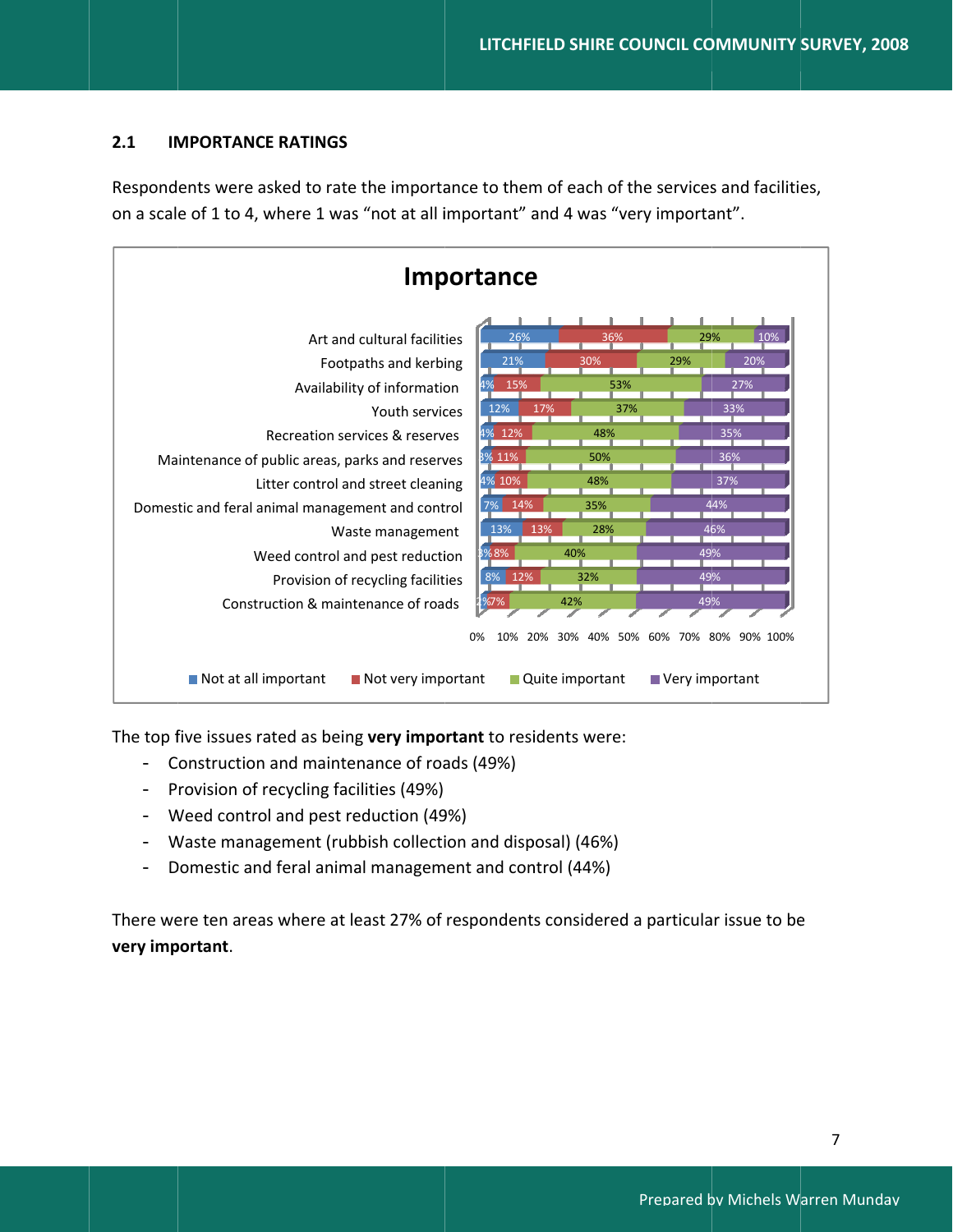The top five issues residents rated as being **quite important** were:

- Availability of information on Council services, facilities and future activities (53%)
- Maintenance of public areas, parks and reserves (50%)
- Recreation services and reserves (eg Fred's Pass) (48%)
- Litter control and street cleaning (48%)
- Construction and maintenance of roads (42%)

The two main issues that were rated as either **quite important** or **very important** were construction and maintenance of roads (91%) and weed control and pest reduction (89%)

At the other end of the scale, issues that were rated as **not at all important were:**

- Art and cultural facilities (26%)
- Construction and maintenance of footpaths and kerbing (21%)

# **Summary**

- Respondents view the construction and maintenance of roads to be a very important issue to them, followed closely by provision of recycling facilities, weed control and pest reduction, waste management and domestic and feral animal management and control.
- Areas that received a lower rating of importance were provision of art and cultural facilities, and construction and maintenance of footpaths and kerbing.
- Far more areas were considered to be quite important or very important, than those considered to be not very important or not at all important.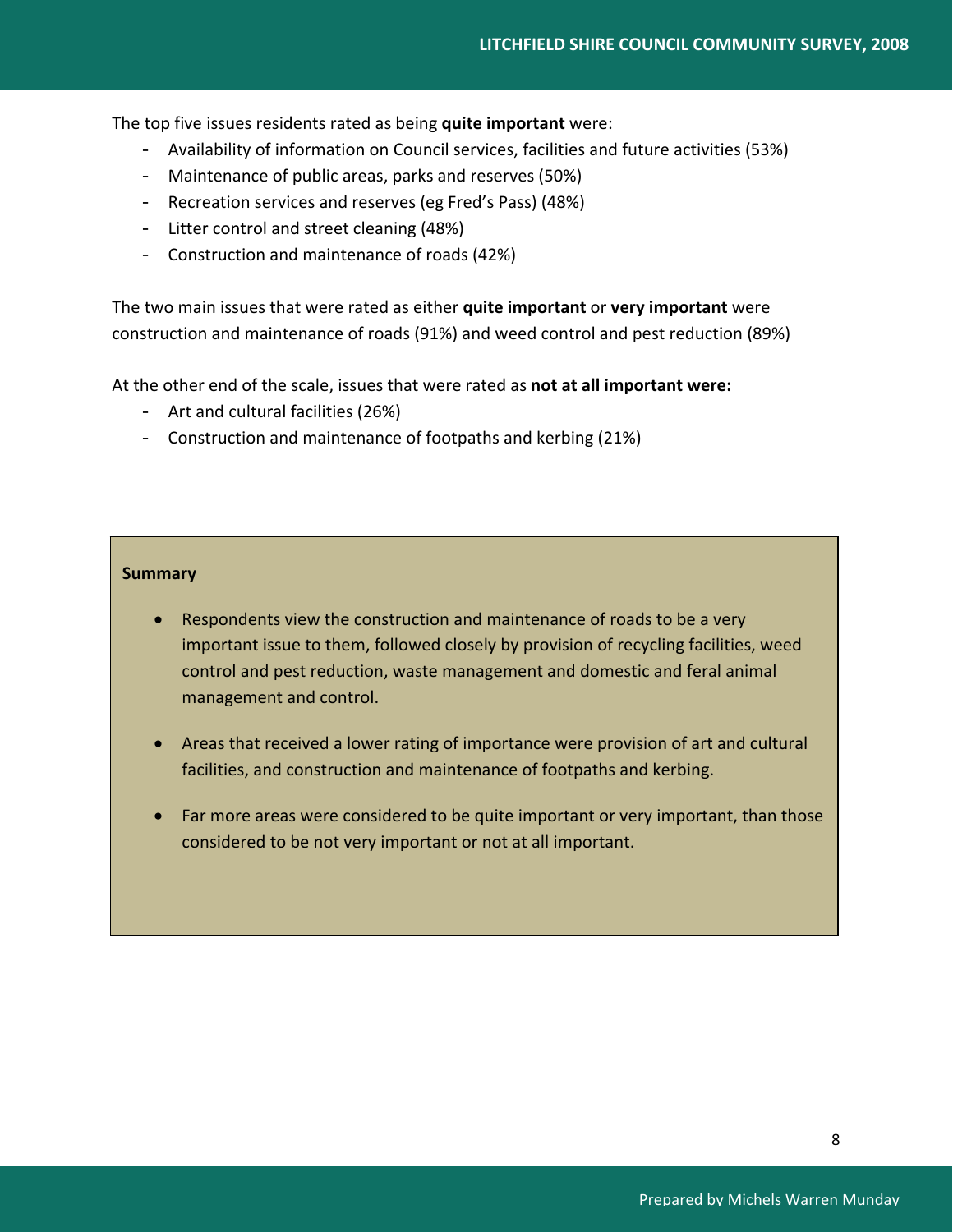#### $2.2$ **SATISFACTION RATINGS**

Respondents were asked to rate their level of satisfaction with each of the services and facilities, on a scale of 1 to 4, where 1 was "not at all satisfied" and 4 was "very satisfied".



Overall, there was not a high rate of response for "very satisfied" in any areas, however the three areas that received the highest level of satisfaction (very satisfied) were:

- $\equiv$ Recreation services and reserves (eg Fred's Pass) (16%)
- Maintenance of public areas, parks and reserves (12%)
- Waste management (rubbish collection and disposal) (12%)

The top five areas where people reported being quite satisfied were:

- Recreation services and reserves (eg Fred's Pass) (71%)
- Maintenance of public areas, parks and reserves (68%)  $\frac{1}{2}$
- Construction of maintenance and roads (58%)
- Art and cultural facilities (58%)
- Litter control and street cleaning (53%)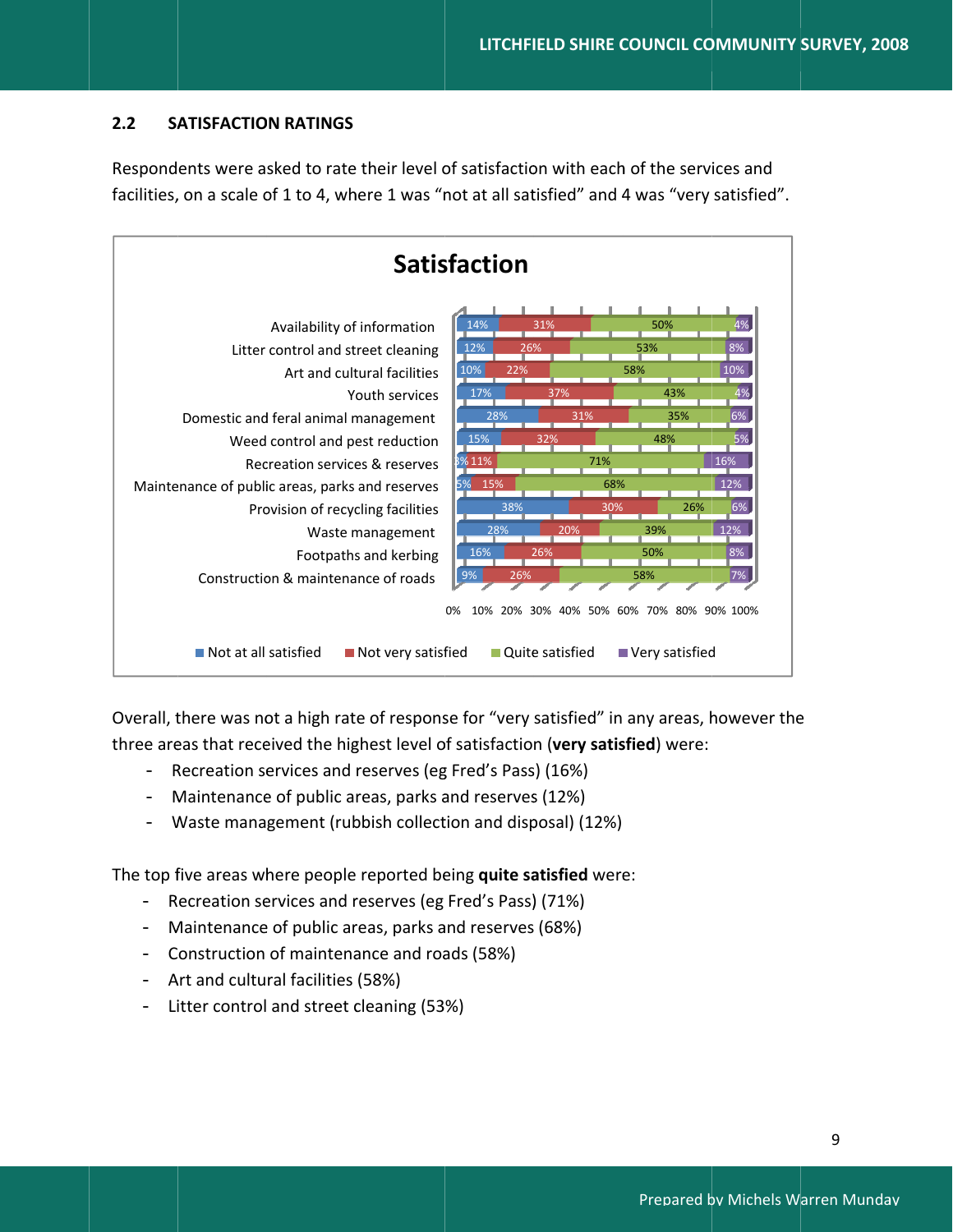At the other end of the scale, issues where people reported being **not at all satisfied** were:

- Provision of recycling facilities (38%)
- Waste management (rubbish collection and disposal) (28%)
- Domestic and feral animal management and control (28%)

And issues where people reported being **not very satisfied** were:

- Youth services (37%)
- Weed control and pest reduction (32%)
- Availability of information on Council services, facilities and future activities (31%)
- Domestic and feral animal management and control (31%)
- Provision of recycling facilities (30%)

The two main issues where people were **not at all satisfied** or **not very satisfied** were:

- Provision of recycling facilities (68%)
- Domestic and feral animal management and control (59%)

# **Summary**

- Two areas that received a very high rate of response for "quite satisfied" were the recreation services and reserves, and maintenance of public areas, parks and reserves. Construction and maintenance of roads, and art and cultural facilities are also areas where more than half of the respondents report being quite satisfied.
- The two main areas that may need further attention by Litchfield Shire Council, as identified by respondents, are provision of recycling facilities and domestic and feral animal management and control.
- There was not a high rate of response for "very satisfied" for any areas listed.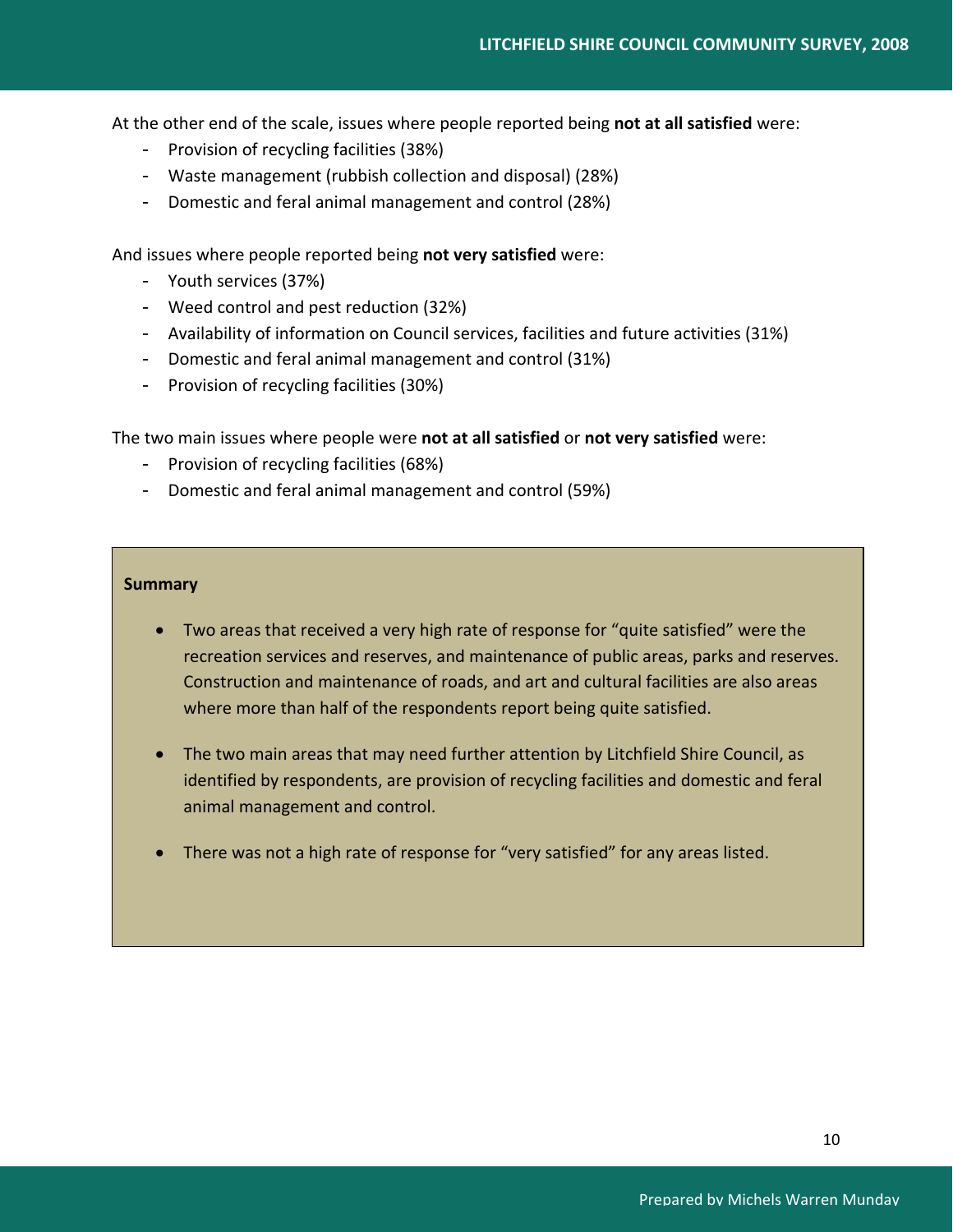# **2.3 IMPORTANCE V SATISFACTION**

The ratings for importance and for satisfaction have been cross-referenced to assess how satisfied respondents are with areas they believe are important.

Looking at the top five areas that respondents rated as **very important**, four areas received relatively high rates of dissatisfaction.

- Almost half (49%) the respondents rated *provision of recycling facilities* as **very important**, however 68% said they were either **not very satisfied** or **not at all satisfied** with provision of recycling facilities.
- Almost half (48%) the respondents rated *weed control and pest reduction* as **very important**, however 47% stated that they were either **not very satisfied** or **not at all satisfied** with weed control and pest reduction.
- 46% said *waste management (rubbish collection and disposal)* was **very important**, however 48% said they were either **not very satisfied** or **not at all satisfied** with waste management.
- 44% said *domestic and feral animal management and control* was **very important**, but 59% said they were either **not very satisfied** or **not at all satisfied** with domestic and feral animal management and control.

*Construction and maintenance of roads* was rated as **very important** by almost half the respondents (49%), and only 9% were **not at all satisfied**. 26% were **not very satisfied.**

# **Summary**

- Dissatisfaction levels are high for four of the top five areas of importance (provision of recycling facilities, waste management, domestic and feral animal management and control, and weed control and pest reduction). These areas could be considered priority areas for attention by the Litchfield Shire Council.
- Construction and maintenance of roads is an area of importance that respondents are quite satisfied with.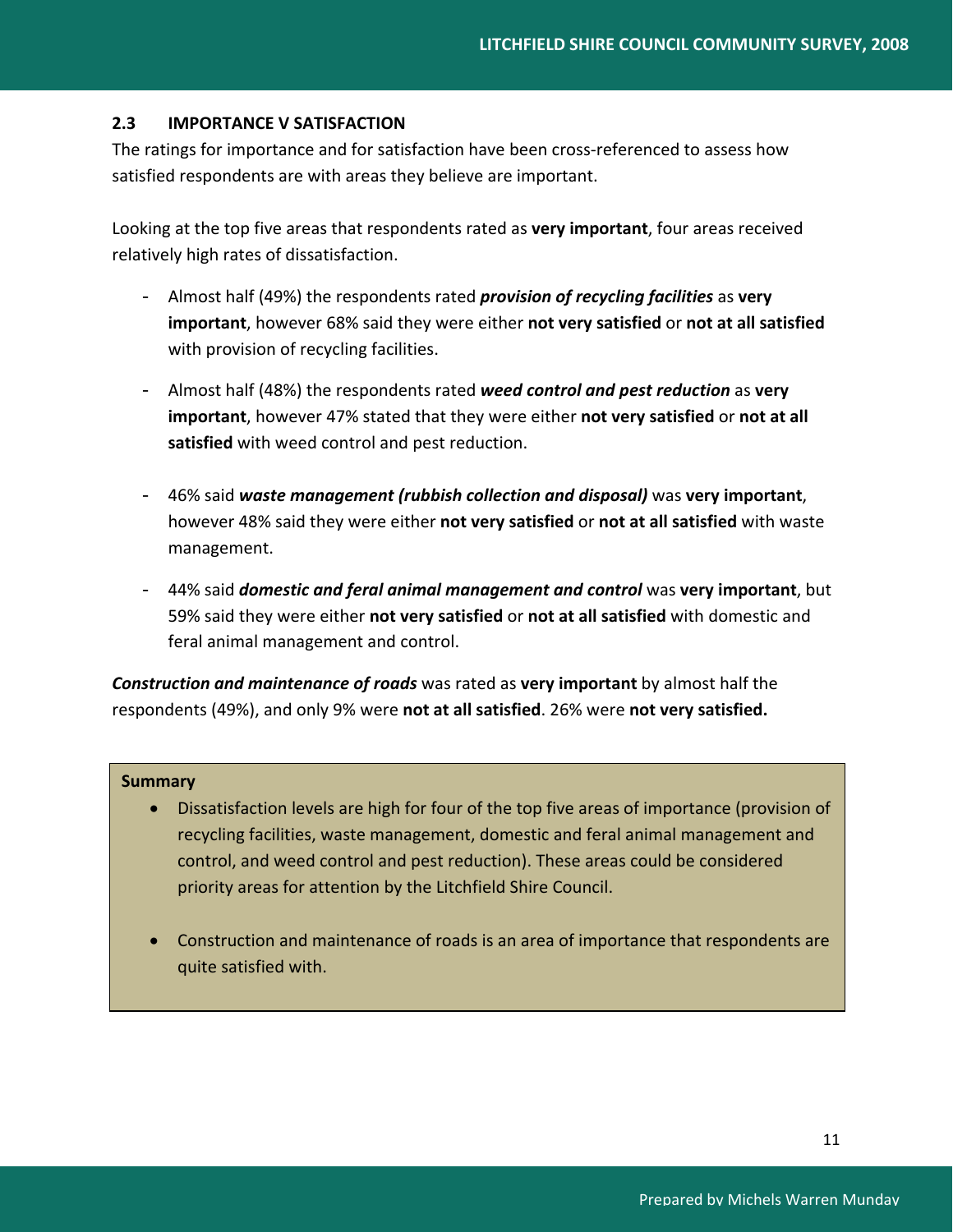# **2.4 OPINIONS ABOUT LIVING IN LITCHFIELD SHIRE**

Respondents were asked to indicate their level of agreement with 20 statements, with a rating of 1 to 4, where 1 is "strongly disagree" and 4 is "strongly agree". The statements listed were:

- There is a strong sense of community in my local area
- Waste management and garbage disposal is dealt with effectively by Litchfield Council
- I would prefer to keep services at a minimum in order to keep rates at a minimum
- Overall, I am satisfied with the level of services and facilities provided by Litchfield Council
- Litchfield Council keeps residents well informed about the services and benefits it provides
- Litchfield Council delivers good value for money
- I believe the Council operates in a way that is honest and transparent
- A newspaper column or monthly newsletter on Council activities and plans would be useful to me
- I would use the Litchfield Council website if all information was provided on the website
- I would be prepared to pay higher rates to receive additional services
- I am aware of the services and facilities the Litchfield Council currently provides
- I have pride in my local area
- I believe Litchfield Council is community driven
- I believe Litchfield Council is progressive and proactive
- I would like more council‐funded events in the area
- I know who the Litchfield Shire President is
- I would like the opportunity to talk to Councillors on a regular basis (eg at shopping centres)
- It is important to me that Council works to retain the rural ambience and lifestyle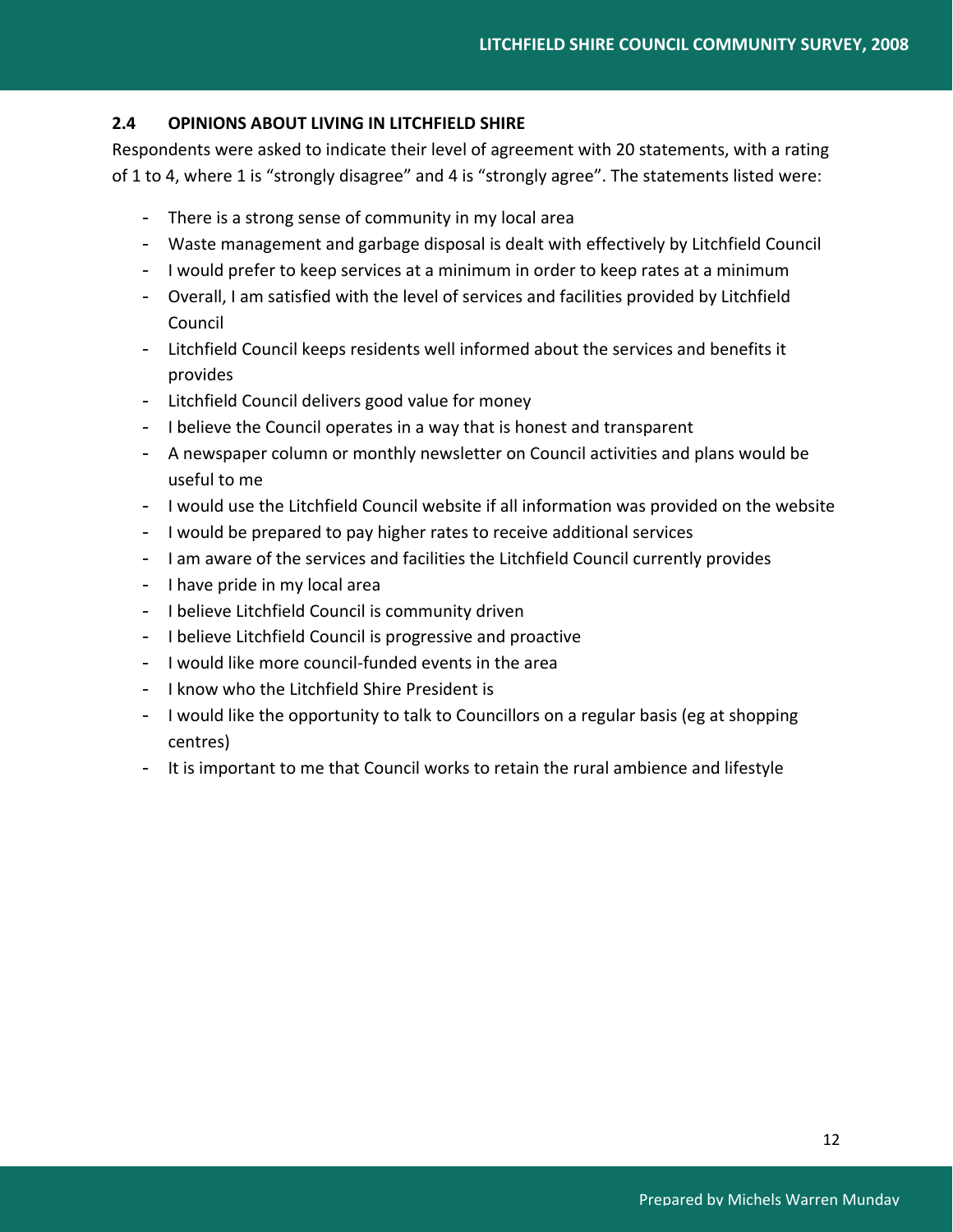

The top three statements that people **strongly agreed** with were:

- It is important to me that Council works to retain the rural ambience and lifestyle (62%)
- I have pride in my local area (35%)
- I would prefer to keep services to a minimum in order to keep rates at a minimum (35%)

Other statements did not receive a high rate of response for "strongly agreed", therefore only the top three statements have been included here.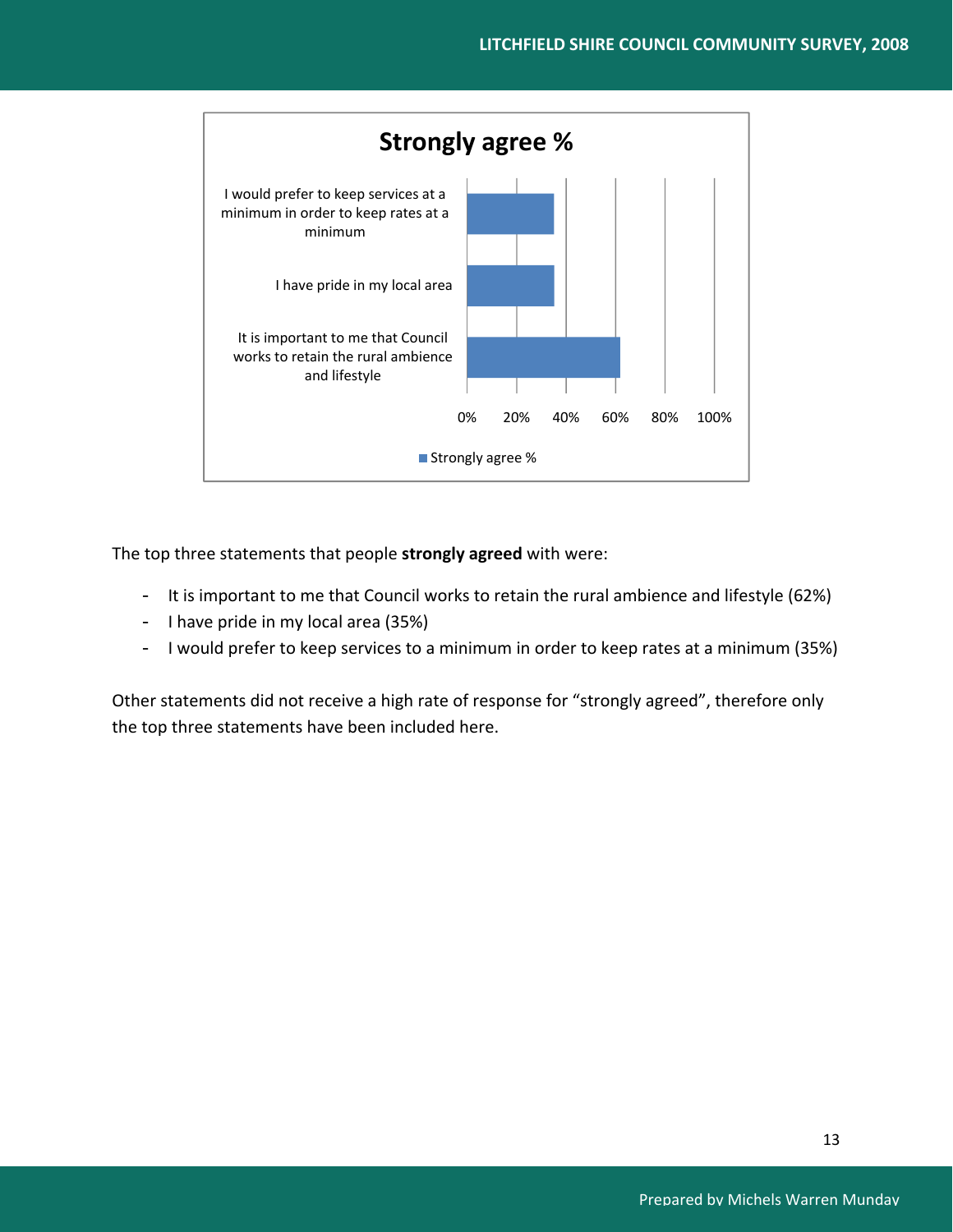

The top five statements that people agreed with were:

- I have pride in my local area (57%)
- A newspaper column or monthly newsletter on Council activities and plans would be useful to me (56%)
- There is a strong sense of community in my local area (49%)
- I know who the Litchfield Shire President is (46%)
- I would use the Litchfield Council website if all information was provided on the website  $(44%)$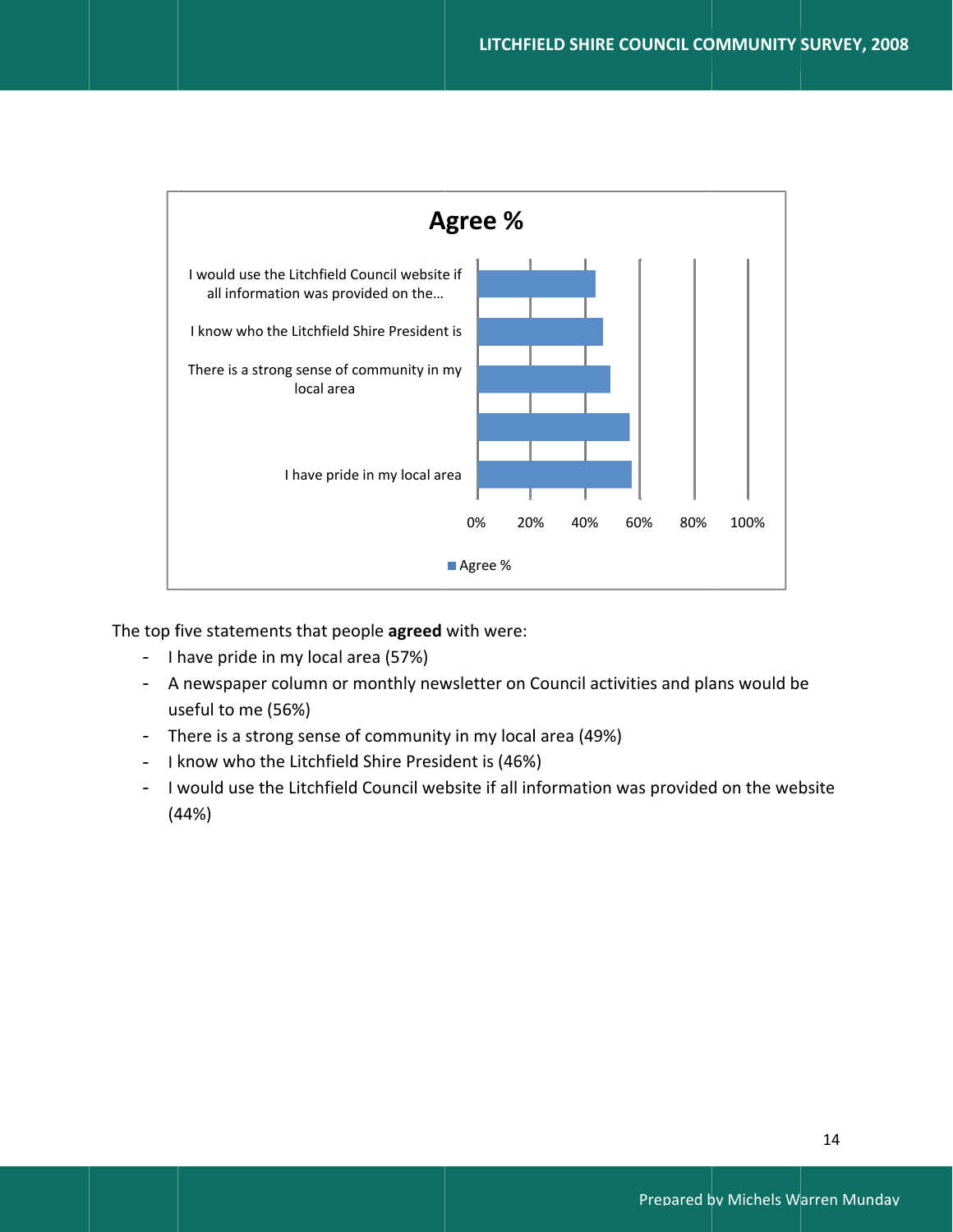There was not a high rate of response for "strongly disagree". The top statement that people strongly disagreed with was:



- I would be prepared to pay higher rates to receive additional services (32%)

The top five statements that people disagreed with were:

- I know who the Litchfield Shire Councillors are (41%)
- Litchfield Council keeps residents well informed about the services and benefits it provides (39%)
- I would be prepared to pay higher rates to receive additional services (34%)
- Litchfield Council delivers good value for money (34%)
- I am aware of the services and facilities the Litchfield Council currently provides (34%)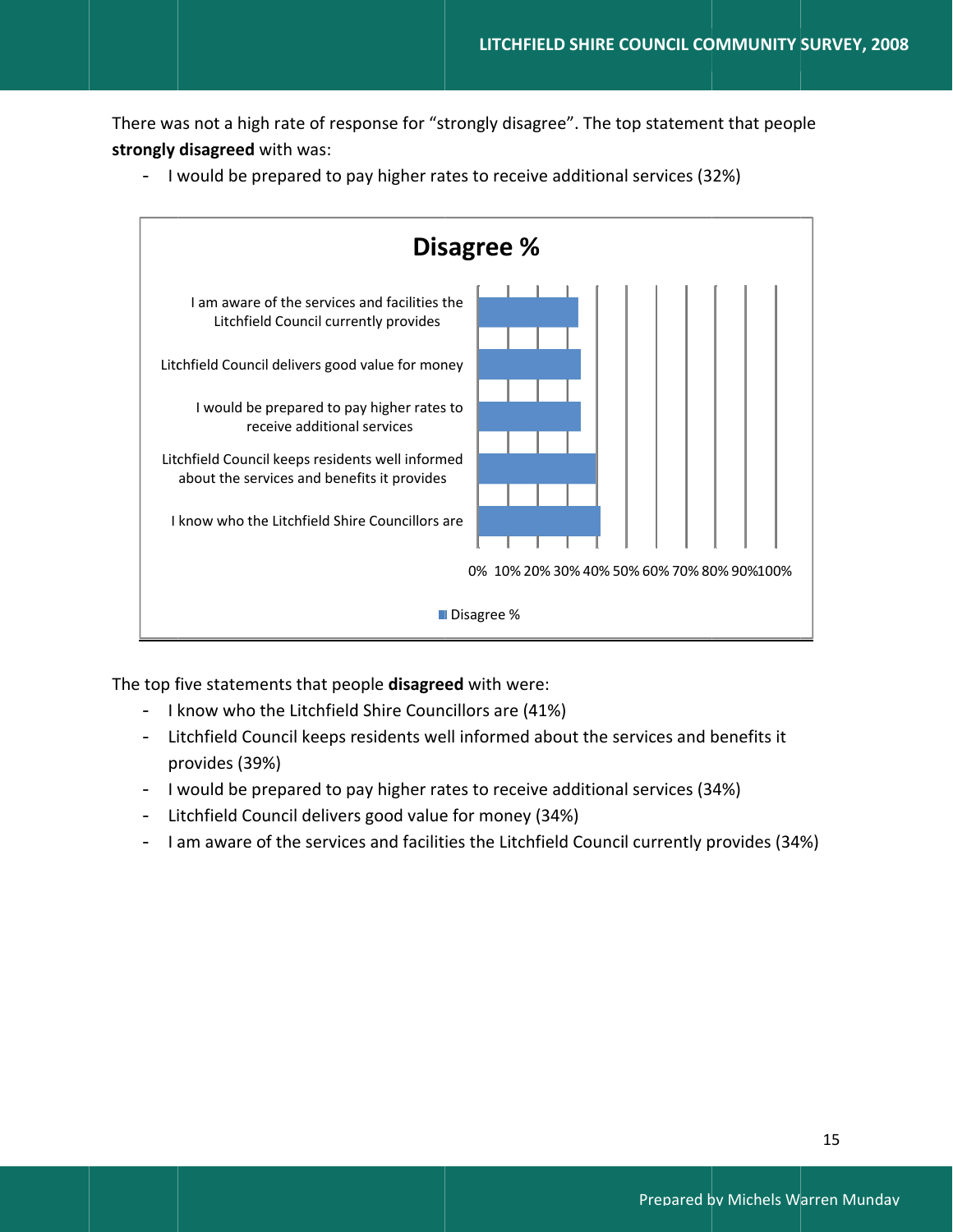# **Summary**

- Respondents see the rural ambience and lifestyle in Litchfield Shire as being very important, and believe Council should ensure this is maintained.
- Respondents would like to receive a monthly newsletter or see a newspaper column so they can find out more about Council activities and plans.
- The Litchfield Council website would be used by a good portion of the population if information was provided on the website.
- People feel strongly against paying higher rates for additional services. Responses in other areas of the survey indicate there is dissatisfaction with the level of rates when considering the level of services provided. They are also not happy with the repeated increases in rates, without any increase in services.
- Respondents don't believe that Litchfield Shire Council keeps them well informed, and they also indicated that they are not aware of the services and facilities that the Council provides. This area is explored further in the Communication section.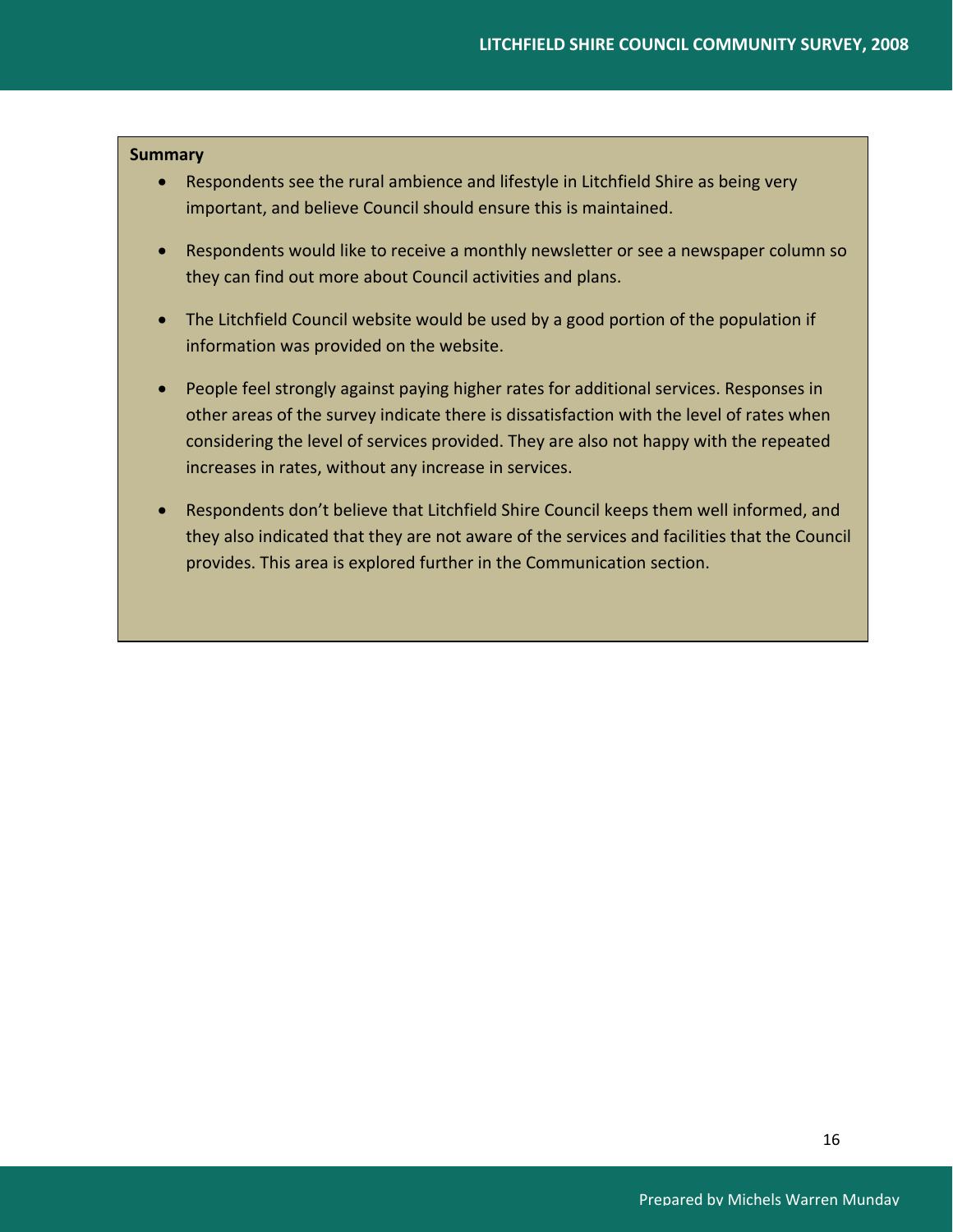# **2.5 WHAT PEOPLE LIKE MOST ABOUT LIVING IN LITCHFIELD SHIRE**

When asked what they liked **most** about living in Litchfield Shire, the majority of respondents reported that they liked the rural lifestyle and rural environment. This was followed closely by peace and quiet, and space. Privacy and community spirit, large blocks, and freedom were also common responses. The following comments are an indication of the typical responses

- *We like living in a rural setting with larger blocks of land*
- *Sense of community, access to bushland for walking, recreation area (Fred`s Pass), lifestyle*
- *The rural lifestyle ‐ peace and quiet and friendly*
- *The lifestyle/ freedom/ space/ ambience/ community feel*
- *A bit of room to move. Peace and quiet of rural living*
- *The `mind your own business` attitude of most people*
- *Rural atmosphere while residing close to city facilities*
- *Proximity to all serviced facilities*
- *Peaceful*
- *Natural environment*
- *Size of rural block / property*
- *Quiet*
- *Freedom, not over regulated*
- *Peace and privacy*
- *Space, rural living, relatively easy access to larger centres eg Palmerston, Coolalinga*
- *Space, trees and fresh air*
- *Rural lifestyle ‐ don't change that*
- *Space ‐ rural lifestyle. Sense of community*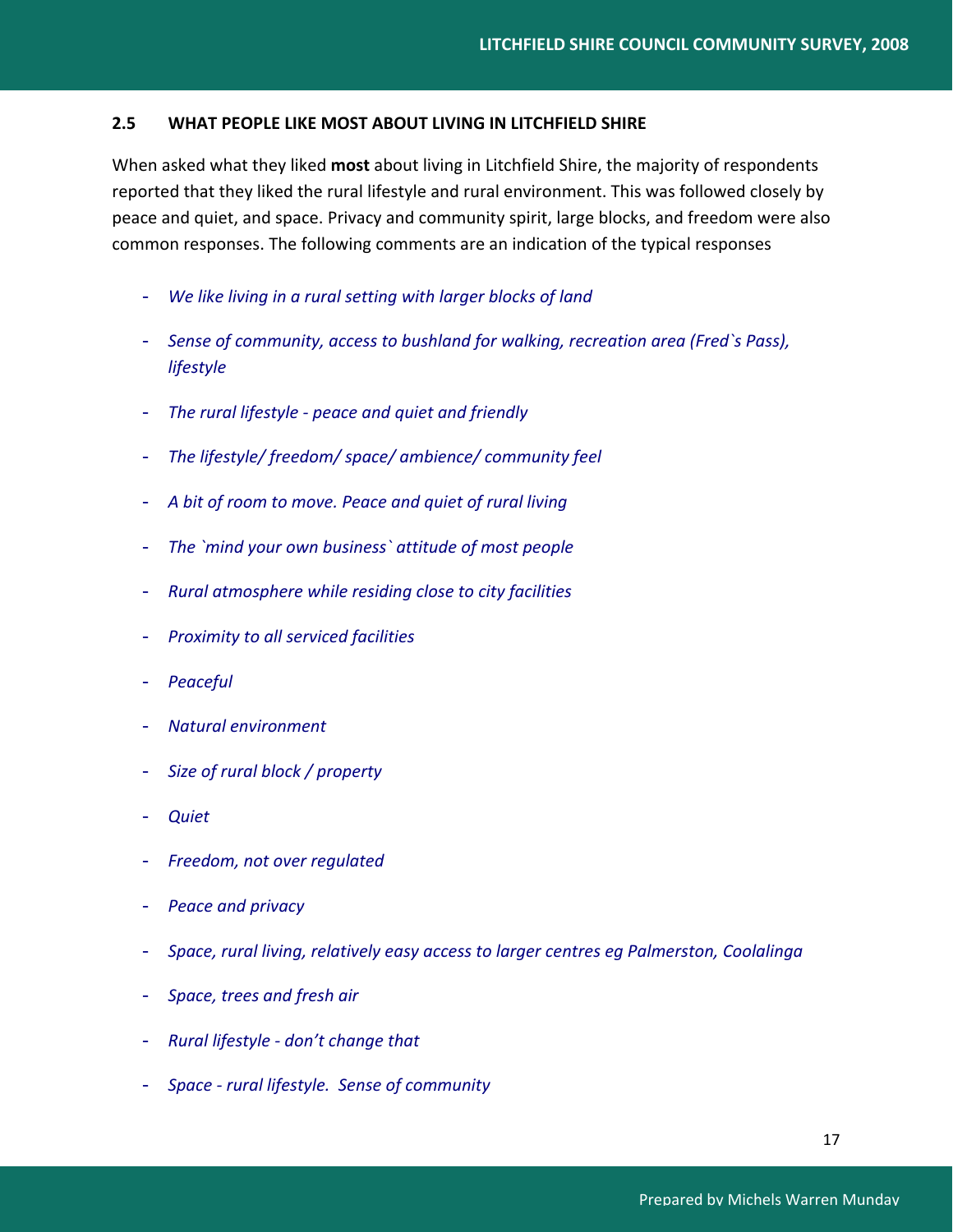# **2.6 WHAT PEOPLE LIKE LEAST ABOUT LIVING IN LITCHFIELD SHIRE**

When people were asked what they liked **least** about living in Litchfield Shire, the most frequent responses were about dogs, the lack of dog controls, barking dogs, owners who don't control their dogs, and dangerous dogs. This was followed by noise from "hoons" in cars, motorbikes and quad bikes, limited or lack of services, the poor condition of roads, no recycling, no rubbish collection, lack of public transport, no footpaths or bike paths and increasing costs of fuel.

The following is a selection of responses:

- *Barking dogs, quad bikes and mini bikes that are unregistered, dogs chasing/attacking you*
- *Complete lack of laws re dogs/noisy neighbours and lack of road maintenance*
- *Becoming like city life ‐ too many rules and regulations*
- *Bush fires*
- *Enforced increase in bureaucracy and services which will mean increased rates for services that will not be used*
- *Having to fight the Council to keep our road usable in the wet season*
- *High rates for what I see as limited services. I wouldn't mind seeing the percentage of rates to services*
- *increasing number of sub divisions; no water management eg [increasing number of] bores; rising rates, no increased services*
- *Not enough recycling facilities*
- *DOGS ‐ loose on street or racing up to fence when walking on roads*
- *Roaming dogs ‐ other people's dogs roaming free. Nobody ‐ shire, police or owners won't do anything unless someone is hurt*
- *The mongrel dogs*
- *Hoons driving around early hours of the morning*
- *Not enough service centres (shops)*
- *Roads and access to my property*
- *Possibility of soaring rates*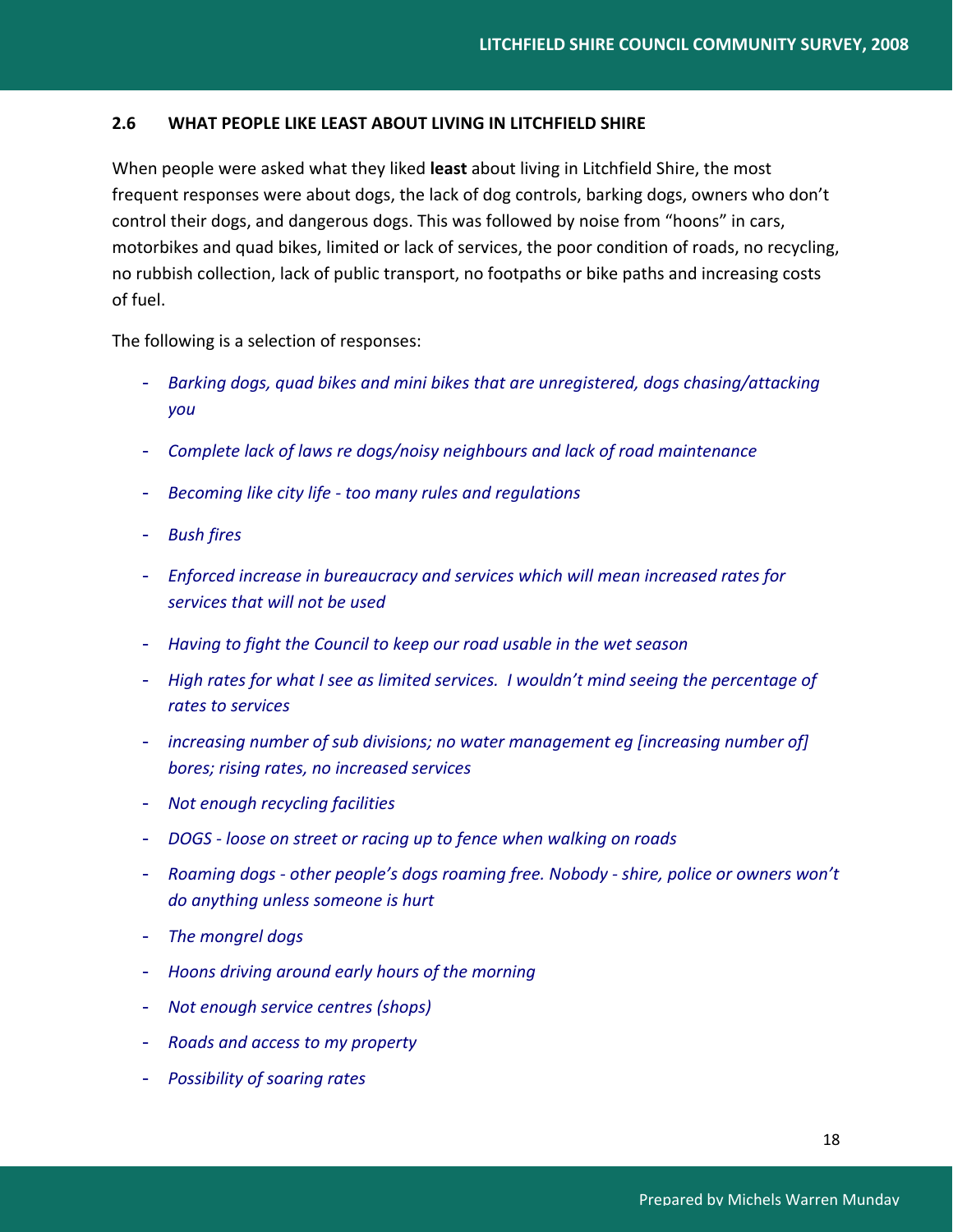# **3. FUTURE PRIORITIES AND ISSUES**

# **3.1 RATES**

There were a number of questions where the issue of rates and services was raised. The main question relating to this issue asked respondents whether they think the Litchfield Council rates they pay are too low, too high, just right, or don't know. The graph and table below illustrate the results.



|                  | 1605 | 100% |
|------------------|------|------|
| <b>Not Given</b> | 33   | 2%   |
| Don't know       | 85   | 5%   |
| Just right       | 664  | 41%  |
| Too high         | 793  | 49%  |
| Too low          | 30   | 2%   |

Almost half the respondents (49%) think the Litchfield Council rates they pay now are too high, while 41% said they think they are just right. 5% didn't know and 2% said they were too low.

Many respondents who said they thought the rates were **too high** wrote additional comments, some of which are included below:

- *For the services we receive!*
- *For the services I receive, it's too high*
- *Too high ‐ up 68% since 2001*
- *For what services (NIL) we receive*
- *For nothing*
- *What do we get?*
- *Because I don't get any services at all*
- The reason why I feel the rates are too high is because I don't see any benefits (value for *money) for what I pay. I feel like I've been progressively paying more rates over the years but not receiving anything significantly more for that.*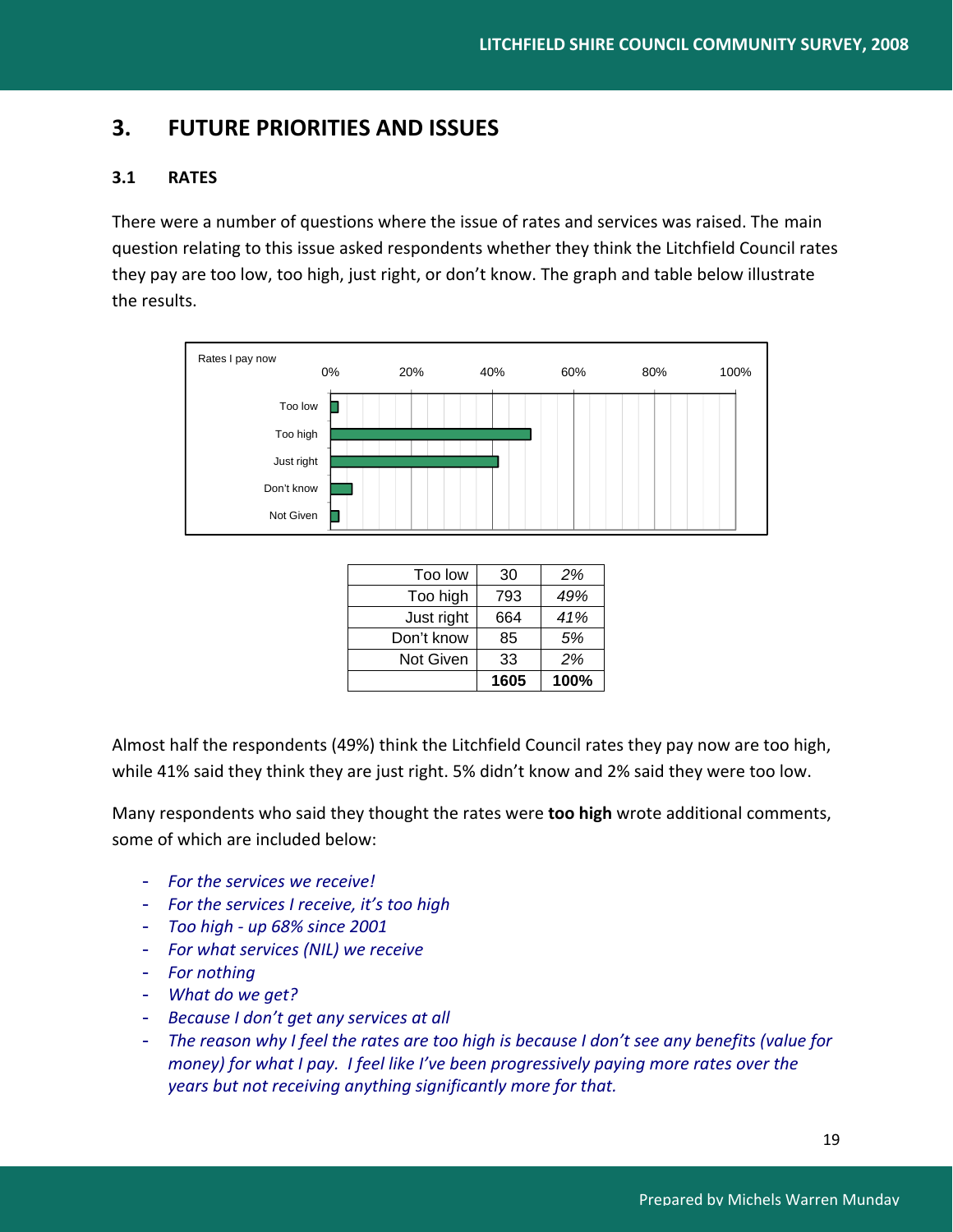At question three (3iii), 68**% either agreed or strongly agreed** that they would prefer to keep services to a minimum in order to keep rates at a minimum. Additional comments were often written, with a sample provided below:

- *Services are minimal not so rates*
- *We already have minimum services*
- *What services do we get now for the rates we pay!*
- *Our rates are not minimal! But service IS*
- *Too late, they've rocketed*
- Rates have gone up every year for the 10 years I have lived here and I don't see any extra *services for those increases. I would actually be happy to pay more rates for great services*

At question three (3x), **66% either disagreed or strongly disagreed** that they would be prepared to pay higher rates to receive additional services.

Question four asked respondents to indicate priority the Council should give to keeping council services and rates to a minimum. **74%** said this should be either a **very high or high priority**.

# **Summary**

- In general, the responses indicate that Litchfield Shire residents don't feel they are getting value for money for their rates.
- Many of the additional comments indicate that respondents feel they are paying rates to receive minimal or no services.
- While people would like to keep rates to a minimum, they also believe that the level of services should be in line with the rates they pay.
- A number of respondents are dissatisfied with regular increases in rates without any perceived corresponding increase to services.
- It may be possible to reduce this negativity by communicating to ratepayers about the services the Litchfield Council provides to residents, and how much is spent on these services.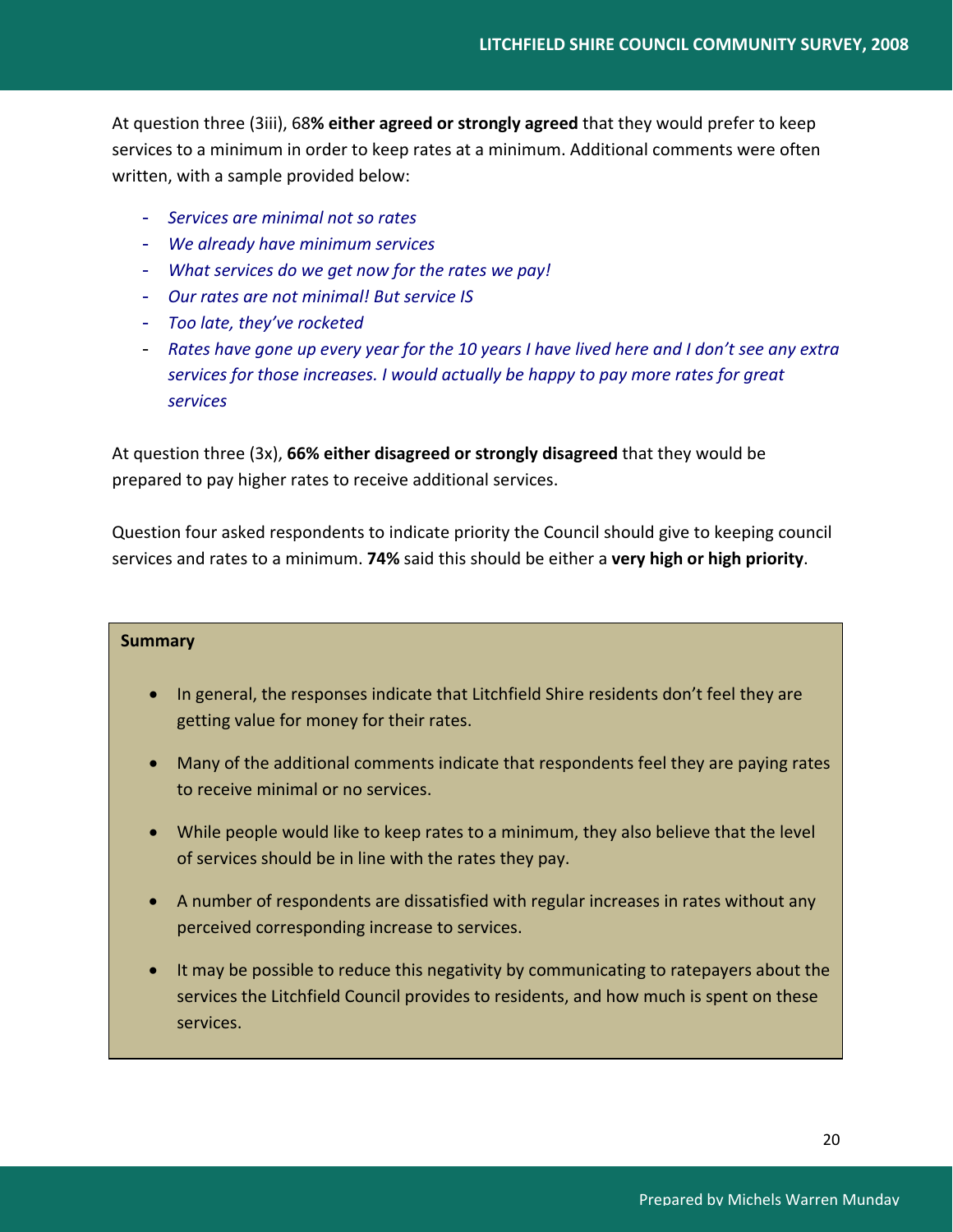# **3.2 SWIMMING POOL**

Respondents were asked about their opinion of a swimming pool for Litchfield Shire, with four options:

- a) I would like an Olympic size swimming pool at an additional cost to ratepayers (ongoing costs of at least  $$400 000 p/a - as at 2007$ )
- b) I would like a swimming pool at an additional cost to ratepayers, but it doesn't have to be Olympic size
- c) I don't want a swimming pool for Litchfield Shire
- d) Don't know/don't care

The results are shown in the graph and table below.



| I would like an Olympic size swimming pool at an additional cost to ratepayers                              | 218  | 14%  |
|-------------------------------------------------------------------------------------------------------------|------|------|
| I would like a swimming pool at an additional cost to ratepayers, but it doesn't<br>have to be Olympic size | 427  | 27%  |
| I don't want a swimming pool for Litchfield Shire                                                           | 650  | 40%  |
| Don't know/don't care                                                                                       | 256  | 16%  |
| Not Given                                                                                                   | 54   | 3%   |
|                                                                                                             | 1605 | 100% |

40% of respondents said they did not want a swimming pool for Litchfield Shire. 27% said they would like a swimming pool at an additional cost to ratepayers, but not necessarily an Olympic size swimming pool. 14% said they would like an Olympic size swimming pool. A further 16% said they didn't know or didn't care.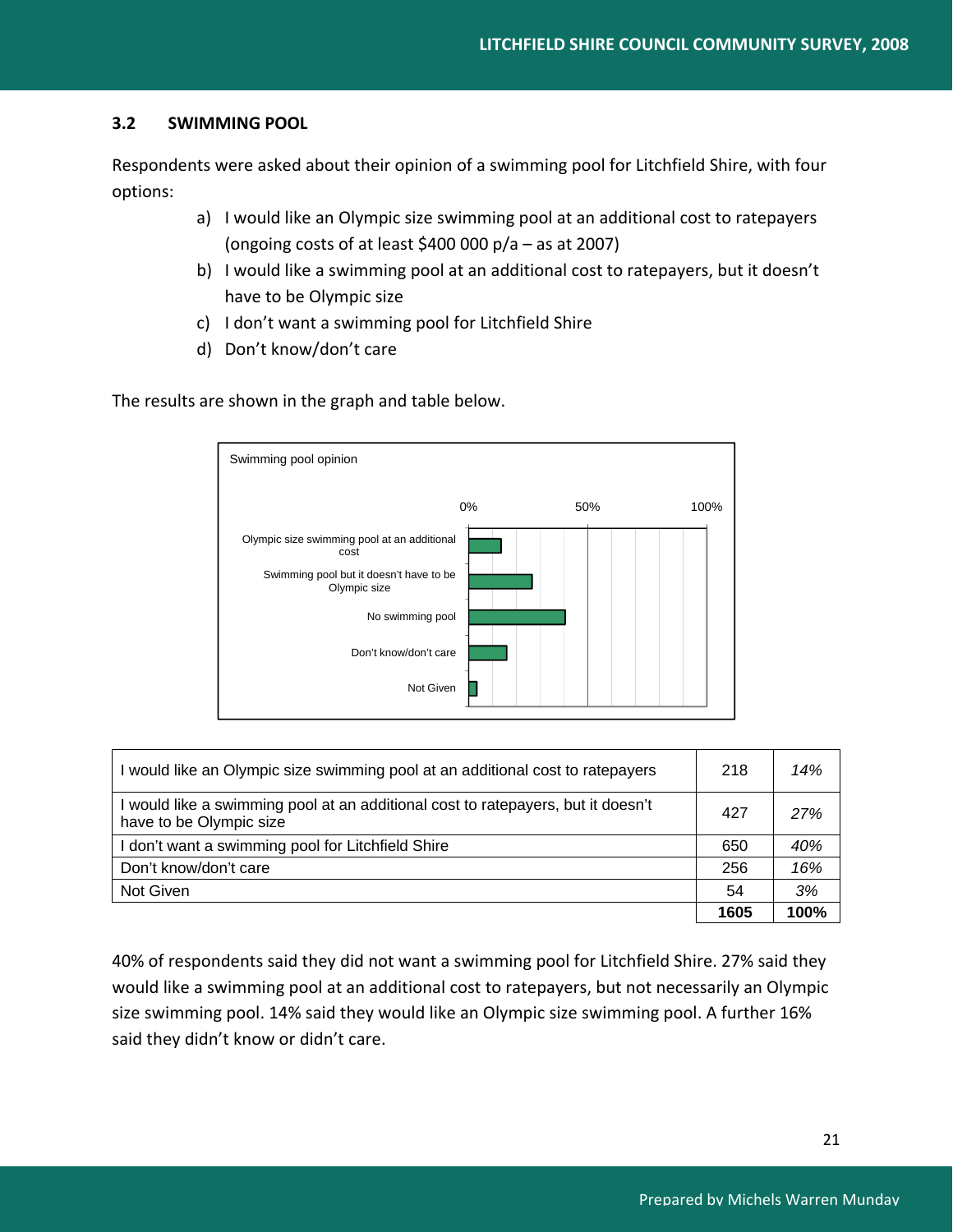The following question asked respondents if they would prefer to have a water park which includes water play activities for children, as opposed to a swimming pool. As shown in the graph and table below, 47% of respondents said they would prefer a water park which includes water play activities for children, as opposed to a swimming pool. 38% said they would not prefer this option. 13% said they didn't know or didn't care.



| Yes                   | 751  | 47%  |
|-----------------------|------|------|
| No                    | 608  | 38%  |
| Don't know/don't care | 203  | 13%  |
| Not Given             | 43   | 3%   |
|                       | 1605 | 100% |

## **Summary**

- In summary, an Olympic size swimming pool is not a popular option with ratepayers, with only a minority stating that they would like one.
- A swimming pool, but not necessarily Olympic size is also not very popular, with a little over a quarter of respondents saying they would like a swimming pool, but not necessarily Olympic size.
- A water park was quite popular, with almost half the respondents saying they would prefer a water park, however this doesn't mean that they *want* a water park, it just means that they would prefer one over a swimming pool if the choice was between a water park or a swimming pool.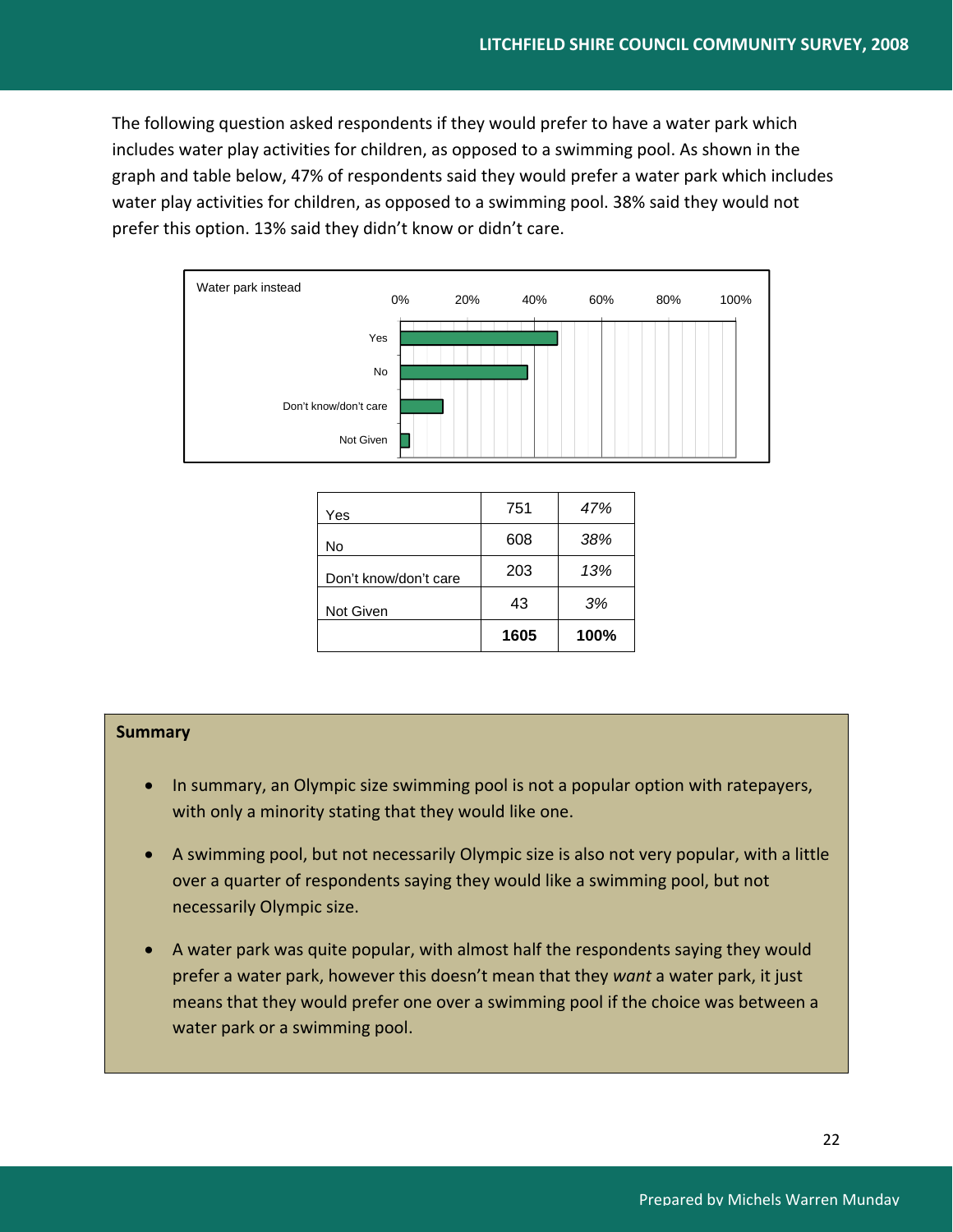# **3.3 FUTURE PRIORITIES**

Respondents were asked to rate the priority level they think Litchfield Council should allocate to 16 areas/issues, with options ranging from very low priority to very high priority. The issues listed are:

- An Olympic size swimming pool for Litchfield (ongoing annual cost \$400 000 as at 2007)
- Engaging with the community to hear concerns and to seek feedback
- Sealing roads throughout the Shire with additional ratepayer contributions
- General maintenance of roads, footpaths and kerbing (not including highways and main roads)
- Domestic and feral animal management and control
- Waste management (rubbish collection and disposal)
- Provision of recycling facilities
- Litter control and street cleaning
- Maintenance of public areas, parks and reserves
- Weed control and pest reduction
- Management and maintenance of Thorak cemetery
- Keeping council services and rates to a minimum
- Services and facilities for youth
- Services and facilities for elderly and disabled
- Provision of council-funded community events
- Providing information to the community on Council services, facilities and future activities.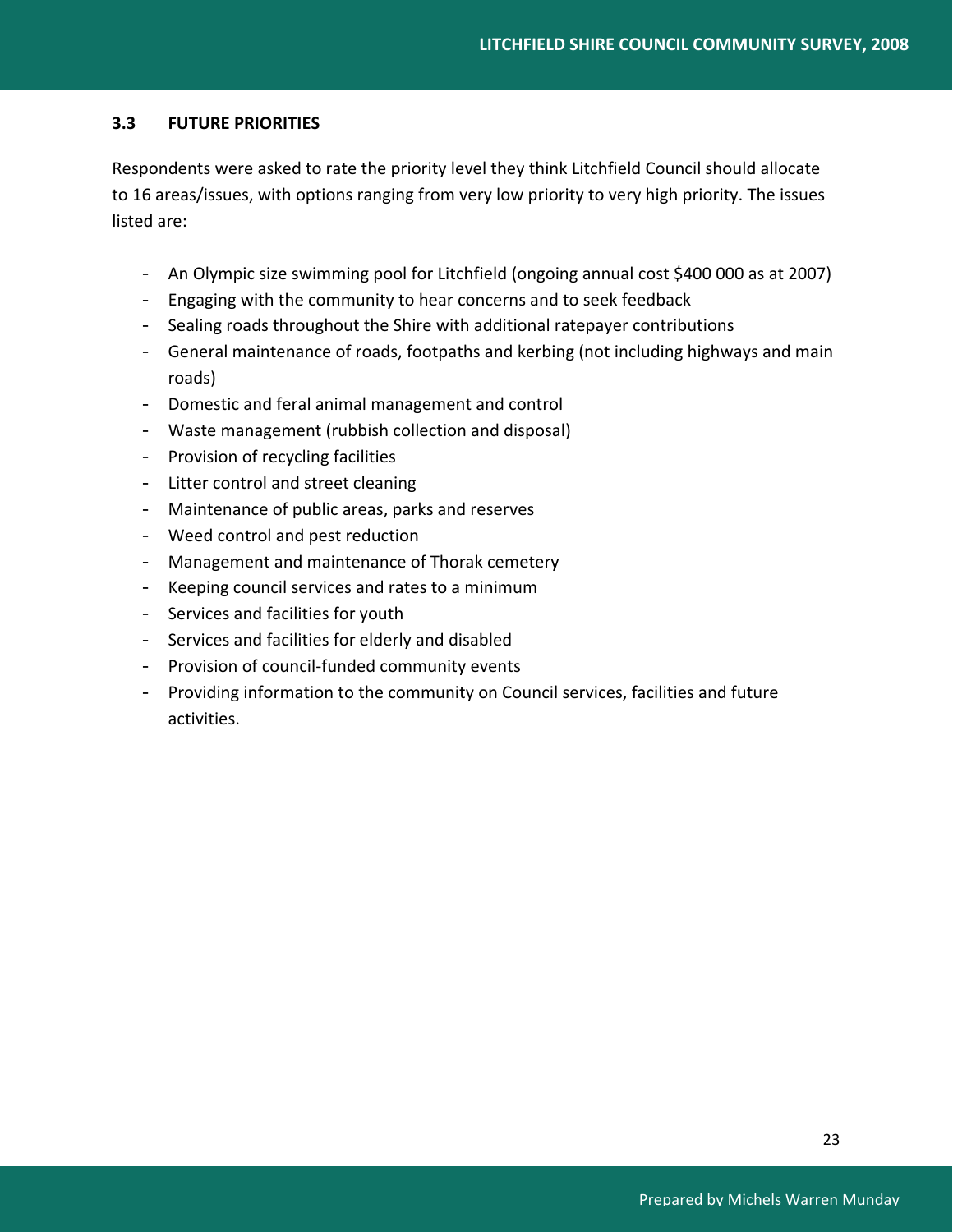|                                                      | <b>Priority %</b> |          |     |                       |     |               |      |
|------------------------------------------------------|-------------------|----------|-----|-----------------------|-----|---------------|------|
|                                                      |                   |          |     |                       |     |               |      |
| Provision of council-funded community events         | 14%               |          | 23% | 36%                   |     | 18%           | 9%   |
| An Olympic size swimming pool                        |                   | 36%      |     | 23%                   | 19% | 13%           | 10%  |
| Sealing roads in the Shire with additional ratepayer | 13%               |          | 22% | 35%                   |     | 19%           | 11%  |
| Management and maintenance of Thorak cemetery        | 10%               | 15%      |     | 37%                   | 28% |               | 11%  |
| Litter control and street cleaning                   | 5%                | 12%      | 35% |                       | 31% | 17%           |      |
| General maintenance of roads                         | 4% 8%             |          | 28% | 43%                   |     | 17%           |      |
| Maintenance of public areas, parks and reserves      | 2 <u>%6%  </u>    |          | 33% | 41%                   |     | 19%           |      |
| Services and facilities for youth                    | 6% 11%            |          | 30% |                       | 34% | 19%           |      |
| Providing information to the community on Council    | 2% 10%            |          | 35% |                       | 32% | 21%           |      |
| Engaging with the community                          | 2%5%              | 28%      |     | 42%                   |     | 23%           |      |
| Waste management (rubbish collection and disposal)   | 10%               | 11%      | 23% | 32%                   |     | 24%           |      |
| Domestic and feral animal management and control     | 8%                | 13%      | 27% | 25%                   |     | 27%           |      |
| Weed control and pest reduction                      | 2%7%              | 26%      |     | 38%                   |     | 28%           |      |
| Services and facilities for elderly and disabled     | 3%7%              | 25%      |     | 37%                   |     | 28%           |      |
| Provision of recycling services                      | 6% 10%            |          | 22% | 28%                   |     | 33%           |      |
| Keeping council services and rates to a minimum      | 3%5%              | 18%      | 23% |                       | 51% |               |      |
|                                                      | 0%                | 20%      | 40% | 60%                   |     | 80%           | 100% |
| ■ Very Low %<br>$\blacksquare$ Low %                 |                   | Medium % |     | $\blacksquare$ High % |     | ■ Very High % |      |
|                                                      |                   |          |     |                       |     |               |      |

Г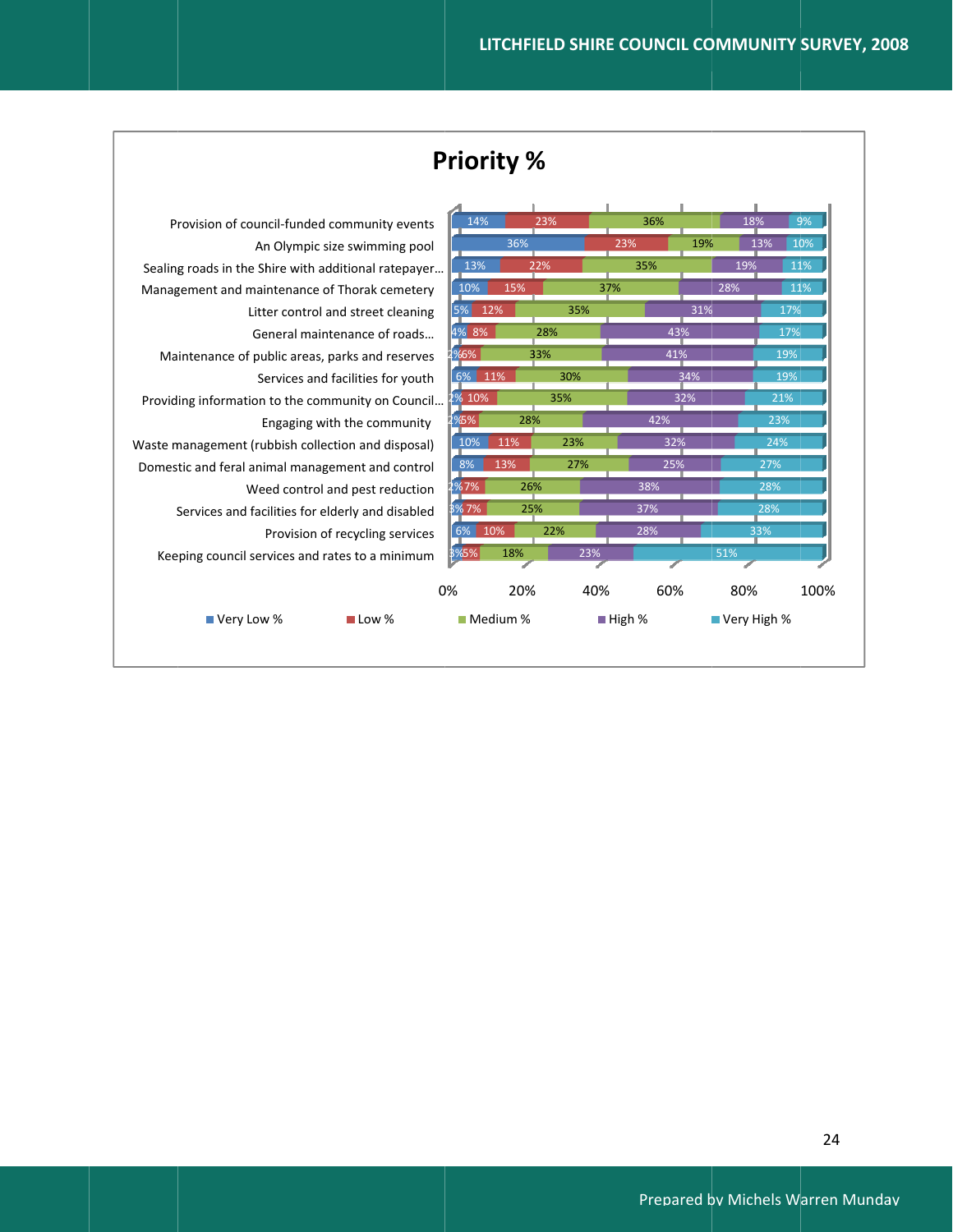

The top five issues people think should be a very high priority for Litchfield Council are:

- Keeping Council services and rates to a minimum (51%)
- Provision of recycling services (33%)
- Services and facilities for elderly and disabled (28%)
- Weed control and pest reduction (28%)
- Domestic and feral animal management and control (27%)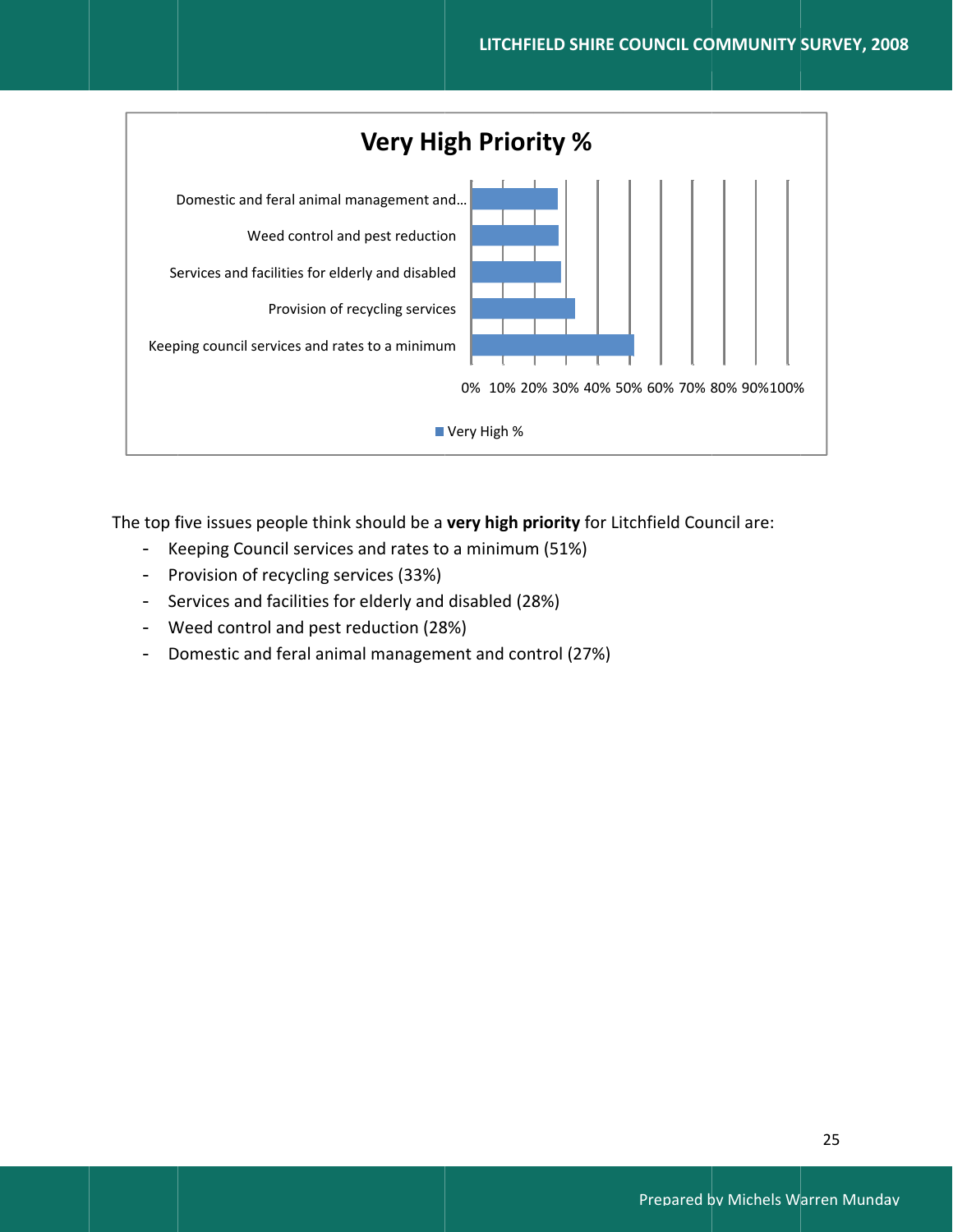

The top five issues people think should be a high priority for Litchfield Council are:

- General maintenance of roads, footpaths and kerbing (not including highways and main roads) (43%)
- Engaging with the community to hear concerns and to seek feedback (42%)
- Maintenance of public areas, parks and reserves (41%)
- Weed control and pest reduction (38%)
- Services and facilities for elderly and disabled (37%)

There was not a high rate of response for "very low priority". The main issue that people think should be a very low priority for Litchfield Council is:

- An Olympic size swimming pool for Litchfield (36%)

There was not a high rate of response for "low priority". The three main issues that people think should be a low priority for Litchfield Council are:

- Provision of Council-funded community events (23%)
- An Olympic size swimming pool for Litchfield (23%)
- Sealing roads with additional ratepayer contributions (22%)

The low priority allocated to sealing roads with additional ratepayer contributions may be due to respondents being unwilling to pay additional contributions, rather than their lack of interest in having roads sealed. This observation is based on additional comments provided by respondents regarding this question. Some examples are provided below: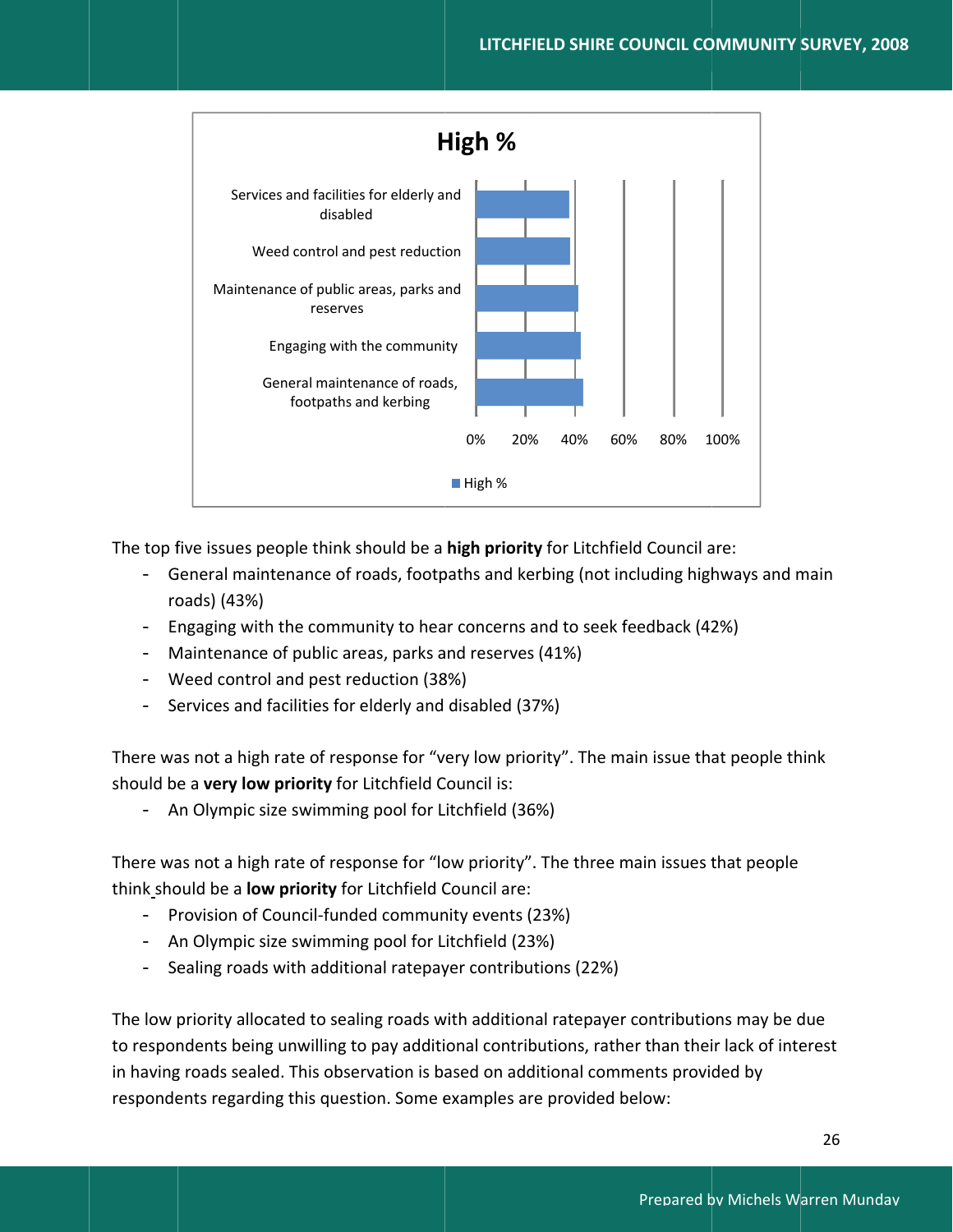- Sealing roads through the Shire with additional ratepayer contributions (additional ratepayer contributions crossed out and the following comment added) – "*already receive these funds*"
- *"Are these ratepayer contributions a once off for residents concerned or are you talking about increasing all round for every ratepayer in the shire? Agree with the former ‐ not the latter"*
- *"With no contribution"* added
- Sealing roads throughout the Shire with additional ratepayer contributions (additional crossed out and substituted with "*existing*" and a comment "*should already be done with existing rates.*"

# **Summary**

- Results indicate that Litchfield Council's main future priority should be keeping services and rates to a minimum, however other responses throughout the survey indicate that the majority of respondents are more concerned with keeping rates to a minimum than keeping services to a minimum.
- Provision of recycling services is another high priority, not only indicated in this question, but in a number of other areas.
- Facilities and services for elderly and disabled rated high on the list of priorities. This may be due to the number of people living in Litchfield Shire over the age of 50. 46% of survey respondents are aged 50 or over, and may be considering their future at Litchfield Shire.
- While a 27% rating at very high priority is still a high rate of response and should be considered to be important (in the top five very high priority list), it is interesting to note that domestic and feral animal management was not the top priority given the extremely high rate of response regarding nuisance and feral dogs in other areas of the survey.
- An Olympic size swimming pool, and the provision of Council-funded community events are considered to be low priorities.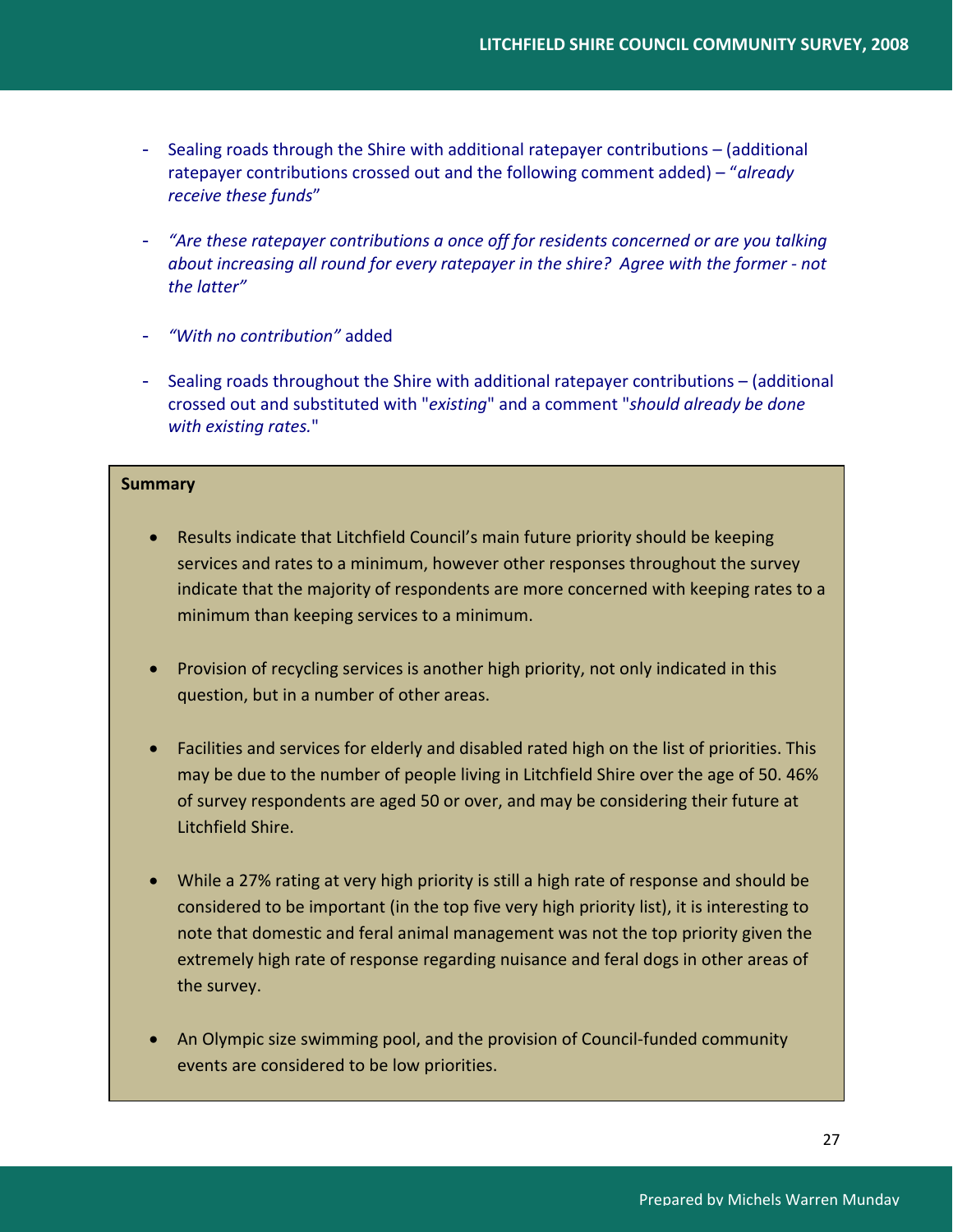# **3.4 MAJOR ISSUES FOR THE FUTURE**

The survey asked respondents what they think is a major concern for the Litchfield Shire overall. A wide range of issues were identified as being a major concern for the Litchfield Shire, however by far the most commonly mentioned issue related to dogs and animal control. This was followed by keeping rates to a minimum, rubbish and waste management, recycling, road maintenance, road sealing and safety, and maintaining the rural lifestyle. Other issues that were often mentioned were weed control, public transport, Government imposing city rules and regulations, and rates too high for services provided. The following is a selection of responses:

- *Keep rates low and maintain involvement for locals to have a say in the new "council" set‐up.*
- *Maintaining the natural environment/Lessening our impact. Future zoning of land eg block sizes to normal residential size would have a major impact ‐ subdivisions are yielding smaller blocks*
- *All the new Litchfield residents who want city services for rural rates ‐ it's not feasible*
- *Transparent council, listen to residents, you take our money. Who are the councillors? Dog control, limits on the number of animals per block*
- *That we don't lose our identity and our way of life by over regulations. Remembering you can't legislate against insanity*
- *To keep rates low and keep big government out of our life*
- *Recycling needs addressing as an urgent need to assist in looking after the environment!*
- *Road maintenance, particularly access culverts.*
- *Rubbish tip availability in future*
- *WILD FIRES!!! Over‐populated. Litter problem. Feral animals. Keeping rates down. No amalgamation in future*
- *Animal control/weeds/waste management*
- *Public transport ‐ importance increasing as fuel rises*
- *WEEDS (marked increase in gamba and mission grass ‐ the burnings have been too late ‐ not enough emphasis on land management), feral animals, people who want freedom but no responsibility. Population and housing pressure raising land prices.*
- *Strongly suggest serious consideration of recycling facility. More community engagement/activities would be appreciated. Keep up road maintenance*
- *Increasing rates to service the area. Ratepayers already pay substantial amounts for very little in return*
- *Dog control, land clearing and too much usage of ground water*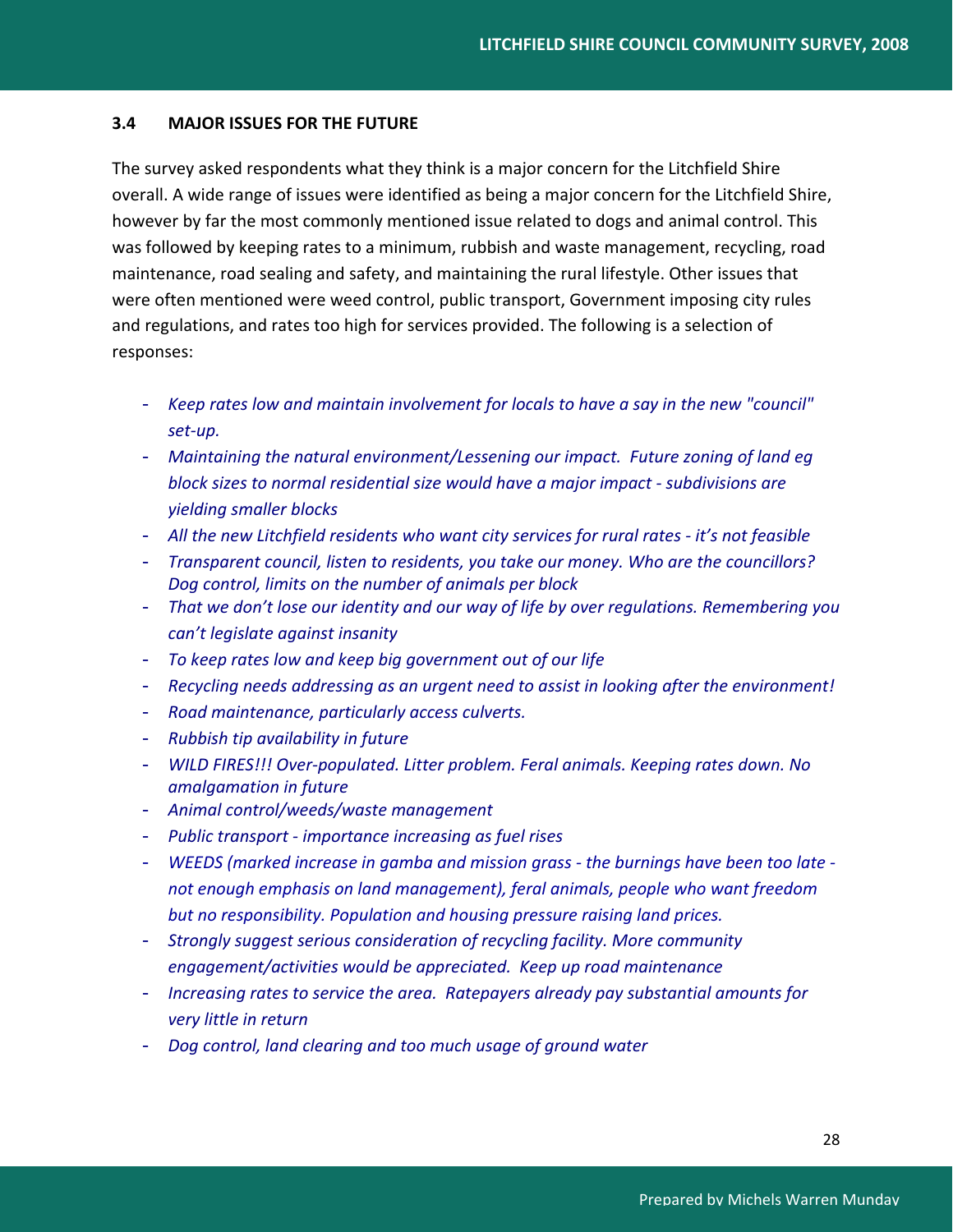# **4. COMMUNICATION**

# **4.1 CURRENT METHODS OF RECEIVING COMMUNICATION**

When asked how survey respondents currently access information about Council, word of mouth was the most common form of communication (51%), followed by newsletters (30%), website (8%), and meetings (3%). 29% selected "other", with the most frequent "other" responses being "I don't get any information", the newspaper, Council office, or Gerry Wood.

The responses to this question don't total 100% as respondents could select more than one answer.



| Newsletter    | 477 | 30% |
|---------------|-----|-----|
| Word of mouth | 818 | 51% |
| Meetings      | 50  | 3%  |
| Website       | 123 | 8%  |
| Not Given     | 52  | 3%  |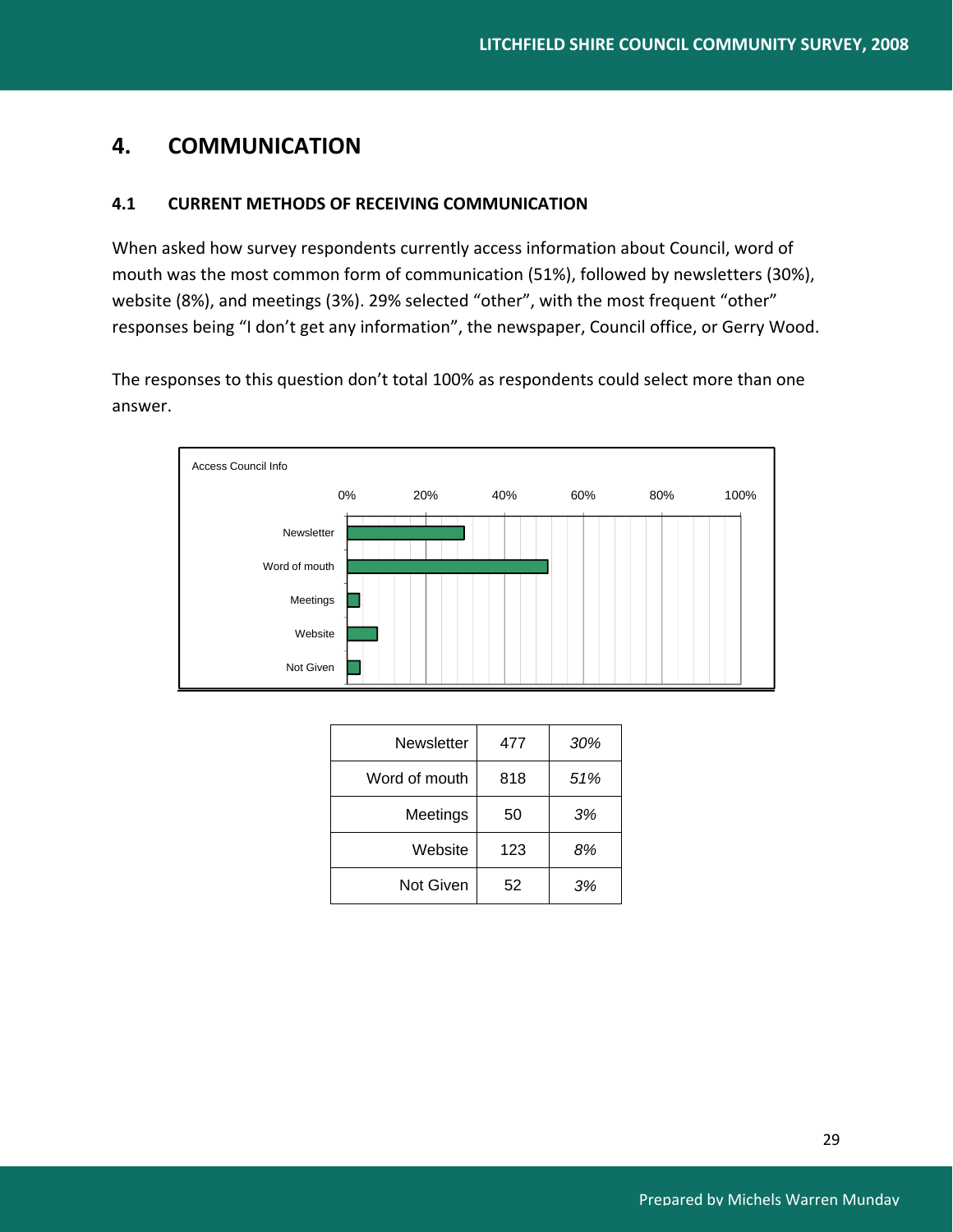# **4.2 PREFERRED METHODS OF RECEIVING COMMUNICATION**

When respondents were asked how they would like to receive information about the Council in the future, almost half (49%) said a newsletter, 35% said the website, 27% said a newspaper column, 20% said Councillors at shopping centres, 7% selected word of mouth, and 4% said meetings. 5% selected other which included email, email newsletter, and noticeboards.

The responses to this question don't total 100% as respondents could select more than one answer.



| Newsletter                             | 789 | 49% |
|----------------------------------------|-----|-----|
| Newspaper column                       | 429 | 27% |
| Word of mouth                          | 111 | 7%  |
| <b>Councillors at Shopping Centres</b> | 316 | 20% |
| Meetings                               | 69  | 4%  |
| Website                                | 567 | 35% |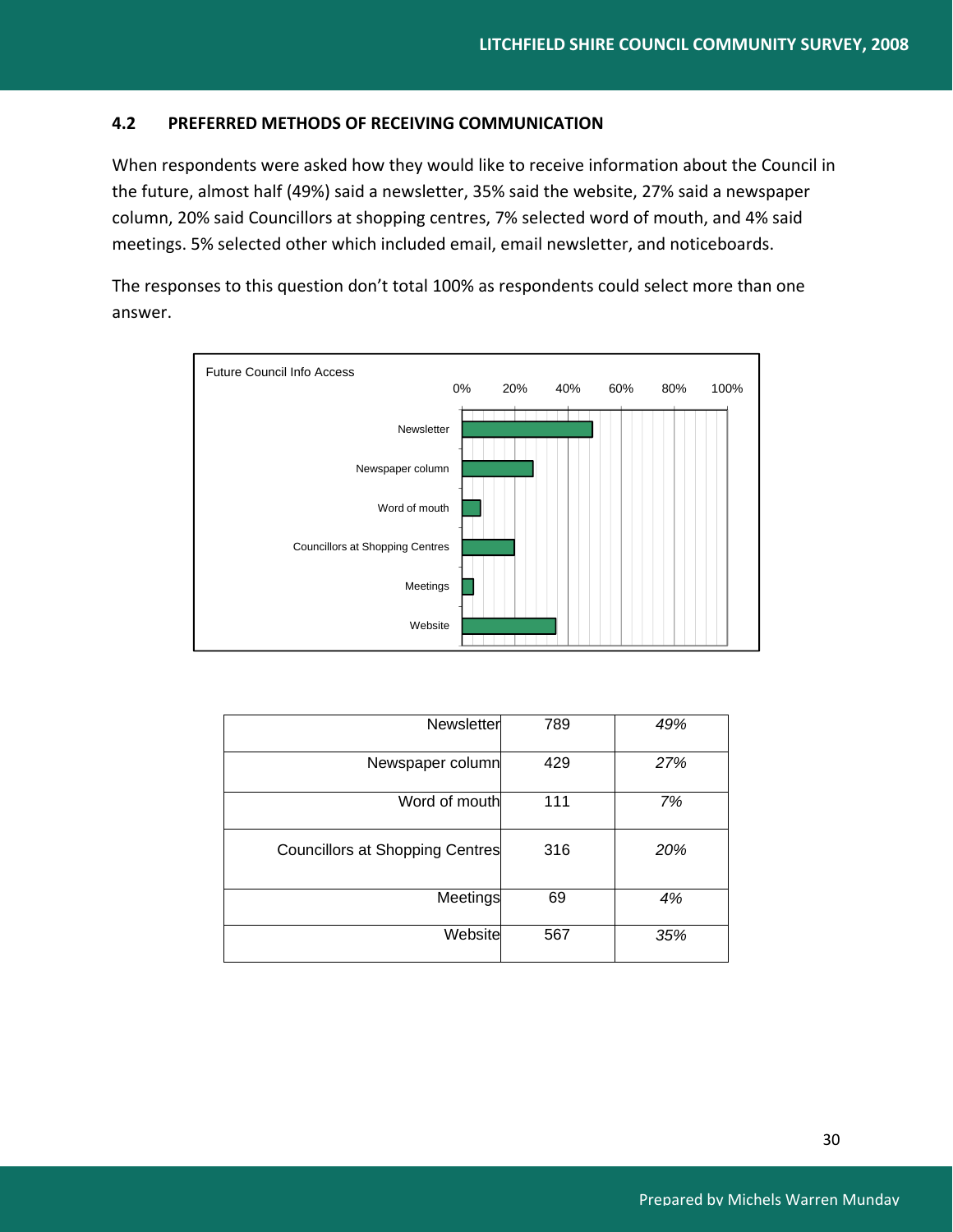## **Summary**

- Respondents don't believe that Litchfield Shire Council keeps them well informed, and they also indicated that they are not aware of the services and facilities that the Council provides. This result indicates the need for Council to improve communication with the community.
- Only 7% of respondents said they would like to receive information about Litchfield Shire Council by word of mouth. This is a low rate, given that half the respondents currently receive information about Litchfield Shire Council by word of mouth. This indicates that generally the survey respondents are not satisfied with the current method of receiving information (word of mouth), and would like to receive information in other ways.
- The most popular method people would like to receive information about Litchfield Shire Council is by newsletter. This is followed by the website and a newspaper column, and Councillors at shopping centres. A combination of these communication methods would satisfy respondents.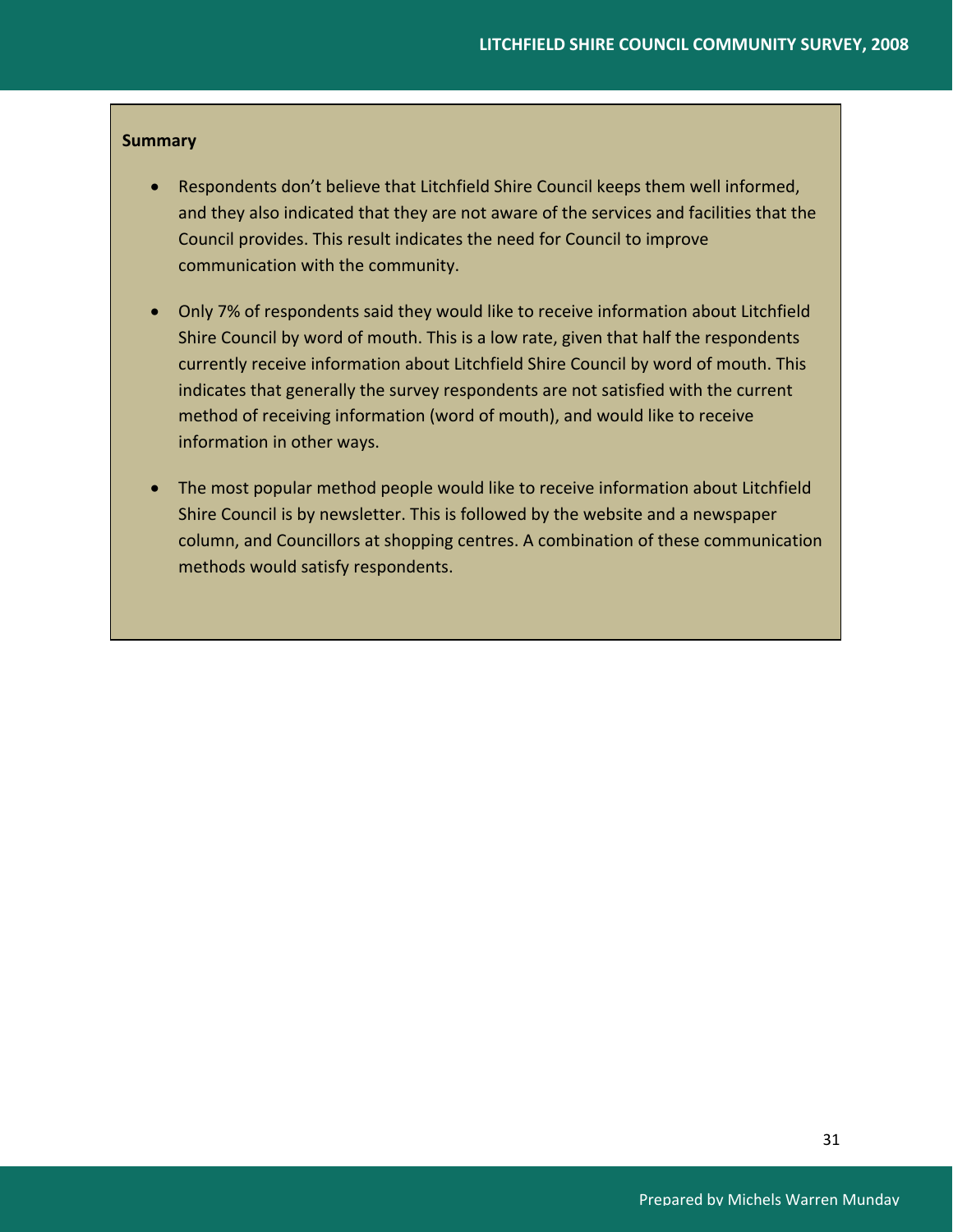# **5. DEMOGRAPHICS**

# **5.1 AGE**

The graph and table below show the age breakdown of the survey respondents. Almost half the respondents are 30 – 49, and almost half are 50 or over.



|           | 1605 | 100% |
|-----------|------|------|
| Not Given | 14   | 1%   |
| $65+$     | 175  | 11%  |
| $50 - 64$ | 564  | 35%  |
| $30 - 49$ | 789  | 49%  |
| $18 - 29$ | 62   | 4%   |
| Under 18  | 1    | 0%   |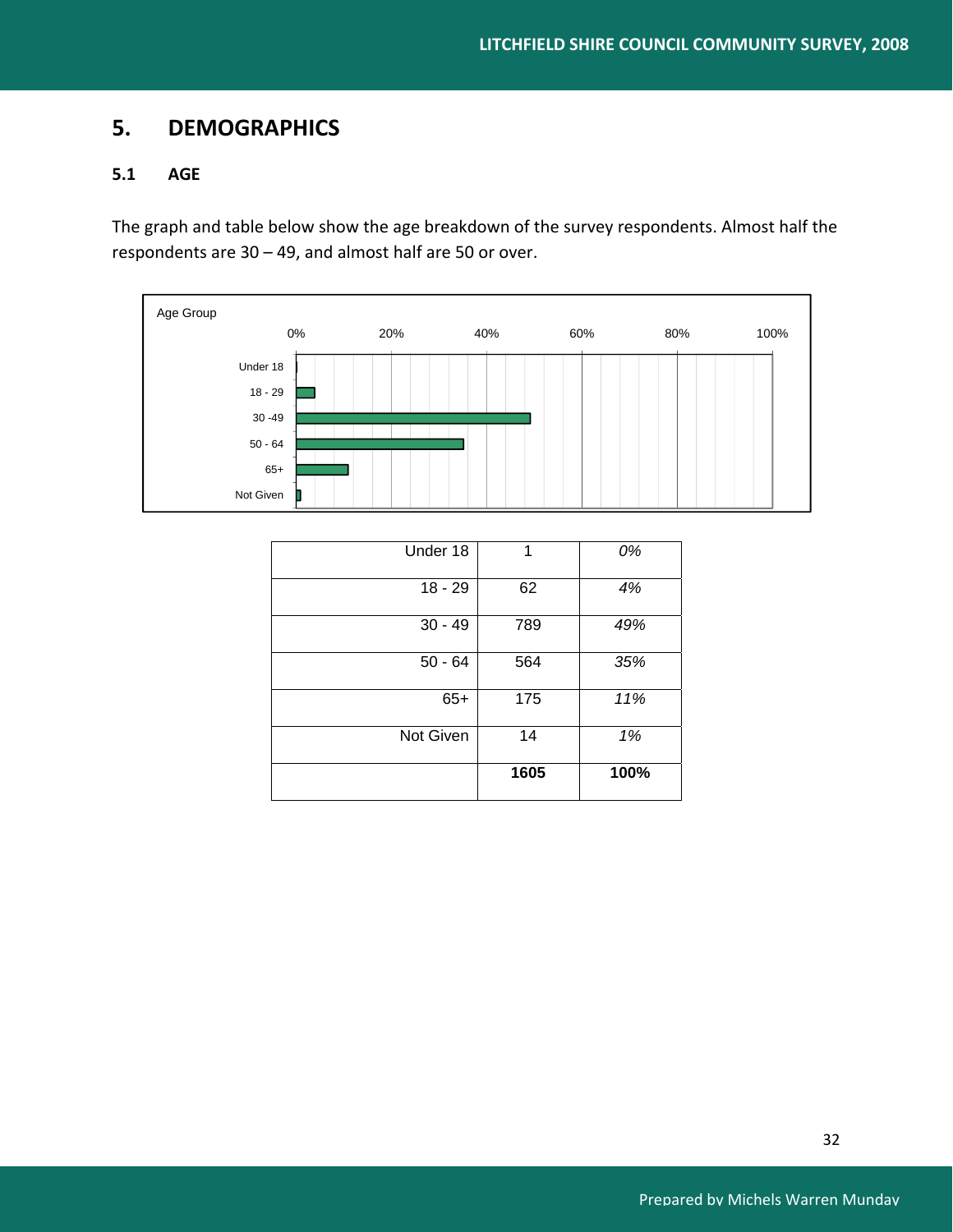# **5.2 GENDER**

The split between male and female was almost even, with 47% male respondents and 51% female respondents.



| Male      | 759  | 47%  |
|-----------|------|------|
| Female    | 817  | 51%  |
| Not Given | 29   | 2%   |
|           | 1605 | 100% |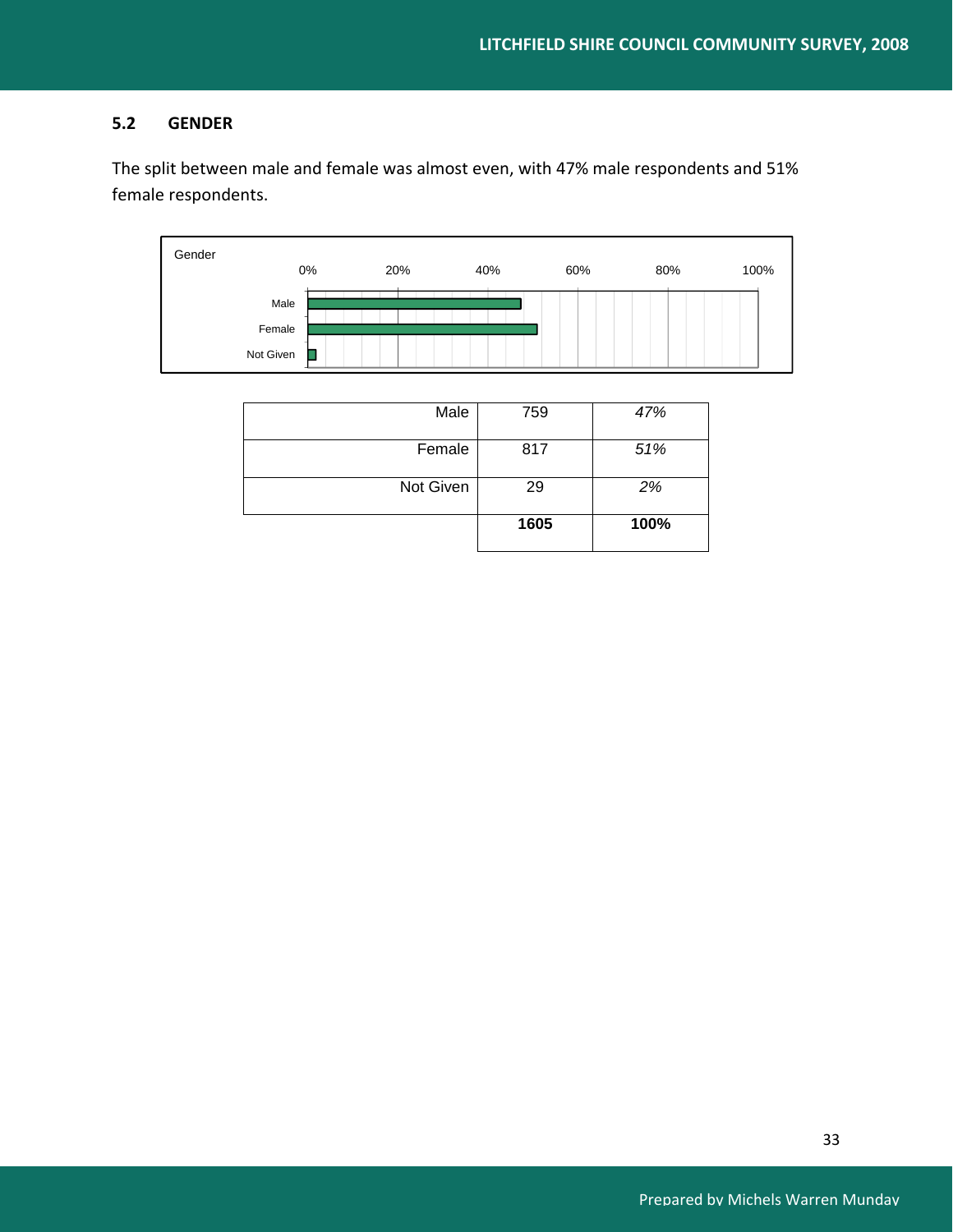# **5.3 LENGTH OF TIME AS RESIDENT OF LITCHFIELD SHIRE**

More than half the respondents (57%) have lived in the Litchfield Shire for more than 10 years. Almost a quarter (22%) have lived in the region for one to five years, and 16% have lived in the Shire for six to 10 years. 4% have lived in the region for less than a year.



| Less than a year   | 58   | 4%   |
|--------------------|------|------|
| $1 - 5$ years      | 348  | 22%  |
| $6 - 10$ years     | 264  | 16%  |
| More than 10 years | 919  | 57%  |
| <b>Not Given</b>   | 16   | 1%   |
|                    | 1605 | 100% |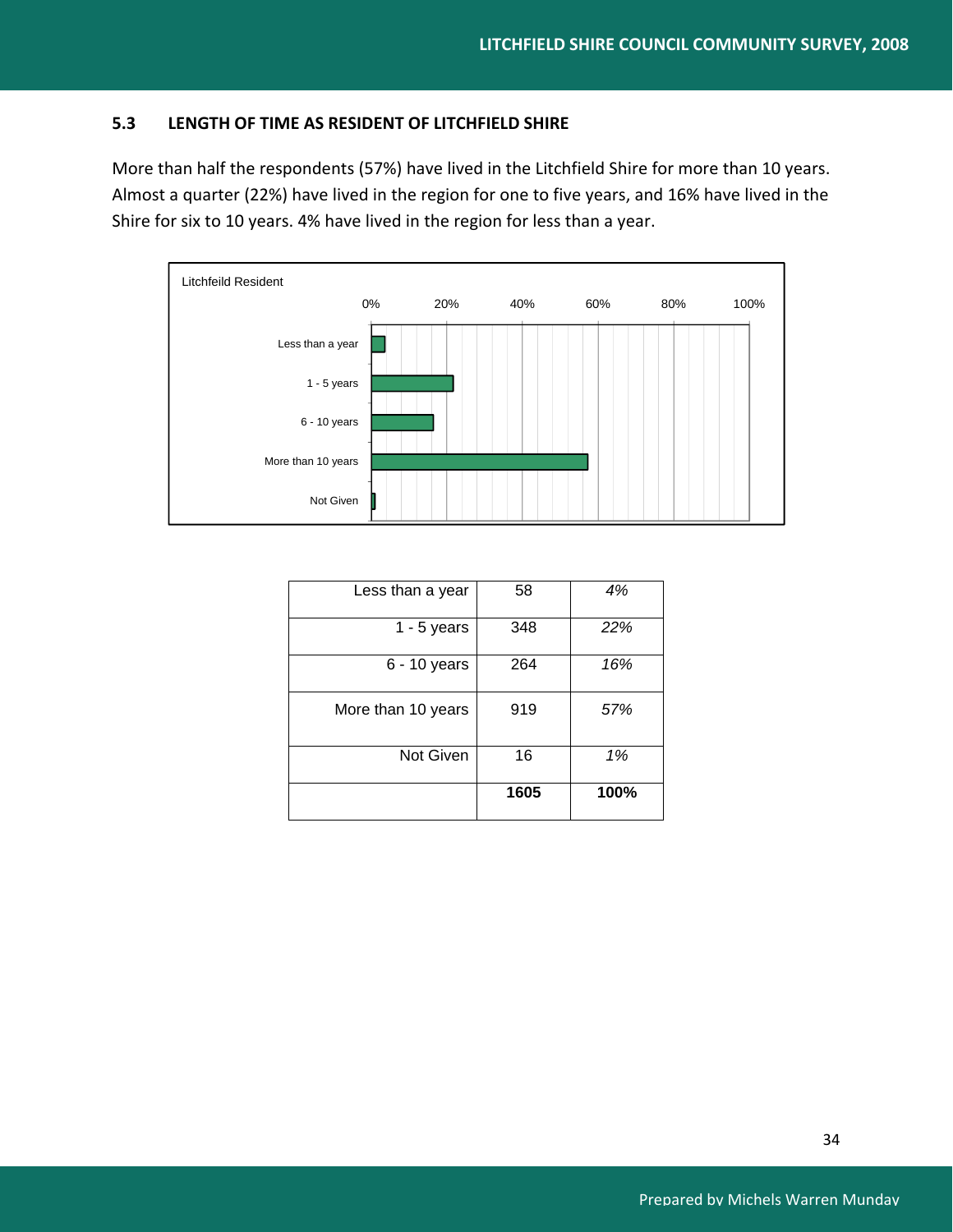# **5.4 LOCATION OF POST OFFICE BOX**



Other 499 *31%* 

**1605 100%** 

Over a quarter (28%) of respondents' post office boxes are located at Humpty Doo. 31% of respondents selected "other" for the location of their post office box. The main "other" responses were Winnellie (6% of total respondents), Virginia (5%), Noonamah (5%), Darwin River, Casuarina, Berrimah, and Berry Springs.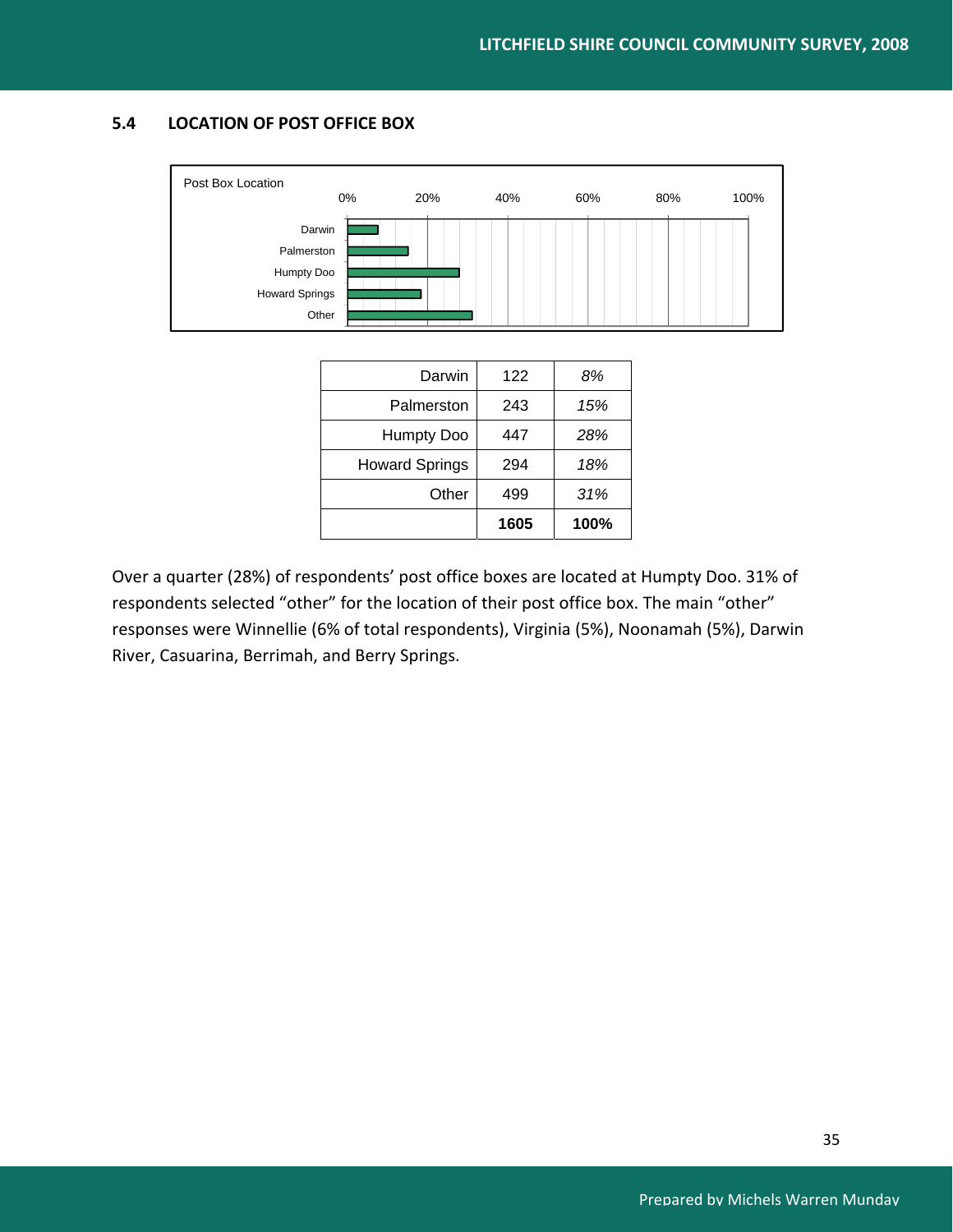# **6. SURVEY RESPONSE**

# **LEVELS OF IMPORTANCE**

- **1. Construction and Maintenance of Roads (not including highways and main roads)** 49% very important 42% quite important
	- 7% not very important 2% not at all important

# **2. Construction and maintenance of footpaths and kerbing**

20% very important 29% quite important 30% not very important 21% not at all important

# **3. Waste management (rubbish collection and disposal)**

46% very important 28% quite important 13% not very important 13% not at all important

# **4. Provision of recycling facilities**

49% very important 32% quite important 12% not very important 8% not at all important

# **5. Maintenance of public areas, parks and reserves**

36% very important 50% quite important 11% not very important 3% not at all important

# **6. Recreation services and reserves (eg Fred's Pass)**

35% very important 48% quite important 12% not very important 4% not at all important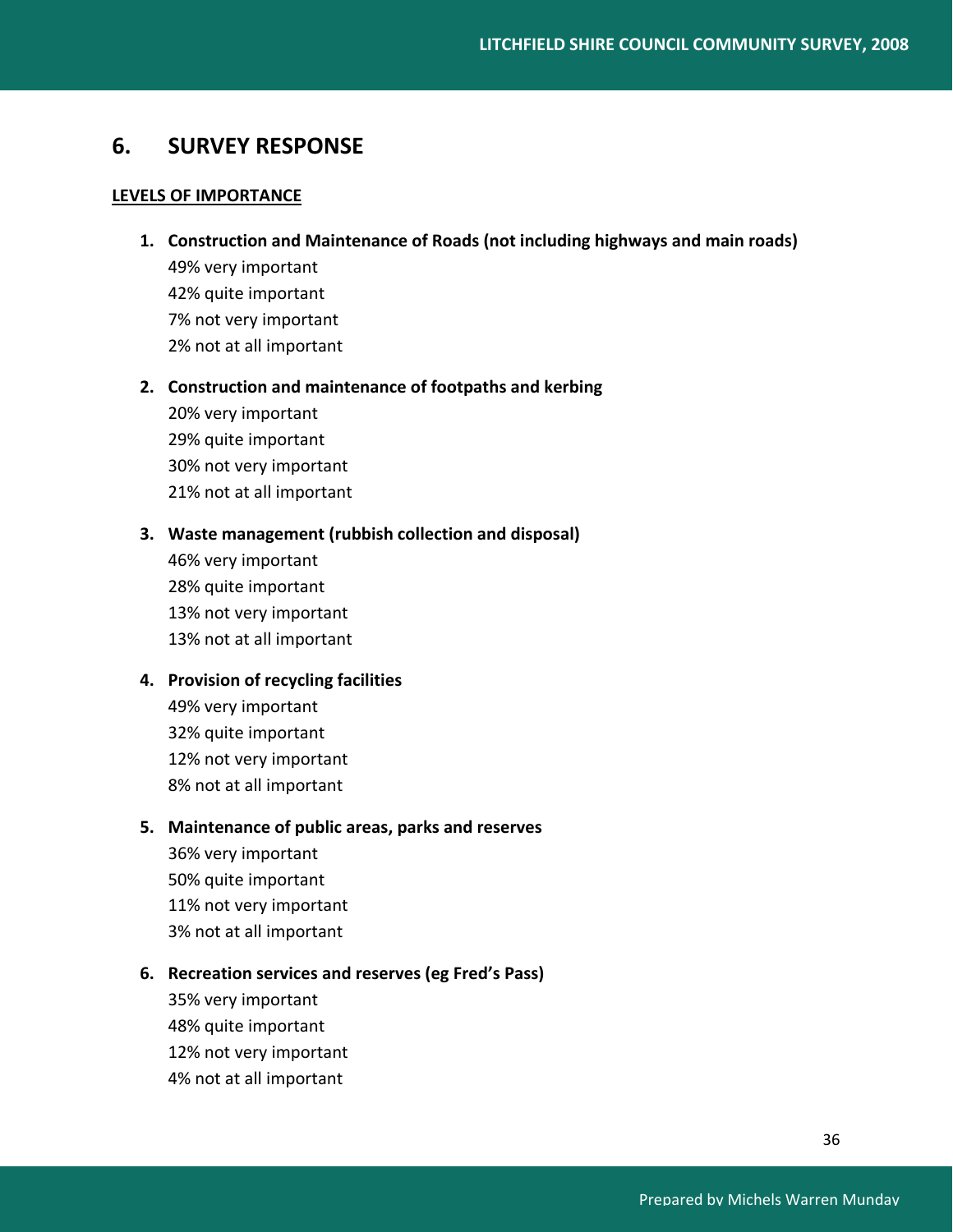# **7. Weed control and pest reduction**

49% very important 40% quite important 8% not very important 3% not at all important

## **8. Domestic and feral animal management and control**

44% very important 35% quite important 14% not very important 7% not at all important

# **9. Youth Services**

33% very important 37% quite important 17% not very important 12% not at all important

# **10. Art and cultural facilities**

10% very important 29% quite important 36% not very important 26 % not at all important

# **11. Litter control and street cleaning**

37% very important 48% quite important 10% not very important 4% not at all important

# **12. Availability of information on Council services, facilities and future activities**

27% very important 53% quite important 15% not very important 4% not at all important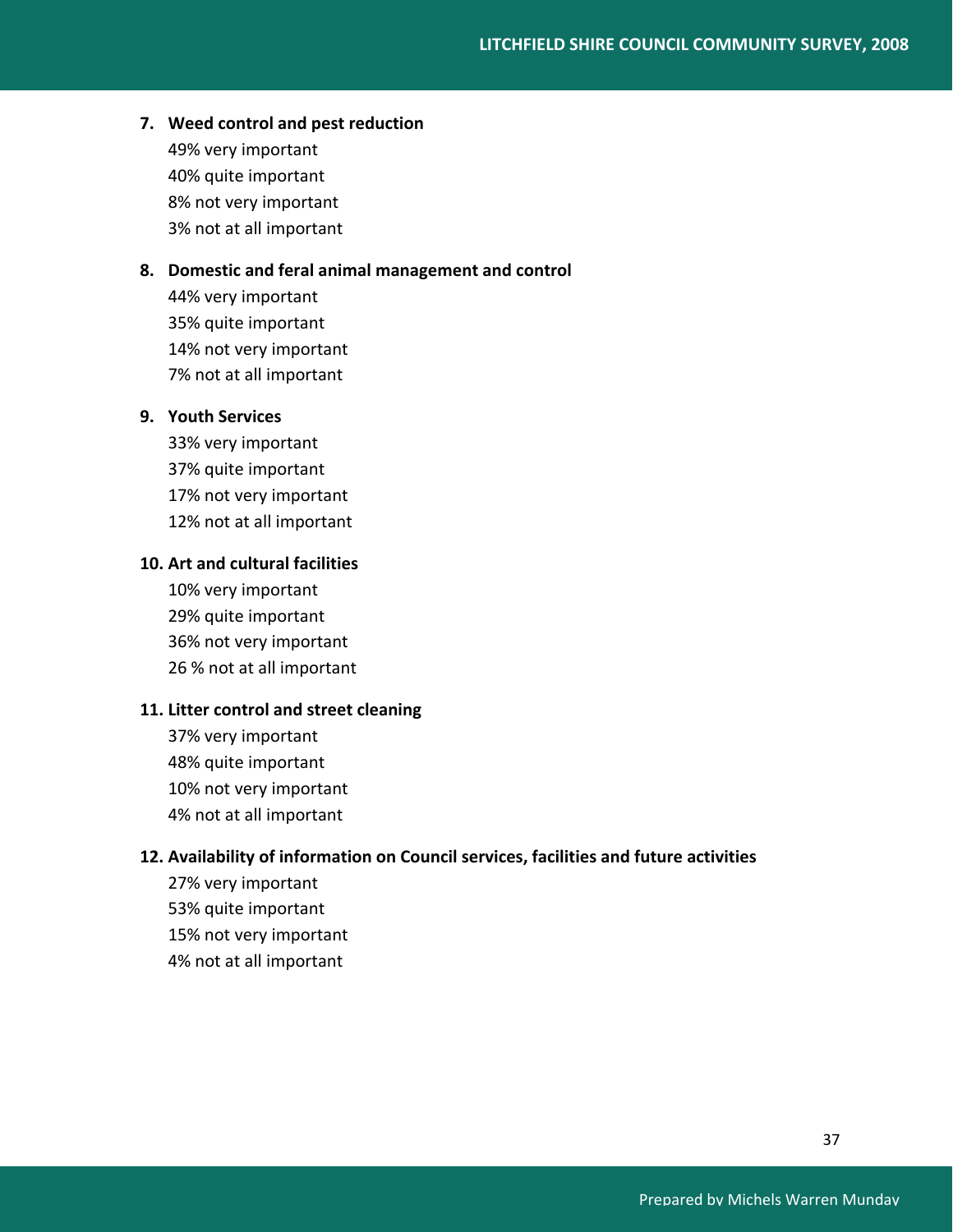# **LEVELS OF SATISFACTION**

**1. Construction and Maintenance of Roads (not including highways and main roads)** 7% very satisfied

58% quite satisfied 26% not very satisfied 9% not at all satisfied

### **2. Construction and maintenance of footpaths and kerbing**

8% very satisfied 50% quite satisfied 26% not very satisfied 16% not at all satisfied

# **3. Waste management (rubbish collection and disposal)**

12% very satisfied 39% quite satisfied 20% not very satisfied 28% not at all satisfied

# **4. Provision of recycling facilities**

6% very satisfied 26% quite satisfied 30% not very satisfied 38% not at all satisfied

# **5. Maintenance of public areas, parks and reserves**

12% very satisfied 68% quite satisfied 15% not very satisfied 5% not at all satisfied

# **6. Recreation services and reserves (eg Fred's Pass)**

16% very satisfied 71% quite satisfied 11% not very satisfied 3% not at all satisfied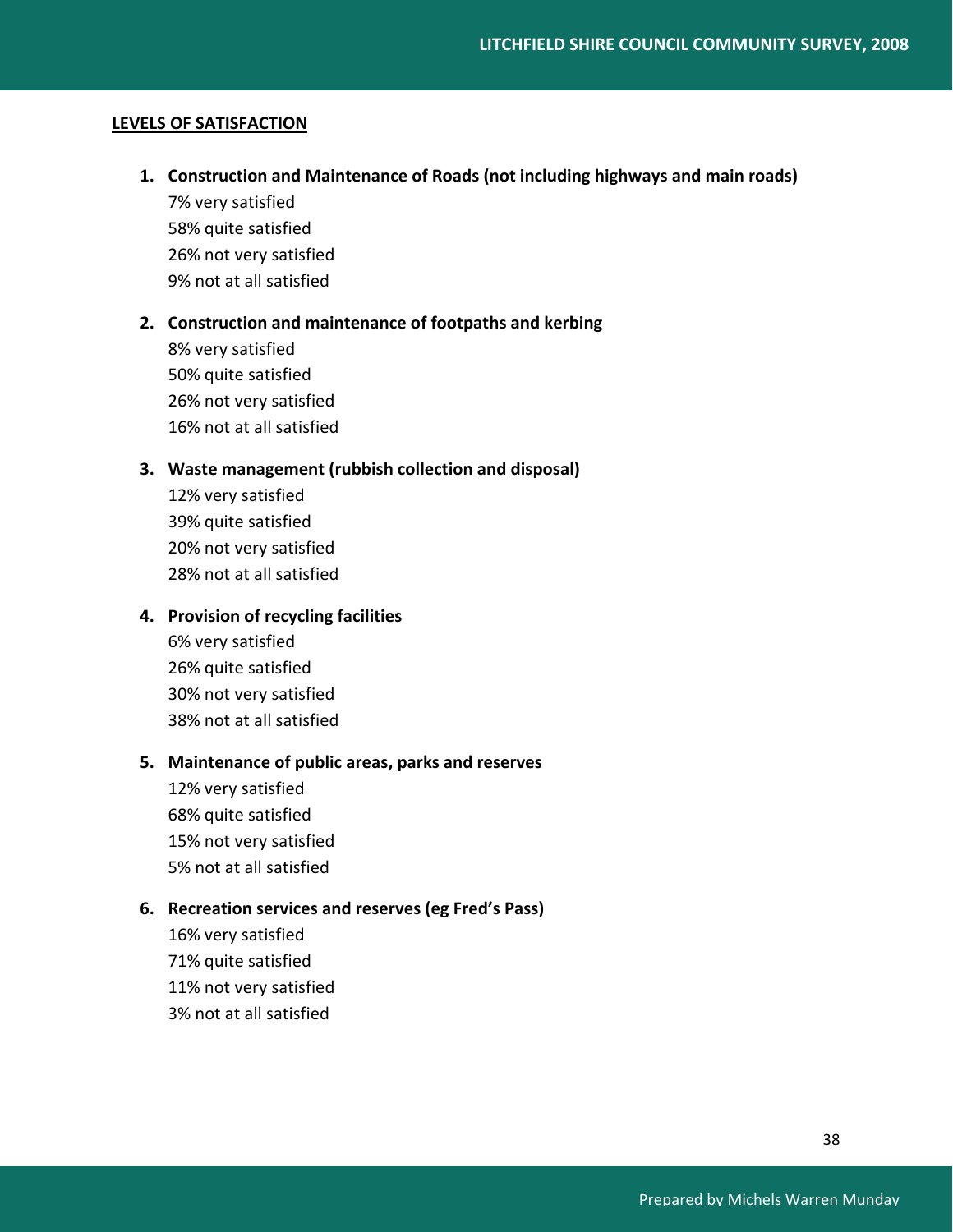# **7. Weed control and pest reduction**

5% very satisfied 48% quite satisfied 32% not very satisfied 15% not at all satisfied

# **8. Domestic and feral animal management and control**

6% very satisfied 35% quite satisfied 31% not very satisfied 28% not at all satisfied

# **9. Youth Services**

4% very satisfied 43% quite satisfied 37% not very satisfied 17% not at all satisfied

# **10. Art and cultural facilities**

10% very satisfied 58% quite satisfied 22% not very satisfied 10% not at all satisfied

# **11. Litter control and street cleaning**

8% very satisfied 53% quite satisfied 26% not very satisfied 12% not at all satisfied

# **12. Availability of information on Council services, facilities and future activities**

4% very satisfied 50% quite satisfied 31% not very satisfied 14% not at all satisfied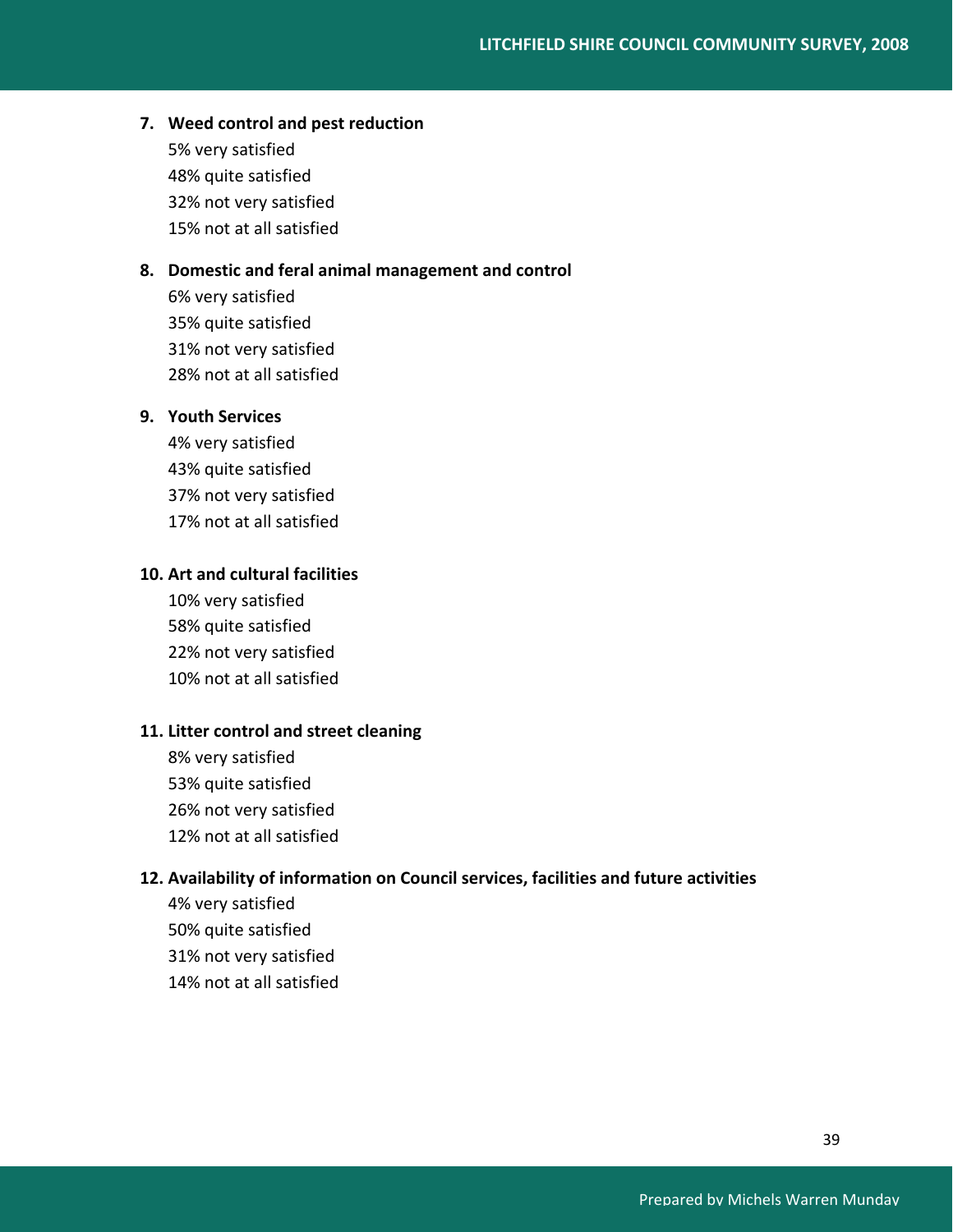# **LEVELS OF AGREEMENT WITH STATEMENTS**

# **1. There is a strong sense of community in my local area**

10% strongly agree 49% agree 20% neither agree nor disagree 18% disagree 4% strongly disagree

# **2. Waste management and garbage disposal is dealt with effectively by Litchfield Council**

6% strongly agree 40% agree 12% neither agree nor disagree 27% disagree 17% strongly disagree

## **3. I would prefer to keep services to a minimum in order to keep rates at a minimum**

35% strongly agree 33% agree 7% neither agree nor disagree 21% disagree 4% strongly disagree

# **4. Overall, I am satisfied with the level of services and facilities provided by Litchfield Council**

12% strongly agree 43% agree 10% neither agree nor disagree 27% disagree 9% strongly disagree

# **5. Litchfield Council keeps residents wwell informed about the services and benefits it provides**

4% strongly agree 23% agree 21% neither agree nor disagree 39% disagree 13% strongly disagree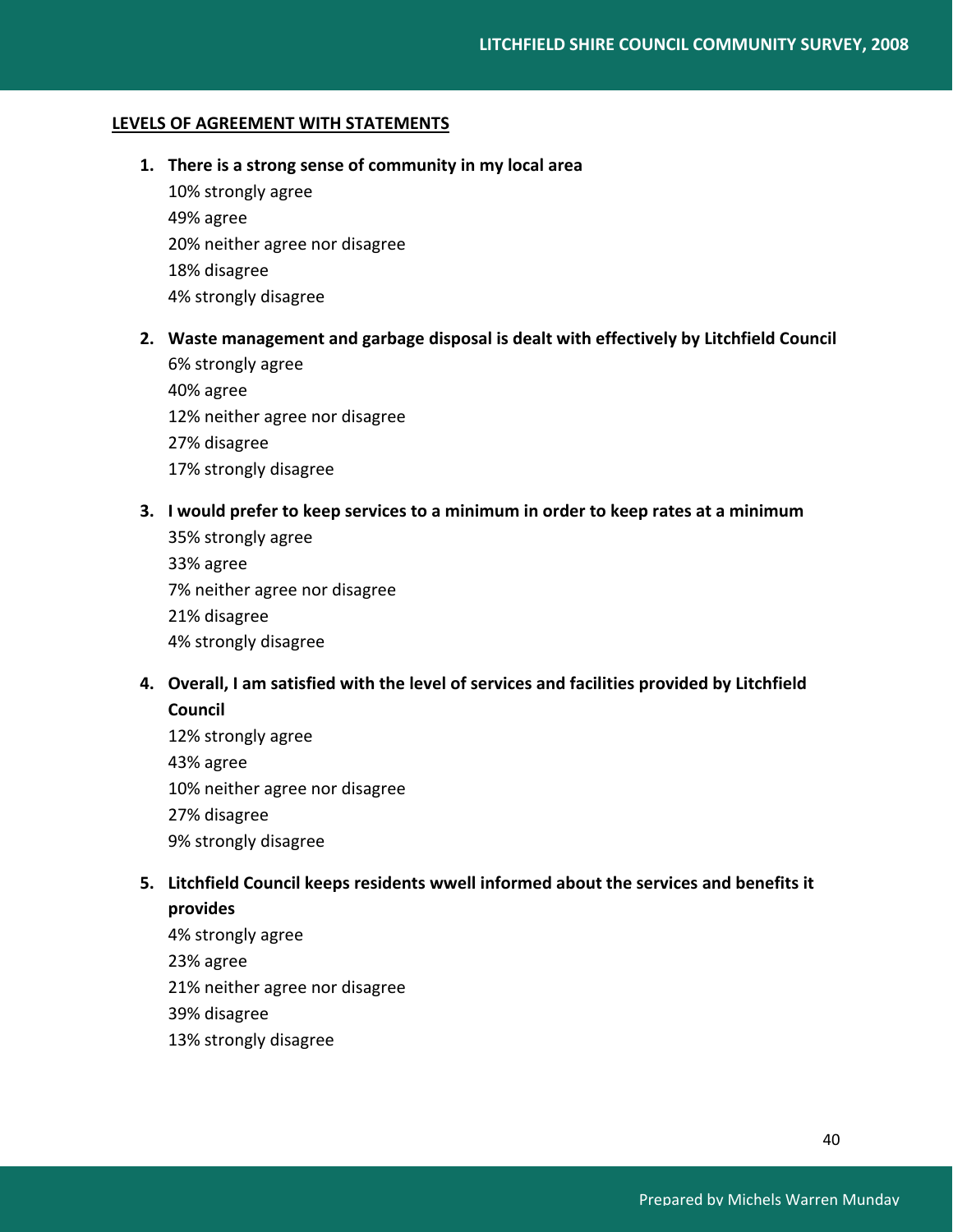# **6. Litchfield Council delivers good value for money**

4% strongly agree 25% agree 23% neither agree nor disagree 34% disagree 13% strongly disagree

# **7. I believe the Council operates in a way that is honest and transparent**

5% strongly agree 26% agree 50% neither agree nor disagree 13% disagree 6% strongly disagree

# **8. A newspaper column or monthly newsletter on Council activities and plans would be useful to me**

18% strongly agree 56% agree 14% neither agree nor disagree 8% disagree 3% strongly disagree

# **9. I would use the Litchfield Council website if all information was provided on the website**

13% strongly agree 44% agree 23% neither agree nor disagree 16% disagree 5% strongly disagree

# **10. I would be prepared to pay higher rates to receive additional services**

3% strongly agree 21% agree 9% neither agree nor disagree 34% disagree 32% strongly disagree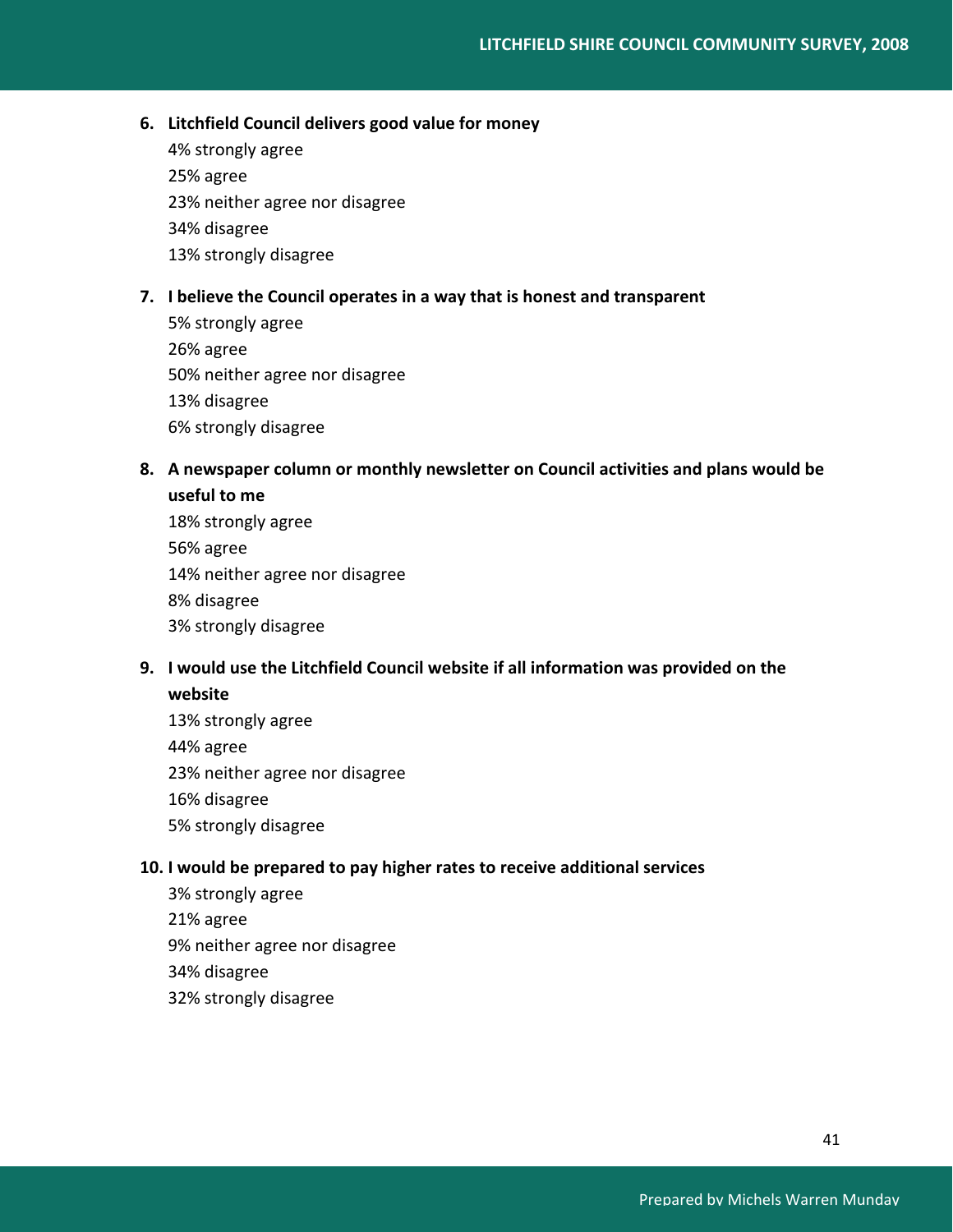# **11. I am aware of the services and facilities the Lithcfield Council currently provides**

3% strongly agree 42% agree 15% neither agree nor disagree 34% disagree 6% strongly disagree

# **12. I have pride in my local area**

35% strongly agree 57% agree 6% neither agree nor disagree 2% disagree 0% strongly disagree

# **13. I believe Litchfield Council is community driven**

8% strongly agree 35% agree 34% neither agree nor disagree 17% disagree 6% strongly disagree

# **14. I believe Litchfield Council is progressive and proactive**

4% strongly agree 25% agree 43% neither agree nor disagree 22% disagree 7% strongly disagree

# **15. I would like more Council‐funded community events in the area**

6% strongly agree 33% agree 32% neither agree nor disagree 20% disagree 8% strongly disagree

# **16. I know who the Litchfield Shire Councillors are**

3% strongly agree 24% agree 14% neither agree nor disagree 41% disagree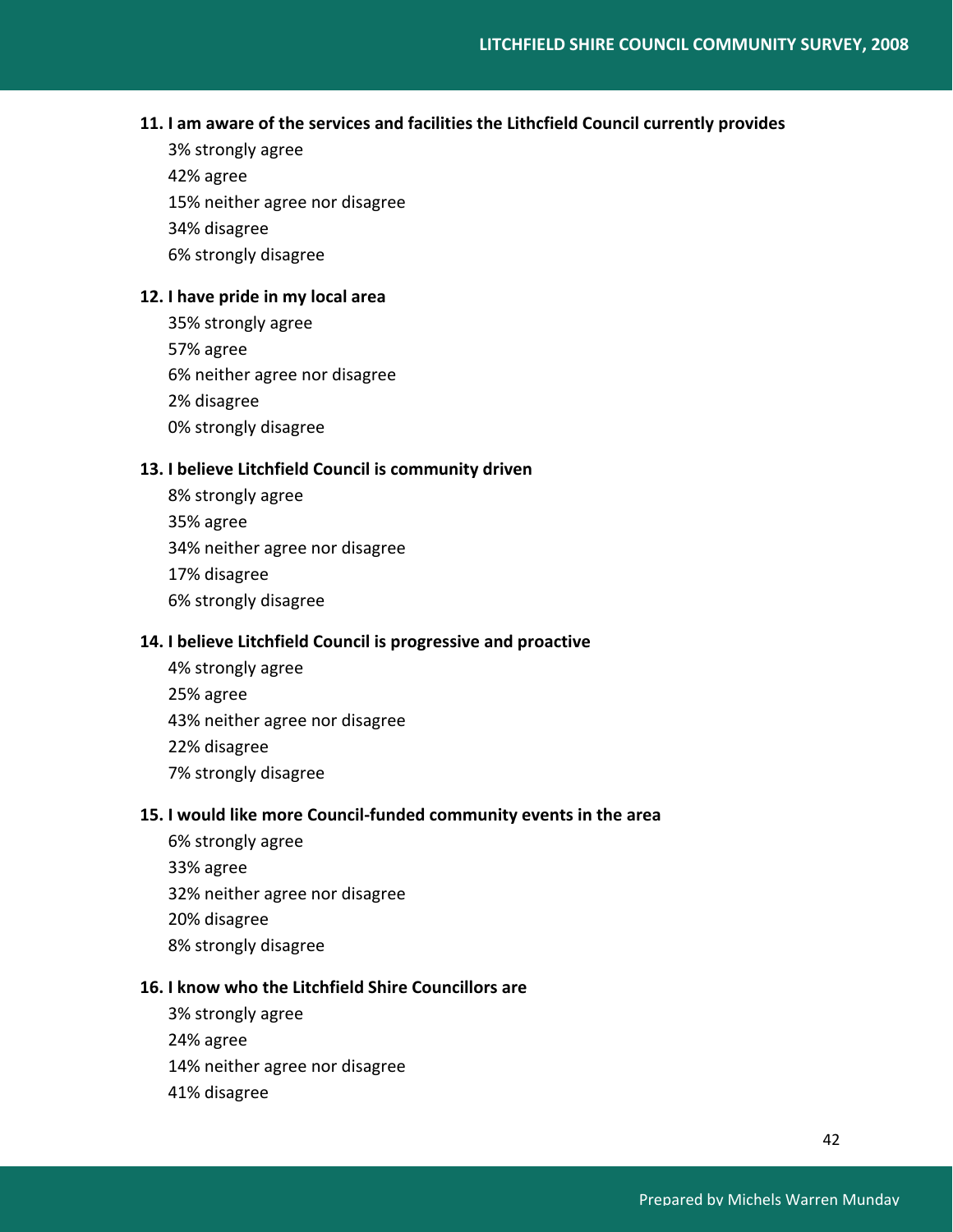19% strongly disagree

# **17. I know who the Litchfield Shire President is**

21% strongly agree 46% agree 7% neither agree nor disagree 15% disagree 10% strongly disagree

# **18. I would like the opportunity to talk to Councillors on a regular basis (eg shopping centres)**

8% strongly agree 41% agree 35 % neither agree nor disagree 13% disagree 3% strongly disagree

# **19. It is important to me that Council works to retain the rural ambience and lifestyle**

62% strongly agree 33% agree 3% neither agree nor disagree 1% disagree 1% strongly disagree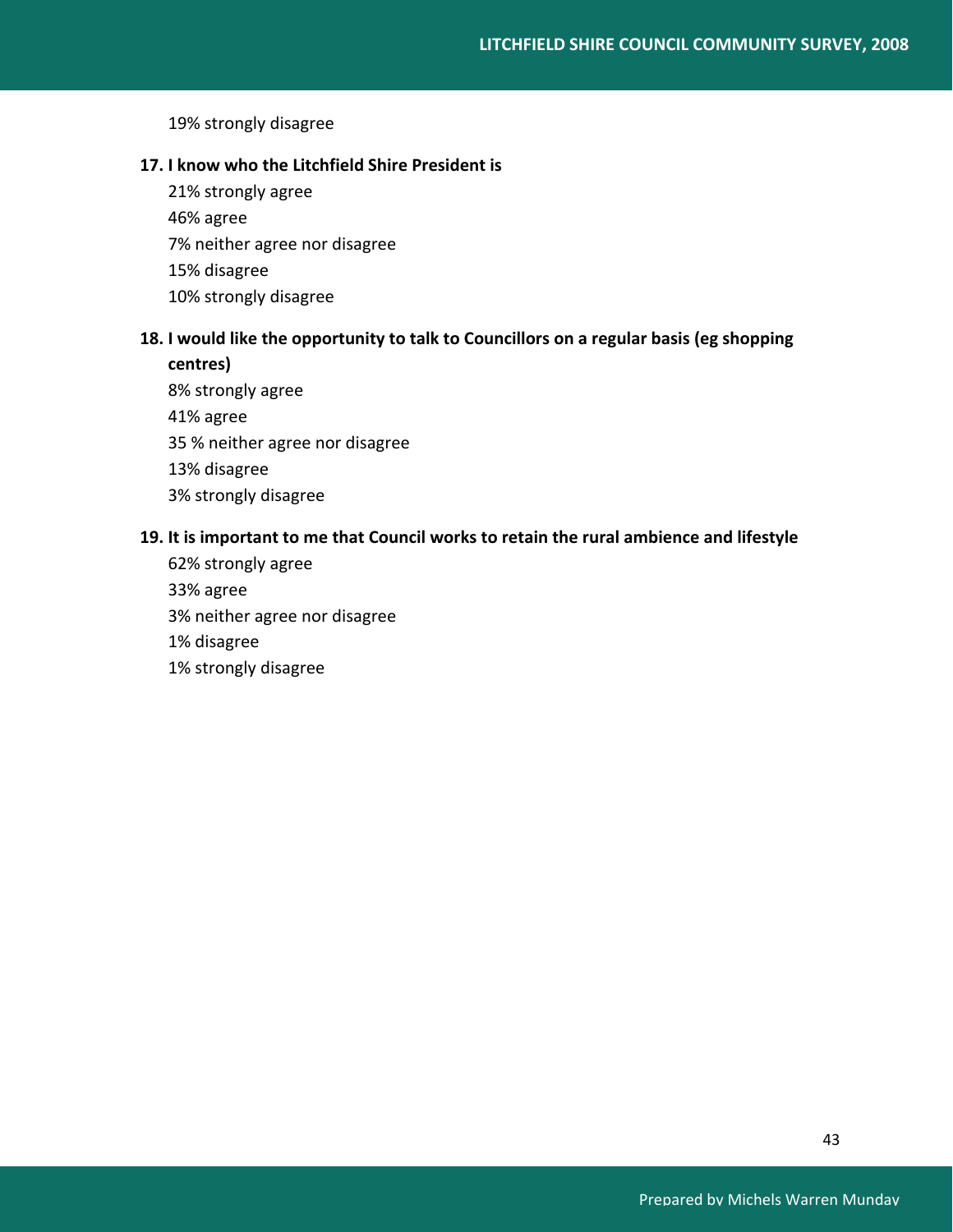## **PRIORITIES**

**1. An Olympic size swimming pool for Litchfield (ongoing annual cost \$400 000 – as at 2007)**

10% very high priority 13% high priority 19% medium priority 23% low priority 36% very low priority

- **2. Engaging with the community to hear concerns and to seek feedback**
	- 23% very high priority 42% high priority 28% medium priority 5% low priority 2% very low priority

# **3. Sealing roads throughout the Shire with additional ratepayer contributions**

11% very high priority 19% high priority 35% medium priority 22% low priority 13% very low priority

# **4. General maintenance of roads, footpaths and kerbing (not including highways and main roads)**

17% very high priority 43% high priority 28% medium priority 8% low priority 4% very low priority

# **5. Domestic and feral animal management and control**

27% very high priority 25% high priority 27% medium priority 13% low priority 8% very low priority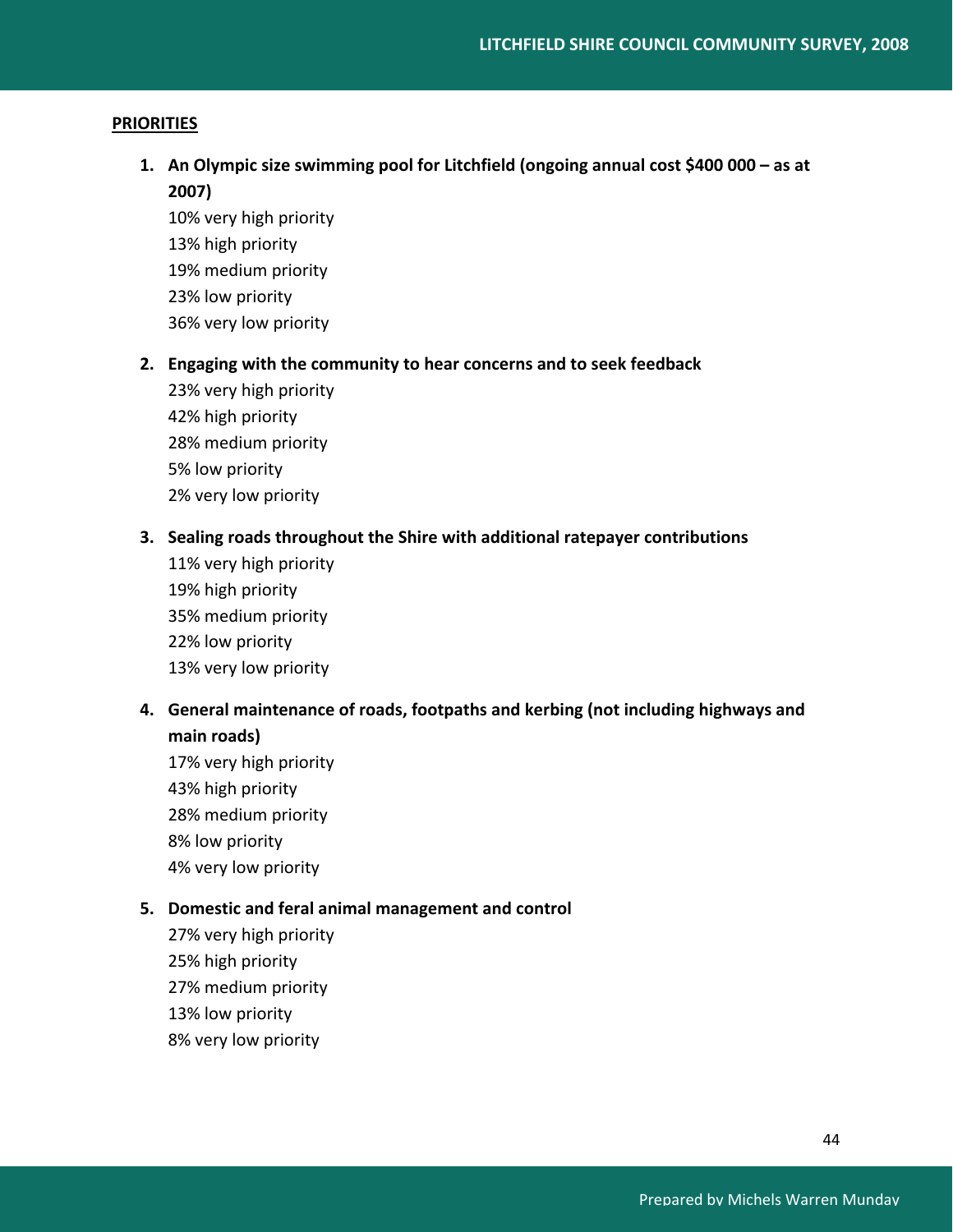# **6. Waste management (rubbish collection and disposal)**

24% very high priority 32% high priority 23% medium priority 11% low priority 10% very low priority

# **7. Provision of recycling services**

33% very high priority 28% high priority 22% medium priority 10% low priority 6% very low priority

# **8. Litter control and street cleaning**

17% very high priority 31% high priority 35% medium priority 12% low priority 5% very low priority

# **9. Maintenance of public areas, parks and reserves**

19% very high priority 41% high priority 33% medium priority 6% low priority 2% very low priority

# **10. Weed control and pest reduction**

28% very high priority 38% high priority 26% medium priority 7% low priority 2% very low priority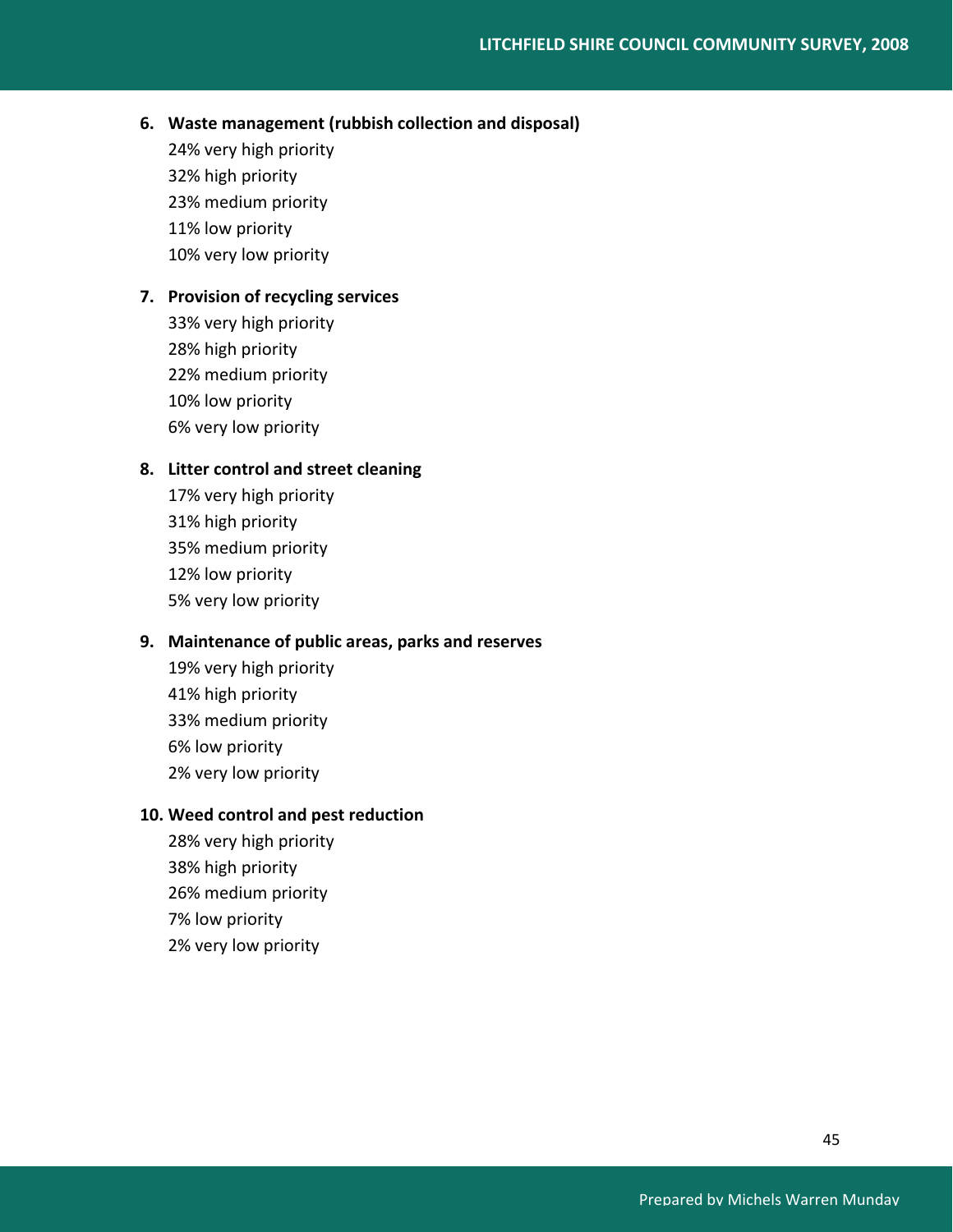# **11. Management and maintenance of Thorak cemetery**

11% very high priority 28% high priority 37% medium priority 15% low priority 10% very low priority

# **12. Keeping council services and rates to a minimum**

51% very high priority 23% high priority 18% medium priority 5% low priority 3% very low priority

# **13. Services and facilities for youth**

19% very high priority 34% high priority 30% medium priority 11% low priority 6% very low priority

# **14. Services and facilities for elderly and disabled**

28% very high priority 37% high priority 25% medium priority 7% low priority 3% very low priority

# **15. Provision of Council‐funded community events**

9% very high priority 18% high priority 36% medium priority 23% low priority 14% very low priority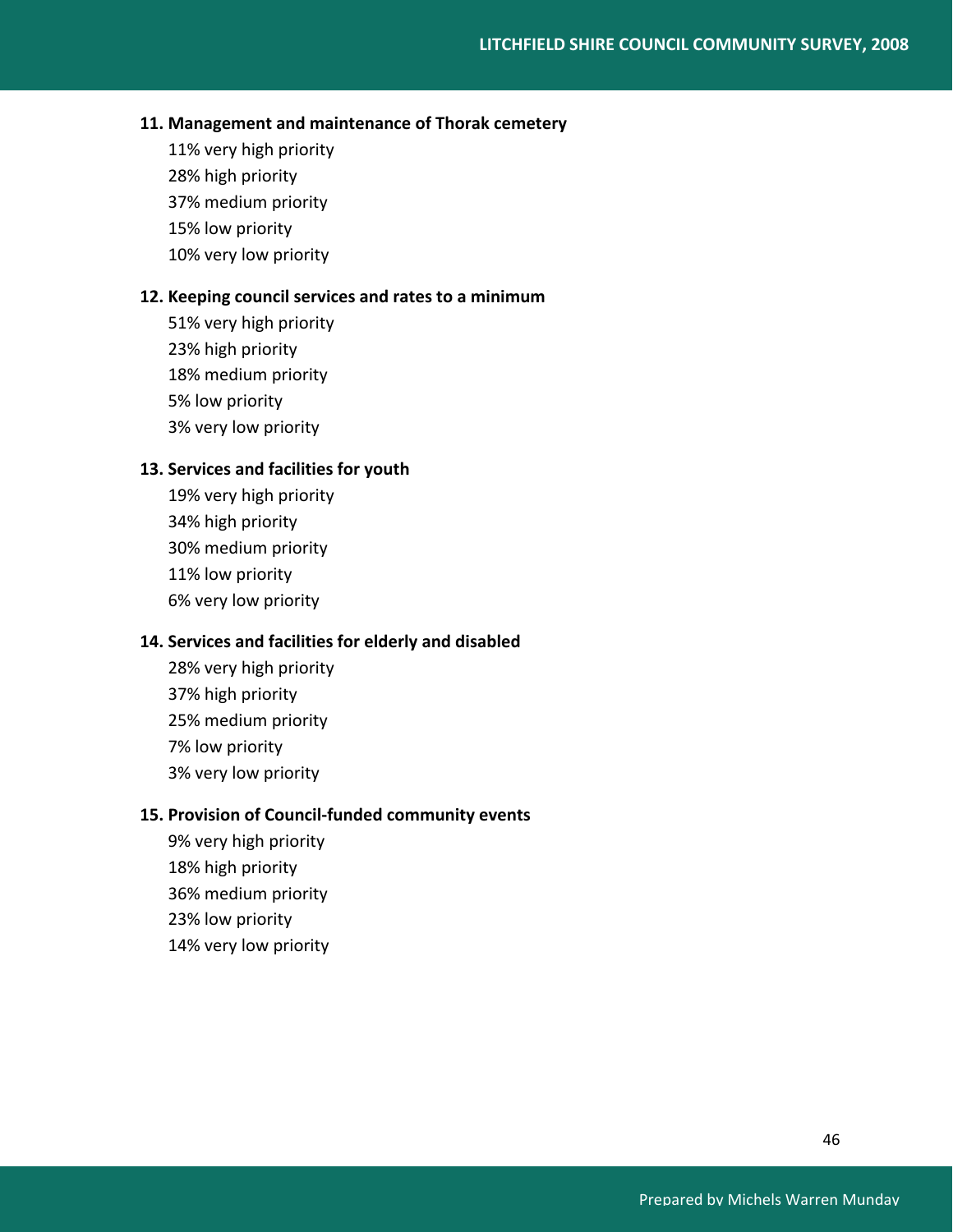# **16. Providing information to the community on Council services, facilities and future**

# **activities**

21% very high priority 32% high priority 35% medium priority 10% low priority 2% very low priority

# **What is your opinion of a swimming pool for Litchfield Shire?**

| I would like an Olympic size swimming pool at an additional cost to ratepayers (ongoing |     |  |
|-----------------------------------------------------------------------------------------|-----|--|
| costs of at least \$400 000 $p/a - as$ at 2007) 14%                                     |     |  |
| would like a swimming pool at an additional cost to ratepayers, but it doesn't have to  |     |  |
| be Olympic size                                                                         | 27% |  |
| I don't want a swimming pool for Litchfield Shire                                       | 40% |  |
| Don't know/don't care                                                                   | 16% |  |

# **Would you prefer to have a water park over a swimming pool?**

| Yes                   | 47% |
|-----------------------|-----|
| No                    | 38% |
| Don't know/Don't care | 13% |

# **I think the Litchfield Council rates I pay now are:**

| Too high   | 49% |
|------------|-----|
| Too low    | 2%  |
| Just right | 41% |
| Don't know | .5% |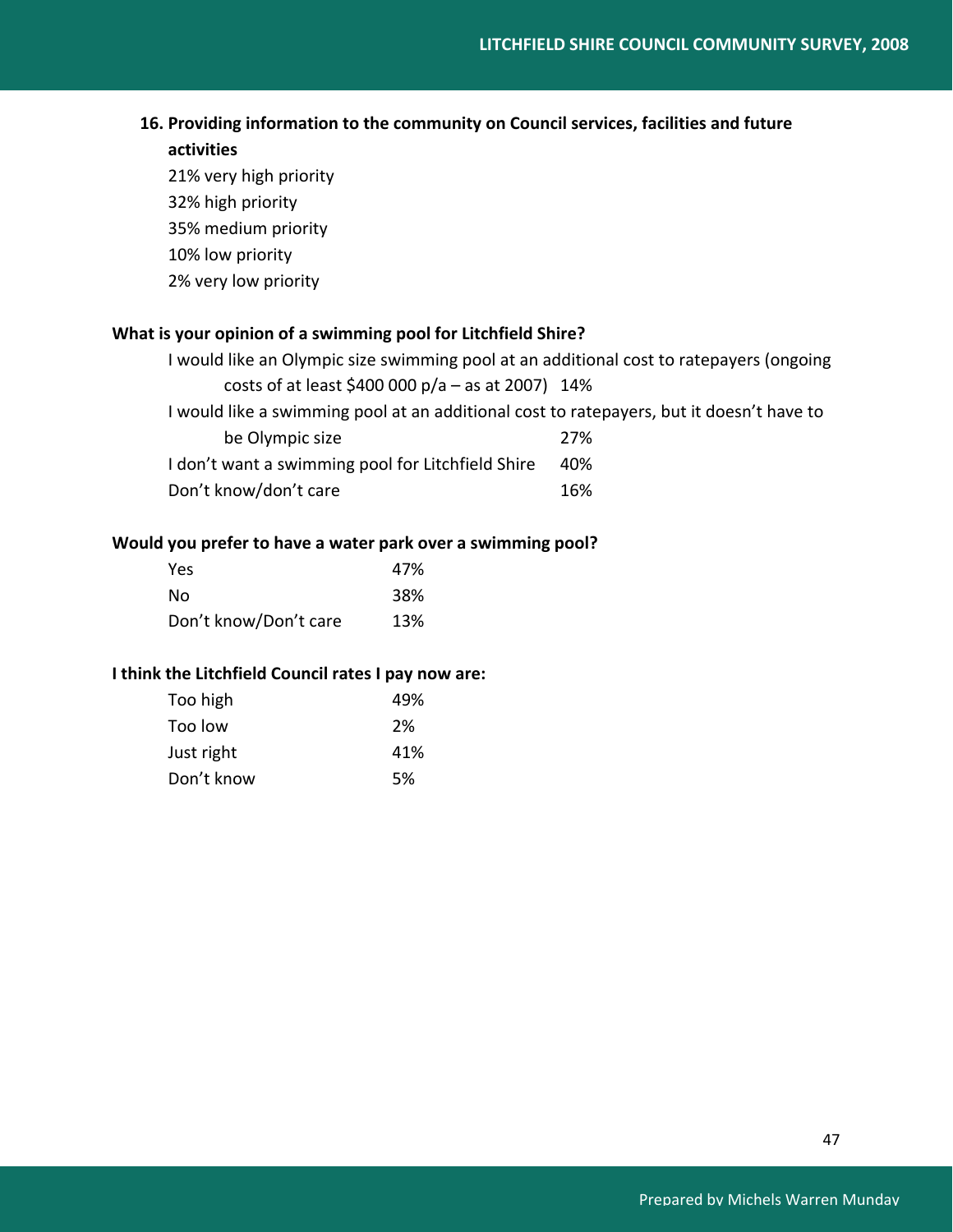# **GENERAL COMMENTS**

The majority of respondents included comments in the section provided at the end of the survey. Comments varied widely, but mostly reflect issues raised in other areas of the survey. A random selection of comments is included below:

- I like the rubbish transfer station, but why be charged if you want to pick something that someone has dumped, eq \$5 - for a plastic drum, etc. Why compact the tip?!? Why \$600+ for rates, no rubbish *removal, my road frontage is less than 30mt.*
- *Pool or water park should be in village centre, ie around shops, Police Station, use Government land before real estate agents sell it.*
- *More bike paths along the main roads*
- *More regular refresh of Girraween Road line markings*
- *I believe that a bicycle path joining Coolalinga to Palmerston/Darwin is becoming a major need as more residents try to save money on fuel and reduce carbon emissions from vehicles. Animal bi‐laws needed to stop irresponsible ownership and allow victims some from of regulation/response rather than police involvement with attacks. A swimming pool or water park for residents to meet and recreate*
- Our rates ONLY cover rubbish picked up outside the front of our block and a slasher maybe twice a *year! That's all!*
- *Weed spraying before seed heads form and not when its very windy.*
- *Be very clear and prepared for environmental changes, social changes including increasing redevelopment and increasing numbers of extended family living on one parcel of land. Explore how peer pressure can tackle some of the tough tasks/issues ahead such as water use (waste), waste disposal, recycling*
- *Traffic calming initiatives in the Howard Springs centre ‐ hooning and dangerous driving is an issue especially considering the school is there ‐ kids and elderly are especially at risk when crossing from the supermarket to the bakery.*
- *PLEASE, PLEASE, PLEASE start to manage our domestic waste appropriately! Anyone in the rural area should be able to dispose of their own "wet and green" waste, eg veggie scraps, garden waste on their blocks. Cardboard can also be composted. Leaving glass, plastic and metal of which most is recyclable. The remaining items of garbage would be a very small percentage. WE NEED TO CATCH UP TO THE REST OF AUSTRALIA! WE ARE ONLY A SMALL POPULATION! A GOOD EDUCATION AND MANAGEMENT PROGRAM COULD REALLY MAKE A HUGE DIFFERENCE! DON`T PUT YOUR HEADS IN THE SAND ‐ THIS IS A REAL ISSUE. WE NEED TO APPROPRIATELY MANAGE AS THE POPULATION KEEPS GROWING!*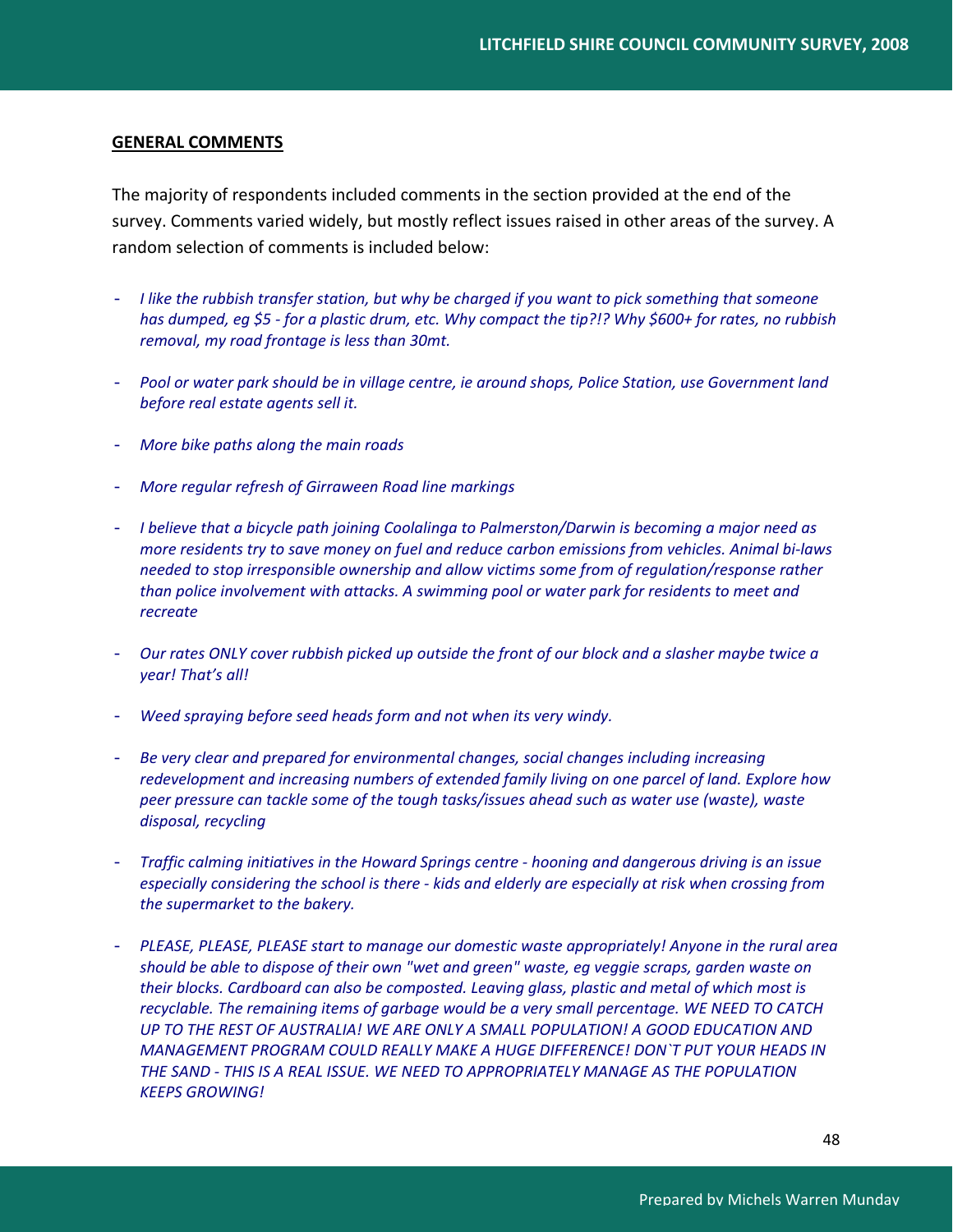- I think Gerry Wood is the only person who goes out of his way to provide information to us Residents. *eg side of road and shopping centres also take for example the bore meetings. He is approachable and honest. That's what I want from Councillors*
- *Although rural living is much more private and pleasant without the interference of the city's louts,* the cost is rising daily. The escalating cost must eventually force many senior citizens to seek more *convenient and less costly surroundings. Fuel cost is the largest problem, reflecting into everything else.*
- *Consider having all dogs registered with the council and micro‐chipped and make owners accountable for their pets*
- *Comparing 2 shires against one another can be like comparing chalk and cheese ‐ however my* parents who live in WA pay the same rates as my husband and I and the differences in services *provided by their council is unbelievable. They receive everything that question 4 is trying to gauge* and more. The only thing I see for my rates is the verge of the road mowed and sprayed for weeds every 6 months. Unfortunately I do not SEE the other achievements of the council or what my money *is used for.*
- *Provision of Human Services (youth, aged, cultural, swimming pools etc) is not the proper province of* local government. Shires should stick to the 3 Rs - roads, rates and rubbish (sorry 4 Rs add rats). *Shires should not get ideas above their station.*
- *Would prefer the council assess current service to rate payers before planning future projects. Also believe rates should be commensurate with services received ‐ not a standard rate.*
- *All new roads should be built with bike path included in costs at the time of building.*
- This is VERY Important. Why should we and other people pay our rates, and others believe they just *don't have to. I know it goes on. Start acting on this subject now.*
- Why should rate payers pay for a pool that everyone including visitors can use. If rate payers are having to pay for it then only rate payers should use it for free. I think its silly to pay so much money *on something so stupid ‐ that sort of money could go towards something more useful.*
- Thank you for sending this survey it is a good way to get my thoughts into council. I'd be happy to *do one of these annually so council keeps things correct.*
- *Fire breaks maintenance (outside my fence line) is the Council's responsibility. Give me some* warning before I get a fire if the Council will not be mowing more than once during the wet season
- Overall, the Litchfield Council does a pretty good job, but some of the roads are shocking in the wet *season, including my road Letchford Rd (Cox Pen side) Also they need to constantly grade or* bitumen Finn Rd and Jenkins Rd. It's all the Govt cars and trucks that use it, and they stuff it up for everyone. These roads cut off 40kms for me to go to town and with the price of fuel that is a big *saving don't you agree??*